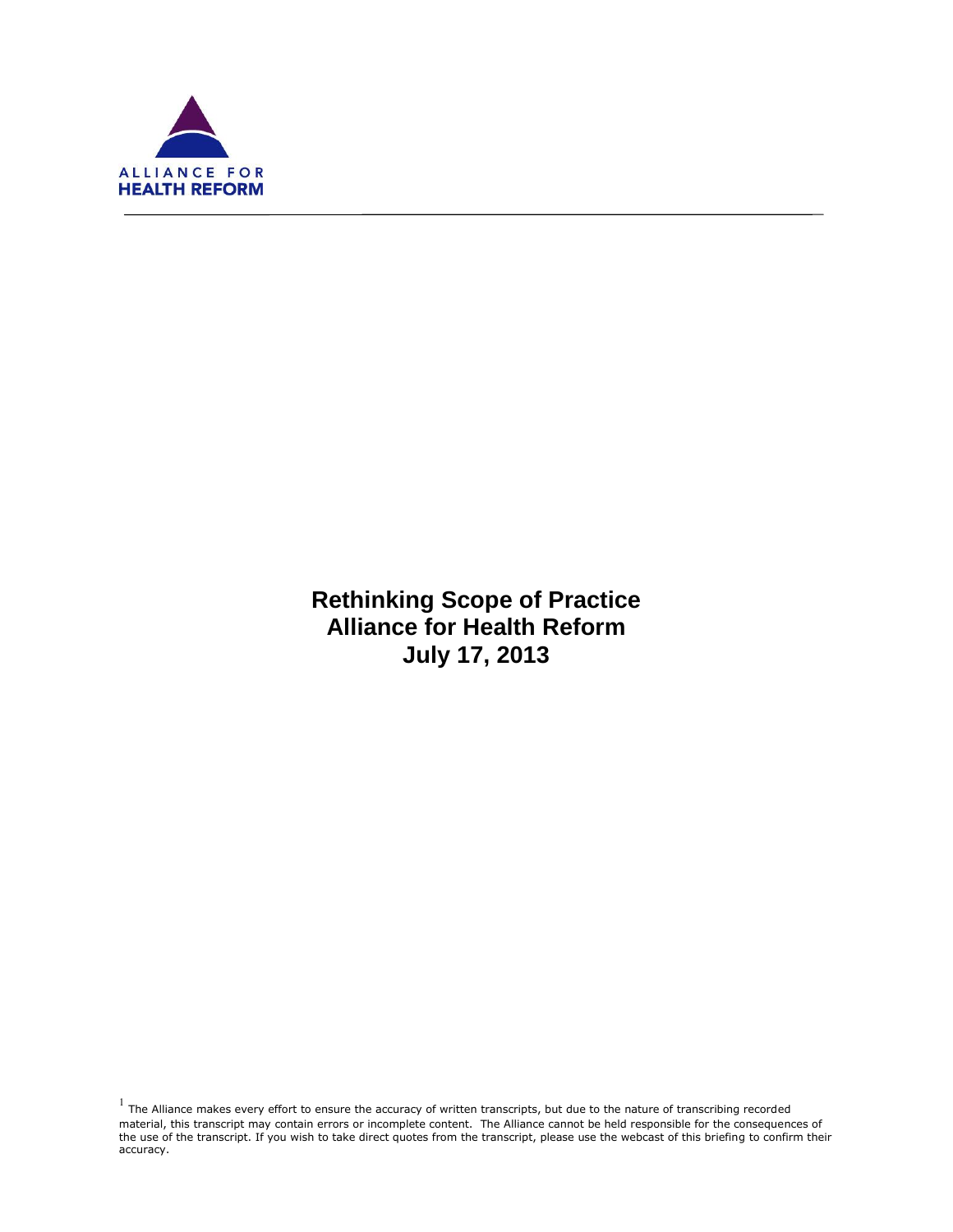[START RECORDING]

#### **MARILYN WERBER SERAFINI, COMMUNICATIONS DIRECTOR and**

**HEALTH POLICY ADVISOR:** Welcome to the Alliance for Health Reform webinar on Scope of Practice. I'm Marilyn Werber Serafini and I'm with the alliance. Today we're going to be talking about the flurry of state activity on scope of practice legislation. The states have been working on legislation on scope of practice that would decide whether advanced practice nurses, nurse practitioners, and other medical providers would be able to do more to care for patients.

Due to the Patient Protection and Affordable Care Act, starting next year, millions more people will gain access to health insurance. At the same time, there are projections that there will be shortages of physicians and, in particular, primary care physicians. Our panelists today are going to give us an overview and a lay of the land about what is happening in the states regarding scope of practice, legislation, and activity in the states. They're also going to talk to us about the issues surrounding scope of practice.

Before I introduce our panelists, I'd like to thank the Robert Wood Johnson Foundation for sponsoring this panel. The Robert Wood Johnson Foundation has done quite a bit of work regarding nursing and scope of practice legislation.

 $<sup>1</sup>$  The Alliance makes every effort to ensure the accuracy of written transcripts, but due to the nature of transcribing recorded</sup> material, this transcript may contain errors or incomplete content. The Alliance cannot be held responsible for the consequences of the use of the transcript. If you wish to take direct quotes from the transcript, please use the webcast of this briefing to confirm their accuracy.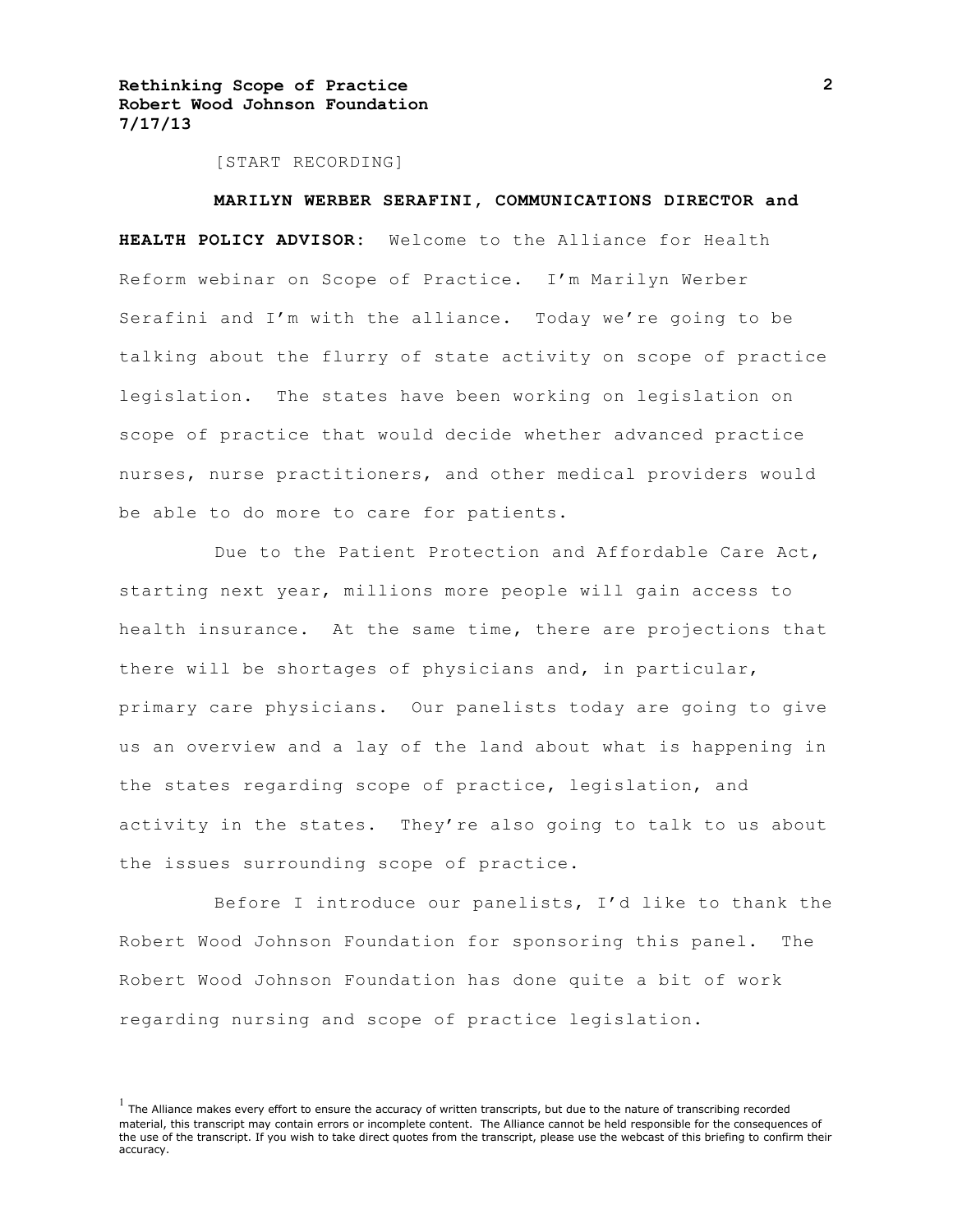I'd like to also point you to the right-hand upper corner of your screen where you can submit questions that I can forward on to our panelists later in the conversation. There's also a button that says Webcast Materials that you can click to locate our panelists presentations and also to locate additional materials for this presentation. In addition, you can follow this presentation on Twitter #scopeofpractice. A recording of this presentation will be available on our website, www.allhealth.org today or tomorrow.

We have with us today three panelists who will be talking about scope of practice. Kavita Patel is Managing Director for Clinical Transformation and Delivery at the Engelberg Center for Healthcare Reform at the Brookings Institution. She is also a practicing primary care internist. She worked in the White House during the Obama Administration and also with the Senate HELP committee under the leadership of Senator Ted Kennedy.

Polly Bednash has been Executive Director of the American Association of Colleges of Nursing since 1989. She chairs the Nursing Alliance for Quality Care and has been appointed to the Secretaries Academic Affiliations Council of the Veterans Administration.

Reid Blackwelder is a family physician in Kingsport, Tennessee and is President-elect of the American Academy of

 $<sup>1</sup>$  The Alliance makes every effort to ensure the accuracy of written transcripts, but due to the nature of transcribing recorded</sup> material, this transcript may contain errors or incomplete content. The Alliance cannot be held responsible for the consequences of the use of the transcript. If you wish to take direct quotes from the transcript, please use the webcast of this briefing to confirm their accuracy.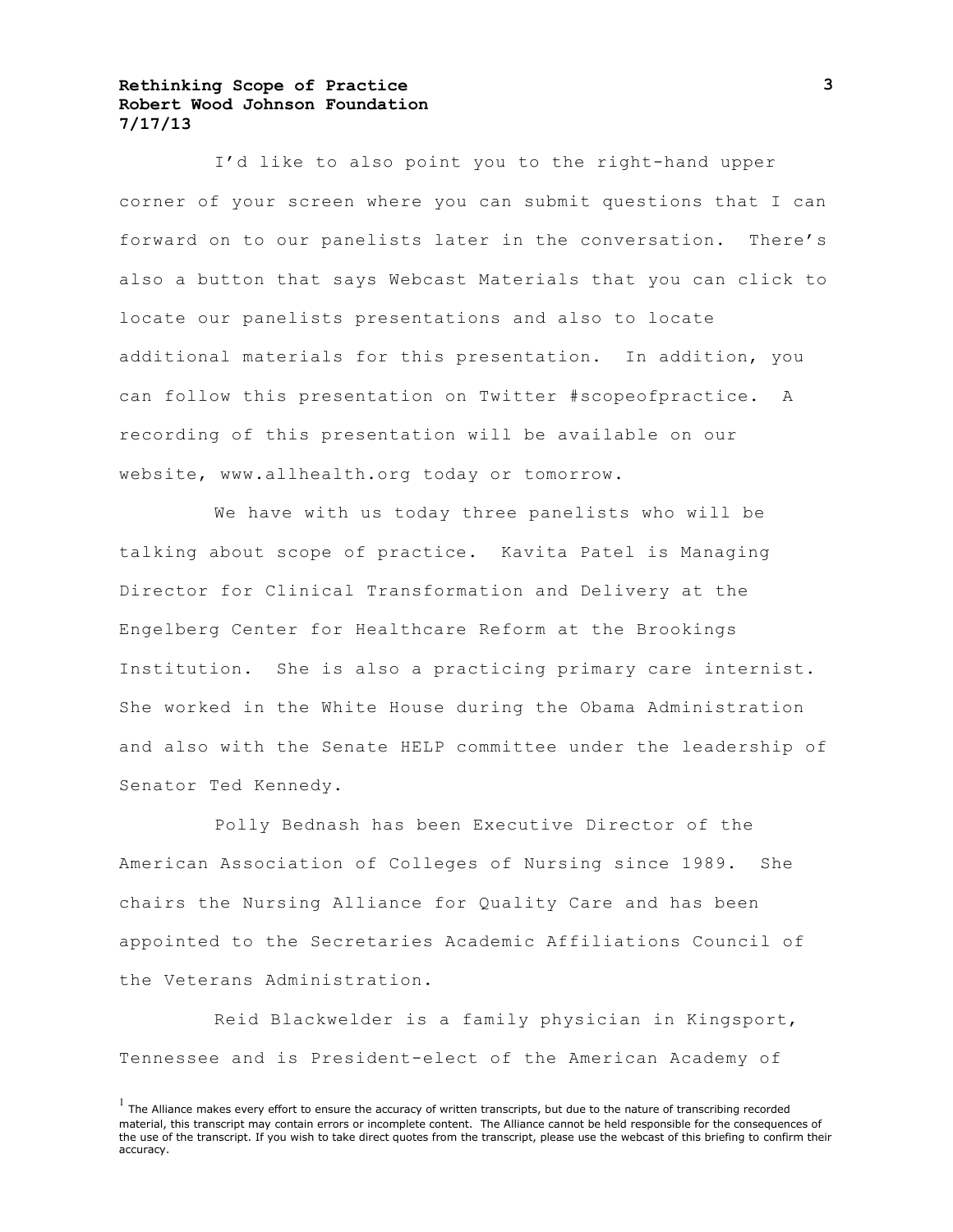Family Physicians. He is also Director of the Medical Student Education Division for the Department of Family Medicine at East Tennessee State University's medical school.

We're going to start with Kavita Patel, who is going to give us the lay of the land of what states are doing legislatively on scope of practice legislation. Kavita.

**KAVITA PATEL, MD, MS:** Thank you so much Marilyn and thanks to all of you who tuned in. I'm going to go quickly through some slides that highlight work we're doing at Brookings at some of the various levels of health care workforce, including everything from physicians and nurses, but also looking at frontline workers and the great variability between scope of practice of frontline workers, mid-level health care workers, as well as something we're going to be talking about today, physicians, nurse practitioners, and physicians assistants.

To Marilyn's point, there could never be more statelevel activity in this area because every state is under pressure to deliver on increased access whether it's through Medicaid expansions or through the federally facilitated exchanges or state-based exchanges. The topic of workforce comes up in almost every discussion, so I'd like to briefly just highlight some top-level data and some analyses that we're

 $<sup>1</sup>$  The Alliance makes every effort to ensure the accuracy of written transcripts, but due to the nature of transcribing recorded</sup> material, this transcript may contain errors or incomplete content. The Alliance cannot be held responsible for the consequences of the use of the transcript. If you wish to take direct quotes from the transcript, please use the webcast of this briefing to confirm their accuracy.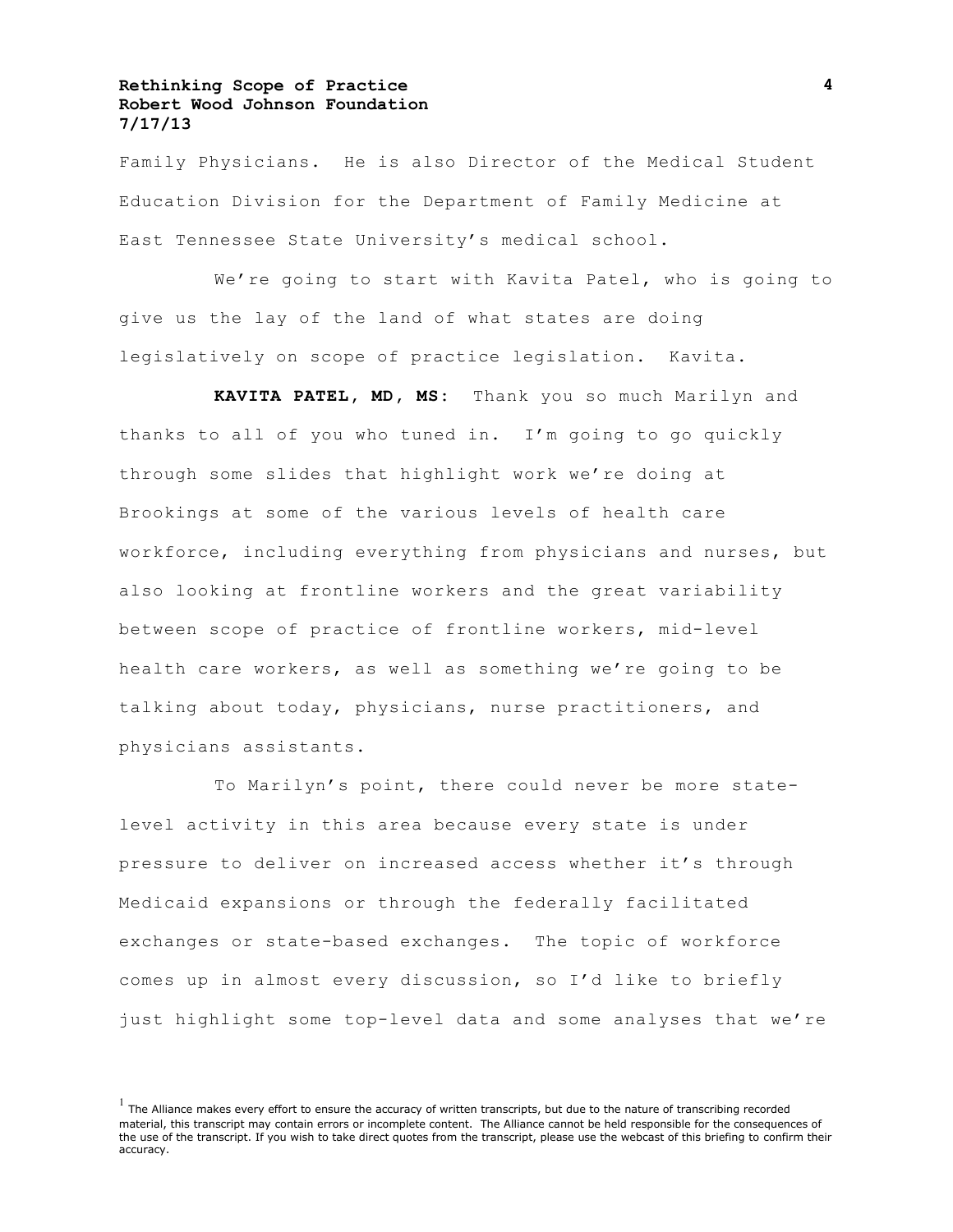doing and work at the Brookings Institution that I'll allude to in the context of these slides.

This is something that those of you familiar with workforce issues are familiar with, it's the Bureau of Labor's statistics, which, today, is really our best source of health care workforce data, but has some limitations and I won't spend much time on that except to show you that the projected employment in the health care workforce is increasing. That's a statistic, it's a fact, it's also something that underlies the President's comments that health care as a growth sector is an important one and, in a time when we're recovering from a recession, we have an amazing job opportunity. The question that we all ask is what types of jobs are available in health care and are we actually thinking about the scope of practice of our health care practitioners for the demand we need in the health care system.

This shows some research done by some colleagues at the Graham Center for Workforce sponsored by the American Academy of Family Physicians on the geographic distribution of the primary care workforce and I really want to just highlight the viewers to one statistic—kind of in the middle column there. If you will look at it in terms of nurse practitioners and physicians assistants and the differences between rural settings and urban settings. Over the last ten years, as I

 $<sup>1</sup>$  The Alliance makes every effort to ensure the accuracy of written transcripts, but due to the nature of transcribing recorded</sup> material, this transcript may contain errors or incomplete content. The Alliance cannot be held responsible for the consequences of the use of the transcript. If you wish to take direct quotes from the transcript, please use the webcast of this briefing to confirm their accuracy.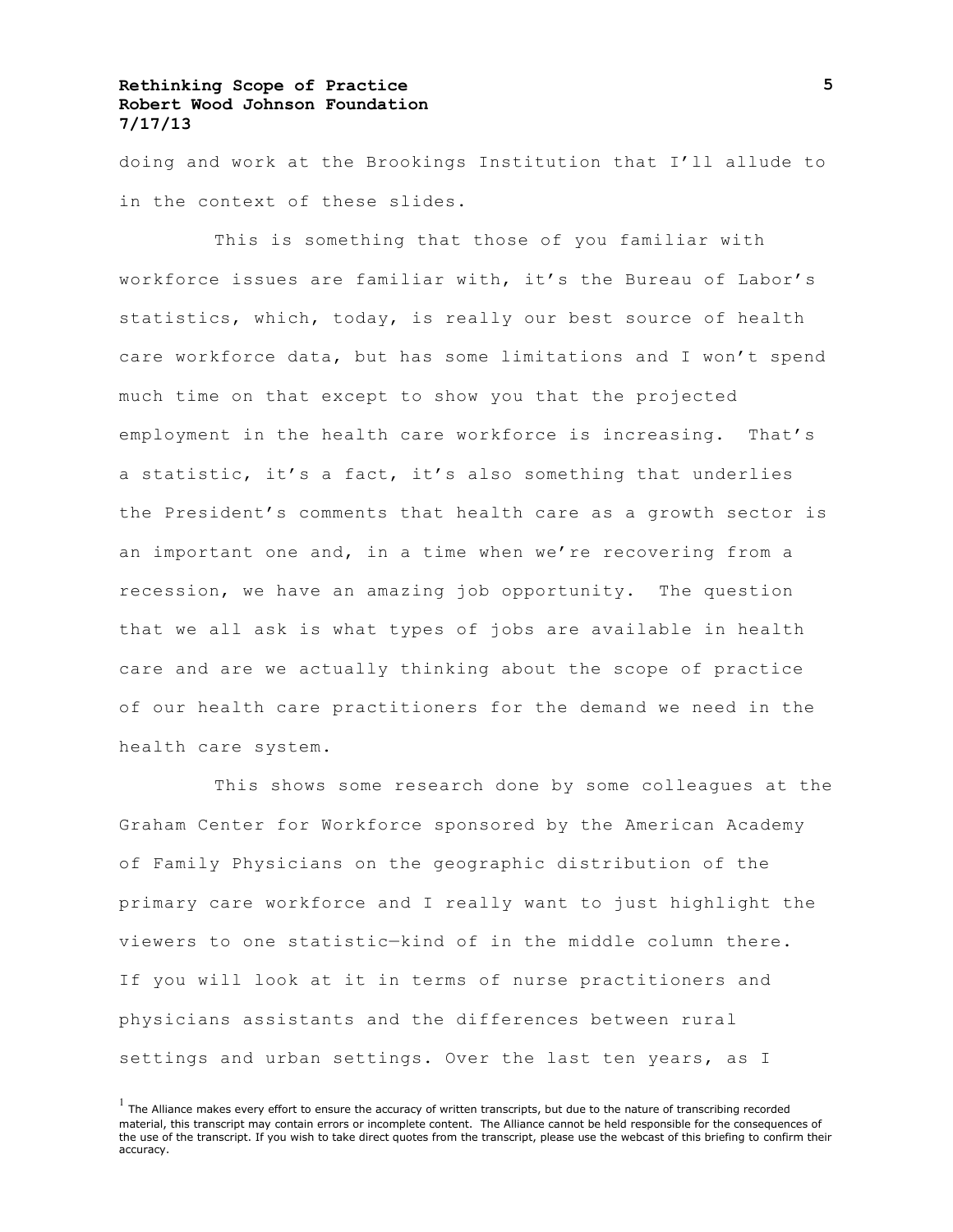showed in a previous slide, we've seen an increase in growth in nurse practitioners and physician assistants, but we've also found that there is a dramatic concentration of NPs and PAs in rural settings, large and small. The implications for this on our workforce are two-fold: one, we have areas in our country where it's really hard to find qualified health professionals; and two, there is a growing workforce in terms of nurse practitioners and PAs that are serving in those settings. Scope of practice laws, active legislation in states, is supporting the efforts for independent practice of these health professionals in those states.

This is a comparison. I know that we don't like to talk about money sometimes, but there's certainly an inducement of professional choice based on the perceived expectations of what you'll make when you come out of training. I just put this—we have this slide that we put together based on some resources and other research around non-physician and physician salaries, and there's certainly a lot that drives some of these changes. I, again, want—there are a lot of numbers on this slide, I just want to highlight a couple of areas in terms of reimbursement for a certified nurse, midwives, nurse practitioners, and pharmacists, as well as on the right side all the physician specialties, as well as a general internist,

 $<sup>1</sup>$  The Alliance makes every effort to ensure the accuracy of written transcripts, but due to the nature of transcribing recorded</sup> material, this transcript may contain errors or incomplete content. The Alliance cannot be held responsible for the consequences of the use of the transcript. If you wish to take direct quotes from the transcript, please use the webcast of this briefing to confirm their accuracy.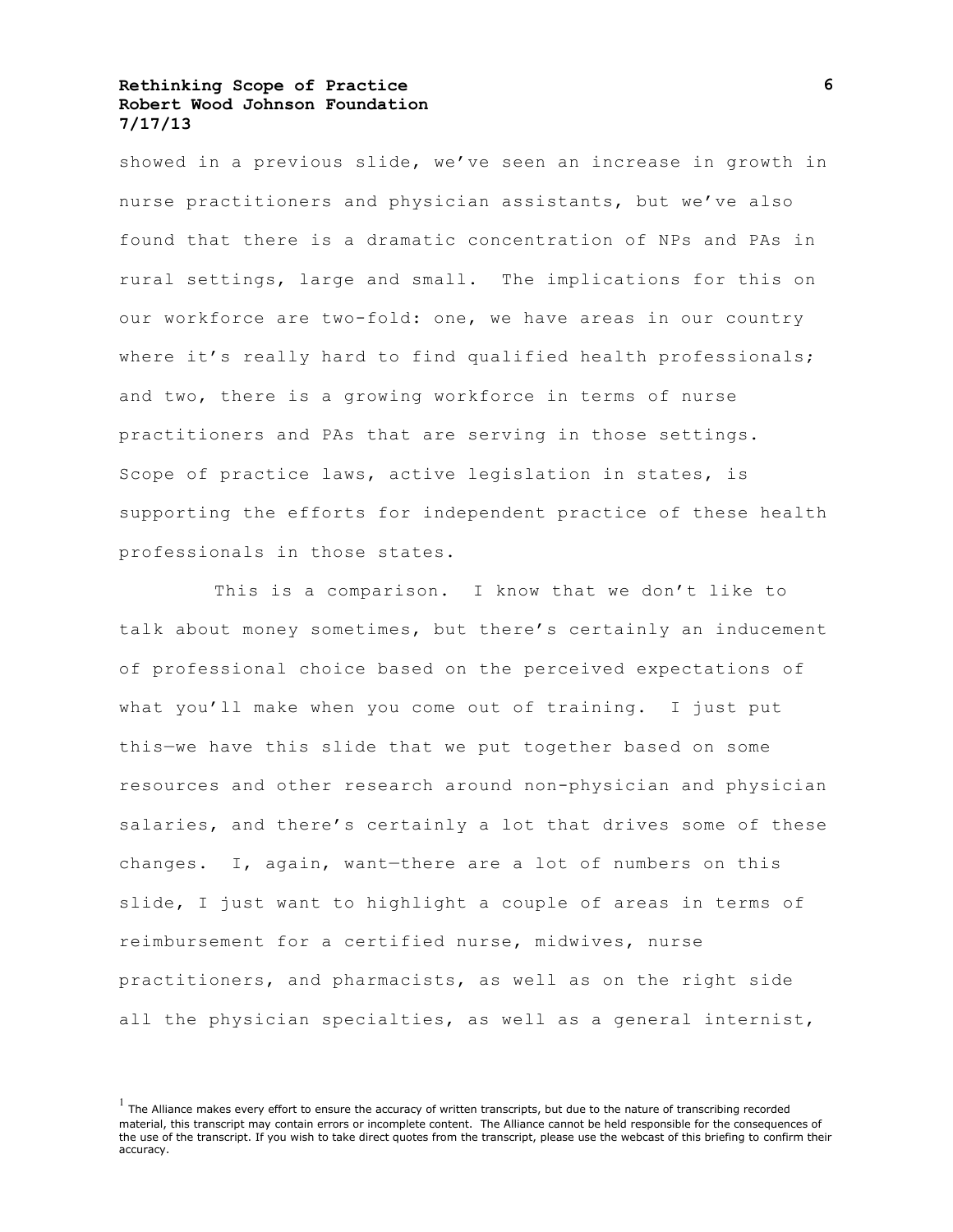which is what I am, towards the bottom of the column on the right.

Then I want to highlight a couple of state laws around Medicaid reimbursement, which affect NPs, PAs around the country. Current Federal law requires state Medicaid programs to provide direct reimbursement to pediatric and family practice NPs under the traditional fee for service system. Some states actually pay nurse practitioners the same rates they pay for physicians for some of their services, but more than half of the states pay nurse practitioners a smaller percentage of physician rates for the same services. So, once again, we're talking about doing the exact same thing from nurse practitioners and physicians, but in several states, they are being reimbursed a percentage less. This is something that's an active, ongoing conversation. Polly may allude to some of this but I just wanted to highlight the trends.

This is a more colorful slide; don't over interpret the red or the blue to mean anything we just wanted it to stand out in contrast so that when you look at it, it's pretty obvious. This is a slide of national nurse practitioners scope of authority and it may be too difficult to read. All I'll highlight to you is to say that in the red states, physician involvement is needed to prescribe, diagnose, or treat, and in the blue states, no physician involvement is needed to

 $<sup>1</sup>$  The Alliance makes every effort to ensure the accuracy of written transcripts, but due to the nature of transcribing recorded</sup> material, this transcript may contain errors or incomplete content. The Alliance cannot be held responsible for the consequences of the use of the transcript. If you wish to take direct quotes from the transcript, please use the webcast of this briefing to confirm their accuracy.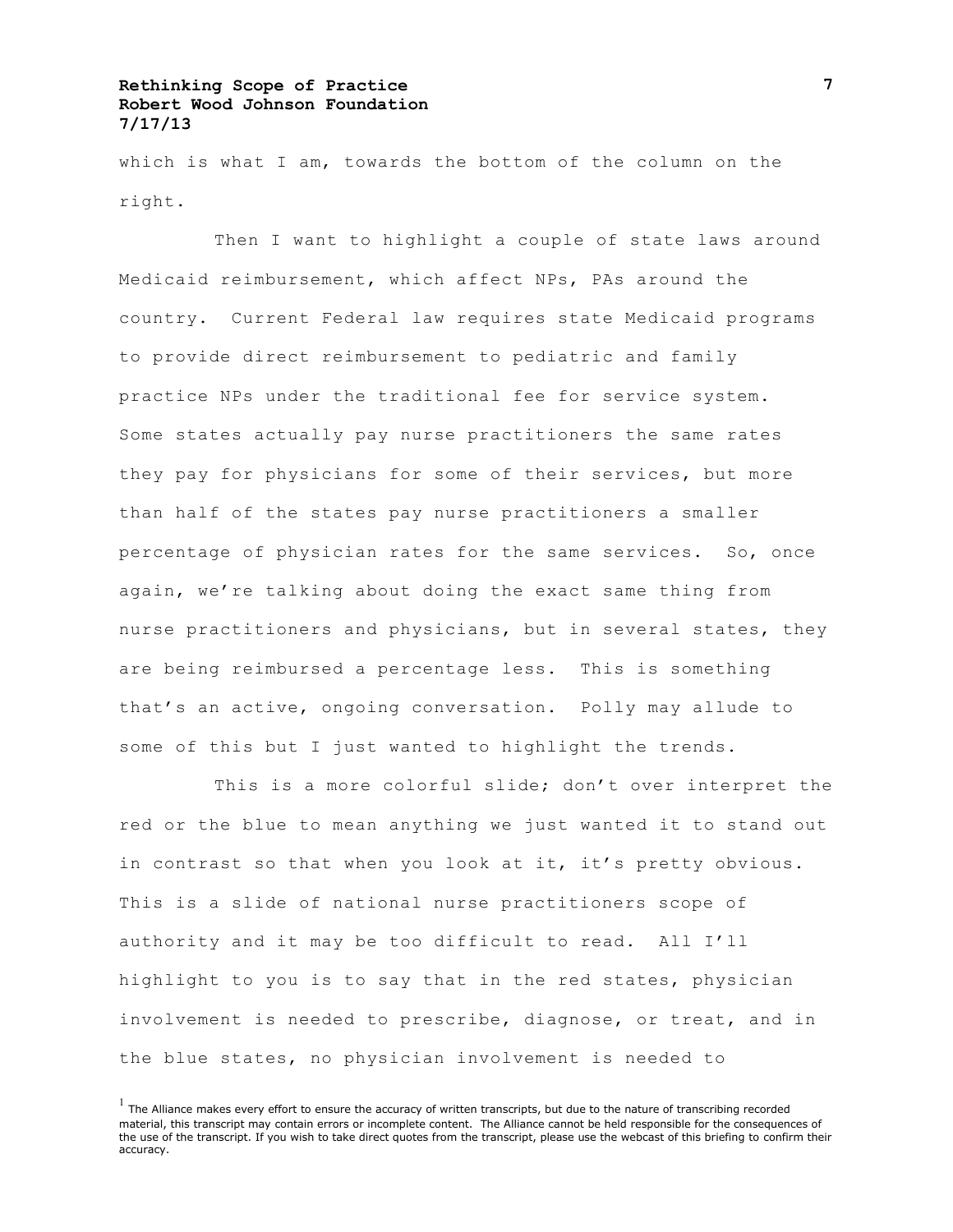diagnose, treat, or prescribe and the other colored states, the teal states, are in between. This is just to gloss over, but to show you that in our country, when we think about Federal health reform and increasing access for millions, we have very different laws, and depending on if you go from one state, like Texas, to a neighboring state, where there are different scope of practice laws, there could be different implications for the way we receive care when we're enrolling in health insurance.

The other point on wanted to make on nurse practitioners is that even all—nurse practitioners are licensed in all states in the District of Columbia and practice under the rules and laws, requirements, scope of practice regs of the state in which they're licensed. Of the 26 states that require some level of physician involvement, so the red states, 11 of them require nurse practitioners to establish a collaborative relationship with a physician to ensure a means for consultation, referral, and review of provided care. When you think about what that means and what a nurse practitioner has to do in their own practice to complete those requirements, that can be—that can often be onerous and it can sometimes be an inhibitor to allowing for practitioners to engage in underserved areas.

Then this is-I wanted to highlight the physician's assistant's role and just kind of compare and contrast that.

 $<sup>1</sup>$  The Alliance makes every effort to ensure the accuracy of written transcripts, but due to the nature of transcribing recorded</sup> material, this transcript may contain errors or incomplete content. The Alliance cannot be held responsible for the consequences of the use of the transcript. If you wish to take direct quotes from the transcript, please use the webcast of this briefing to confirm their accuracy.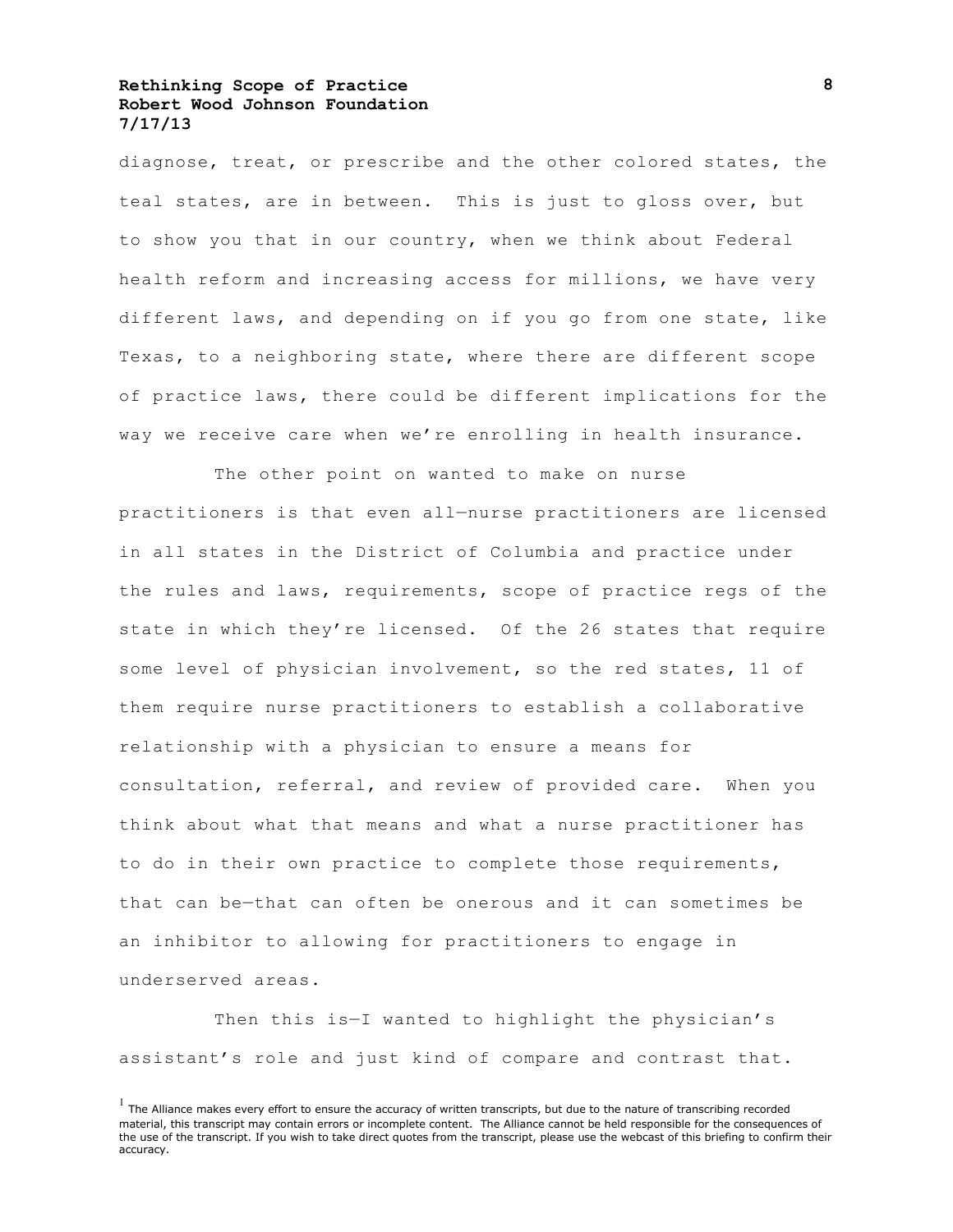This is a little bit-hopefully, it's a little bit more obvious to see. PAs, the issue with physicians' assistants and the boundaries around the practice tend to be around dispensing, dispensing of medications and the authority to do that and dispense. It's a different conversation between nurse practitioners and PAs. We often lump PAs and NPs, kind of in the same kind of bucket. I highlight this slide just to show you it's different issues. The issues with PAs have to do with the scope of practice in their dispensing authority in the red states, physicians' assistants do not have a dispensing authority. I will leave it at that and we can get into some more specific questions if there are questions from the audience about that but for the sake of moving this forward.

I wanted to actually then give you a preview of active legislation. In the 2012 legislative session, the National Conference on State Legislature tracked 827 bills to redefine provider's scope of practice in 29 states, 154 of which were enacted and I'll highlight some of the things that were enacted in a second. As of April  $1^{st}$  of 2013, so just two months ago, there have been 178 scope of practice proposals and related bills in 38 states plus the District of Columbia. The most popular scope of practice measures in that legislation related to—we take off from the most popular to the least popular, were around licensure, advanced practice nursing, which is always a

 $<sup>1</sup>$  The Alliance makes every effort to ensure the accuracy of written transcripts, but due to the nature of transcribing recorded</sup> material, this transcript may contain errors or incomplete content. The Alliance cannot be held responsible for the consequences of the use of the transcript. If you wish to take direct quotes from the transcript, please use the webcast of this briefing to confirm their accuracy.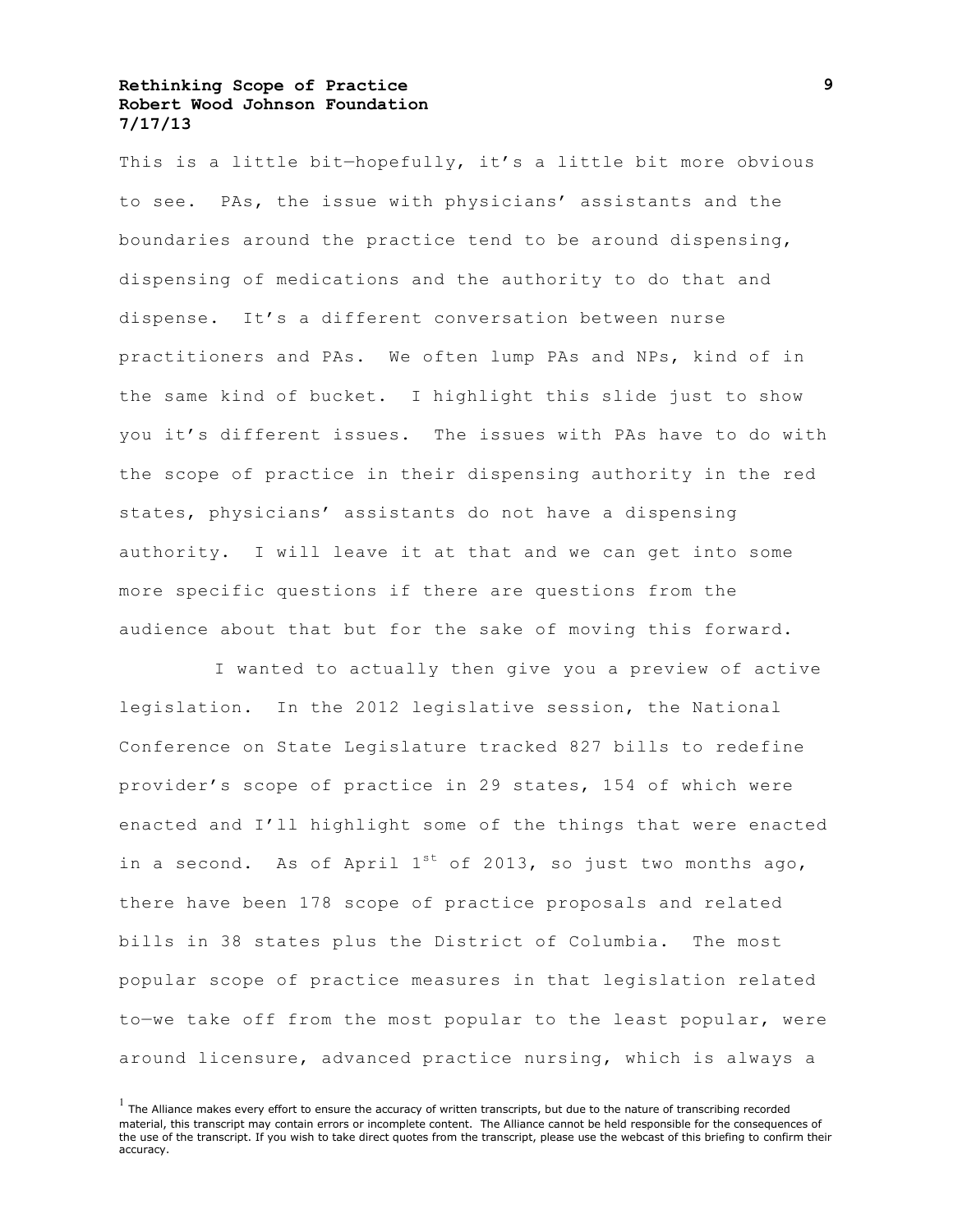hot topic, midwifery, physician's assistants and then we get into dentistry, prescriptive authority, and you can read the rest.

I want to highlight some of the bills that were recently enacted. In Oregon in June of 2013, just last month, Oregon House Bill 2684 removed certain restrictions on authorities for certified nurse practitioners to dispense prescription drugs. I offer Oregon as a contrast, where in Oregon, they're doing a number of accountable care reforms, great deal of Medicaid expansion, the governor has made a full born effort to say that they're going to control total cost of care. They have a real, I think, a real advanced understanding of supply and demand and as a result of that they've been able to drive and have some degree of success in the legislature to change and modify their scope of practice, which would have been considered generous to begin with, but to think about ways and barriers to access to care.

Then I'll offer you a couple of things that have actually failed. In Nevada, Senate Bill 69 failed this legislative cycle, which would have revised provisions that would have given advanced nurse practitioners the ability to not have to do the collaborative agreements. It's been difficult in some ways to get legislatures to strip away some of the legacy barriers in legislation, but in other cases,

 $<sup>1</sup>$  The Alliance makes every effort to ensure the accuracy of written transcripts, but due to the nature of transcribing recorded</sup> material, this transcript may contain errors or incomplete content. The Alliance cannot be held responsible for the consequences of the use of the transcript. If you wish to take direct quotes from the transcript, please use the webcast of this briefing to confirm their accuracy.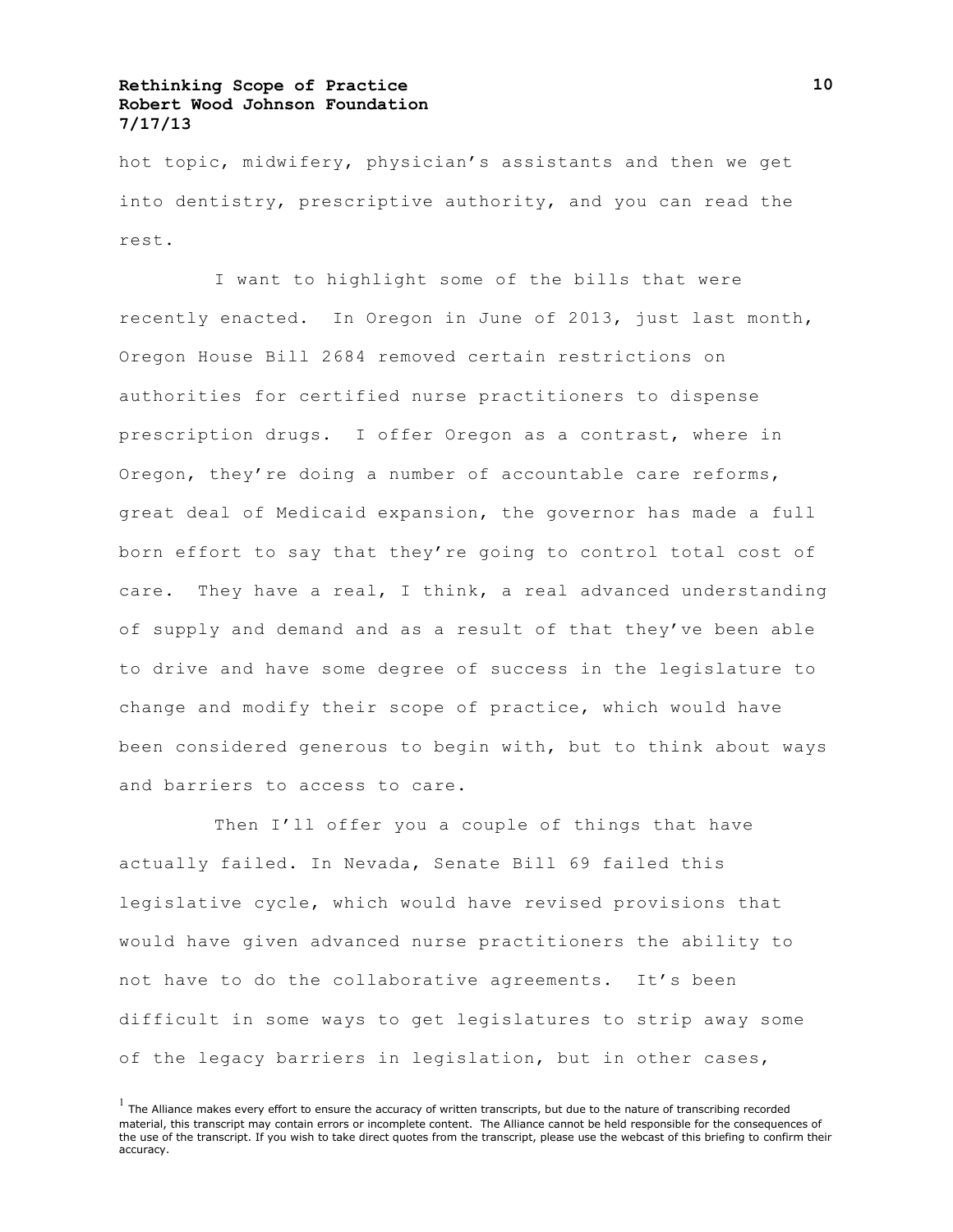where states feel like they have pressure and have had a governor as well as a legislature that can cooperate, we have seen a number of bills that have come through which have either expanded authority or have allowed for a limited use of nurse practitioners and PAs, more nurse practitioner's independently in rural areas.

I'll stop here and just say that for us in thinking about this from an analytic perspective, the bottom line is that states are now responding to some of the pressures they feel that the expansion in health reform by thinking through meaningful scope of practice modifications, changes, yet we still face resistance between, I would say, the kind of quilds that we've created in health care around how we can truly collaboratively work together. Thank you.

**MARILYN WERBER SERAFINI, COMMUNICATIONS DIRECTOR and HEALTH POLICY ADVISOR:** Great, thanks.

**POLLY BEDNASH, PhD, RN, FAAN:** Thank you, Kavita, that was a nice overview of what exists. I'm Polly Bednash, the CEO of the American Association of Colleges of Nursing and we represent [inaudible 00:14:19] colleges and universities in this country that grant baccalaureate and graduate degree nursing degrees and we represent 98-percent of the institutions who educate advanced practice registered nurses, otherwise known as APRNs.

 $<sup>1</sup>$  The Alliance makes every effort to ensure the accuracy of written transcripts, but due to the nature of transcribing recorded</sup> material, this transcript may contain errors or incomplete content. The Alliance cannot be held responsible for the consequences of the use of the transcript. If you wish to take direct quotes from the transcript, please use the webcast of this briefing to confirm their accuracy.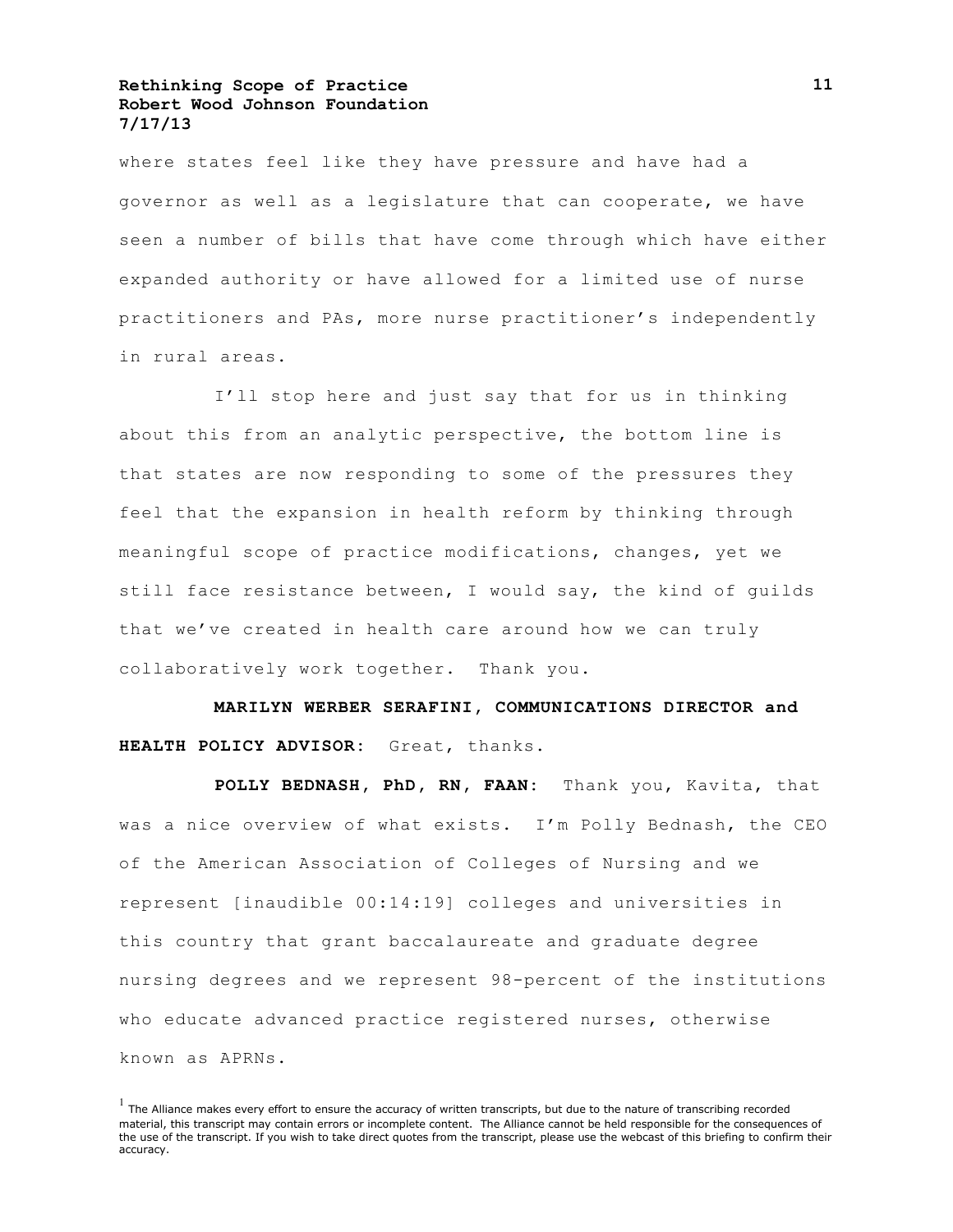There are four titles for APRNs, nurse practitioners, nurse anesthetist, nurse midwives, and clinical nurse specialists. As a foundational element of this conversation, I want to tell you that all of these individuals have at least an undergraduate degree in nursing of four years in length plus three to four years of graduate education in nursing as part of their training.

This scope of practice issue isn't recent, it's been going on for a long time ever since nurse practitioners have existed and I'd like to talk today about the factual basis of the scope of practice limitations and its impact on health care providers. One of the first studies that was done was done by the office of technology assessment, an entity that did studies for congress which is no more in place, it does not exist anymore. That study looked at the existing research on NP, PA, and midwifery outcomes of practice and said that these coalitions could deliver 50- to 90-percent of primary care in a very high quality manner. It wasn't the first or the last of these different kinds of studies about the outcomes of care by nurse practitioners and other providers.

Barbara Safriet, who was then the Associate Dean of Law at Yale University reported in the *Journal of Regulation* that the removal of non-evidence-based limitations on scope of

 $<sup>1</sup>$  The Alliance makes every effort to ensure the accuracy of written transcripts, but due to the nature of transcribing recorded</sup> material, this transcript may contain errors or incomplete content. The Alliance cannot be held responsible for the consequences of the use of the transcript. If you wish to take direct quotes from the transcript, please use the webcast of this briefing to confirm their accuracy.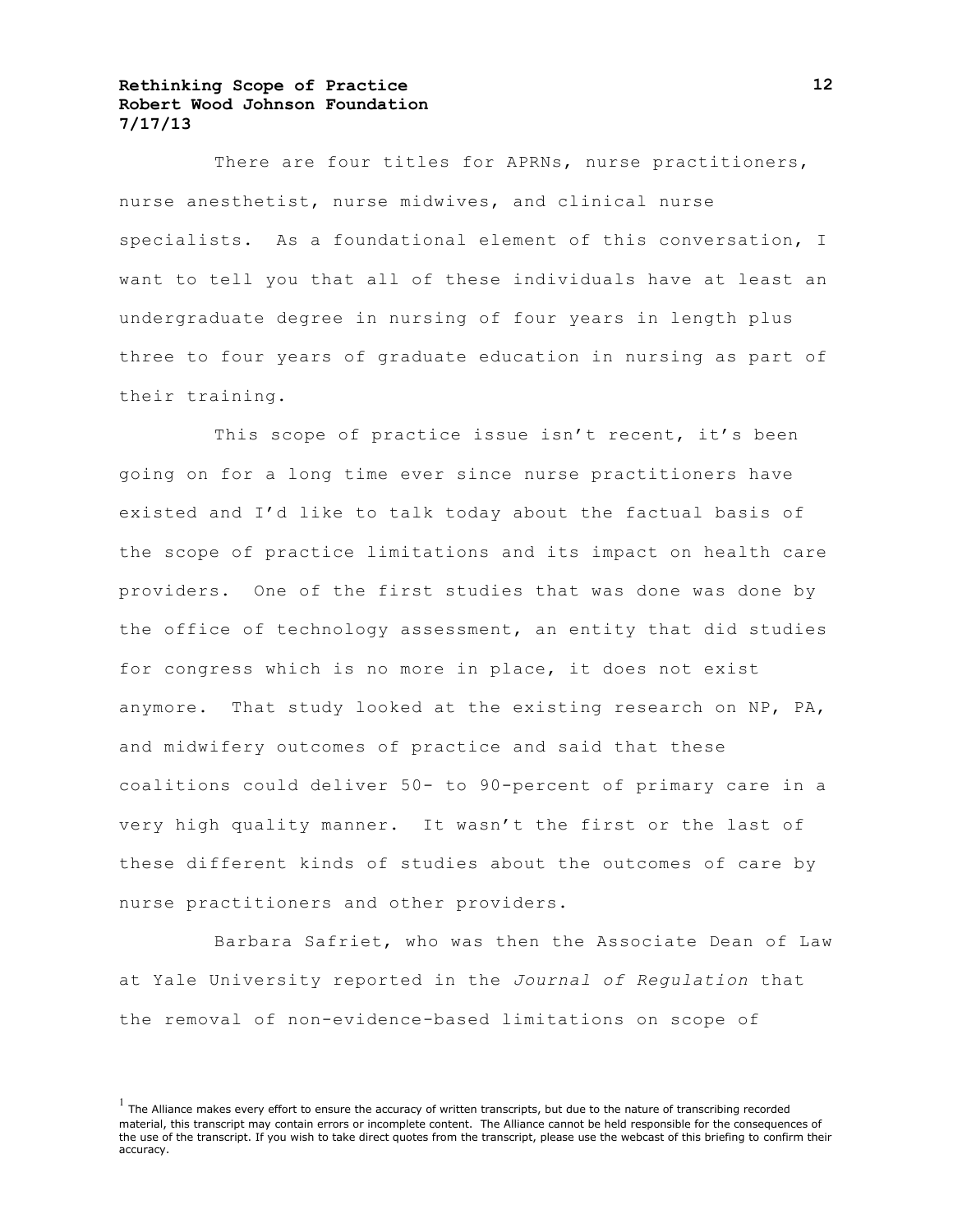practice could dramatically improve access to care and maintain quality.

In the year 2000, Mary Mundinger and her colleagues at Columbia University did a study looking at the outcomes of care delivered by nurse practitioners and physicians when those individuals had the same primary care population to file, the same patient care responsibilities, the same requirements for productivity and found that the outcomes were comparable.

Then, in 2011, Robin Newhouse and her colleagues did a systematic review of research from 1990 to 2008 and found that the outcomes, again, of care delivered by these individuals was high-quality and, in fact, safe.

This actually has created this growing consensus among policy makers that Kavita alluded to, this concern about who's going to deliver care has caused a number of people to come into this conversation. The National Governor's Association has released a paper recommending that these scope of practice limitations be removed so that they are able to deliver care to the people in their states. The Institute of Medicine Report which recommended removal of the scope of practice limitations was driven by the evidence, the clear evidence that exists and the Federal Trade Commission has issued 11 state documents about what's happening in the states recommending that the scope of practice limitations are really anti-trust behaviors

 $<sup>1</sup>$  The Alliance makes every effort to ensure the accuracy of written transcripts, but due to the nature of transcribing recorded</sup> material, this transcript may contain errors or incomplete content. The Alliance cannot be held responsible for the consequences of the use of the transcript. If you wish to take direct quotes from the transcript, please use the webcast of this briefing to confirm their accuracy.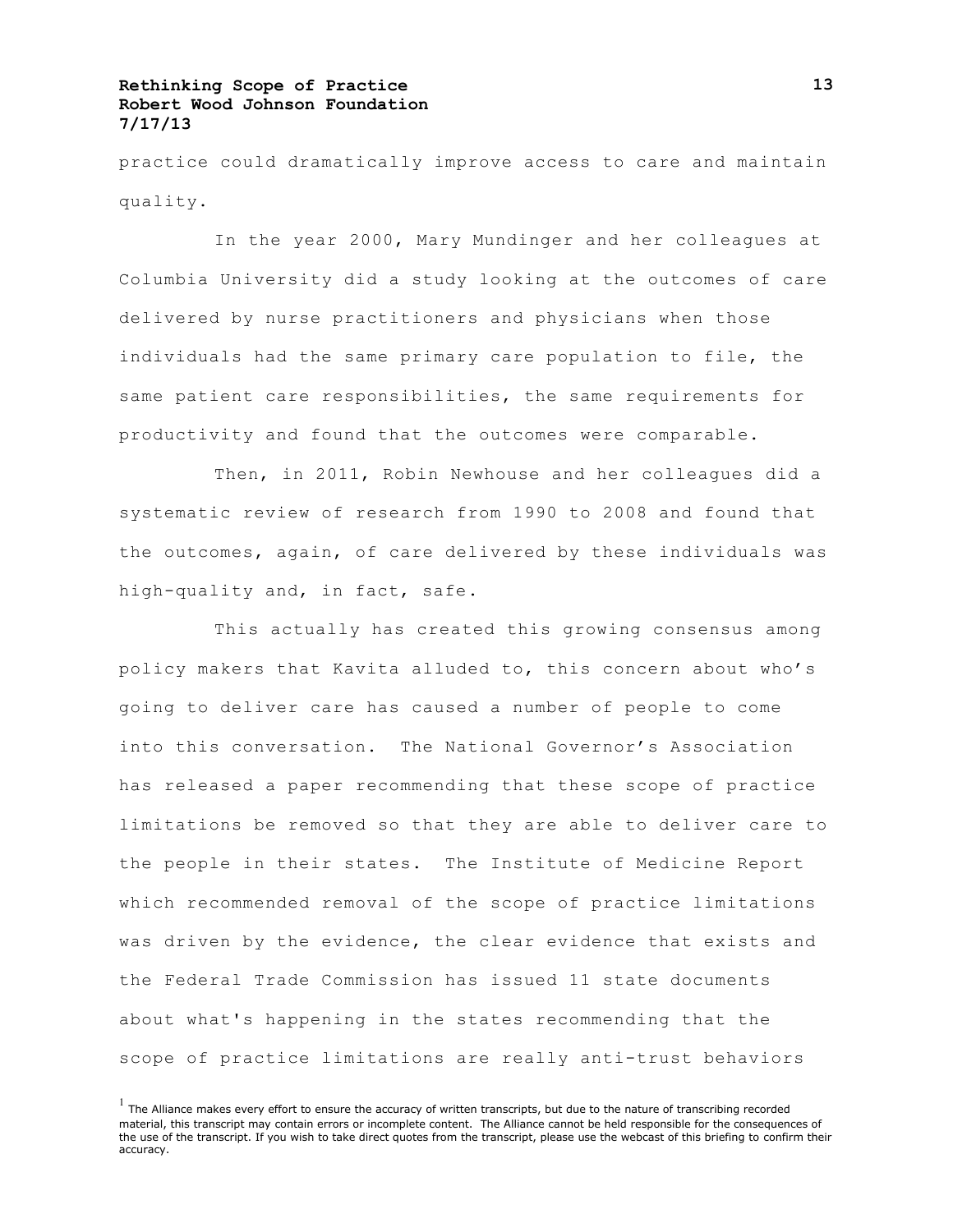and that in order to be competitive these states should remove theses barriers and that the care delivered by nurse practitioners and advanced practice clinicians and PAs is high quality and can improve access to care.

We've had over 50 years of consistent revisiting of this issue, the same policy questions over and over despite the continued growth of evidence regarding the quality, safety and the satisfaction of patients with the level of care provided by these clinicians and, unfortunately, the opponents to loosening the scope of practice barriers continue to assert that the evidence is lacking. What's sad is that the opposition tends to be organizational rather than individual or local because when you see these clinicians working together at the local level, they have very close collaborative relationships that have respect for each contribution to the care spectrum.

I will say that similar evidence does not exist for the quality of care delivered by other providers. No other provider has been studied as much or delivered as much evidence about quality of care so the microscopic assessment of nursing has revealed data and evidence that are routinely ignored.

The reality is, as you were saying, Kavita, that the care demands in this country are going to require reproach that has everyone in giving health care to the people who will be seeking that health care. Instead of trying to place barriers

 $<sup>1</sup>$  The Alliance makes every effort to ensure the accuracy of written transcripts, but due to the nature of transcribing recorded</sup> material, this transcript may contain errors or incomplete content. The Alliance cannot be held responsible for the consequences of the use of the transcript. If you wish to take direct quotes from the transcript, please use the webcast of this briefing to confirm their accuracy.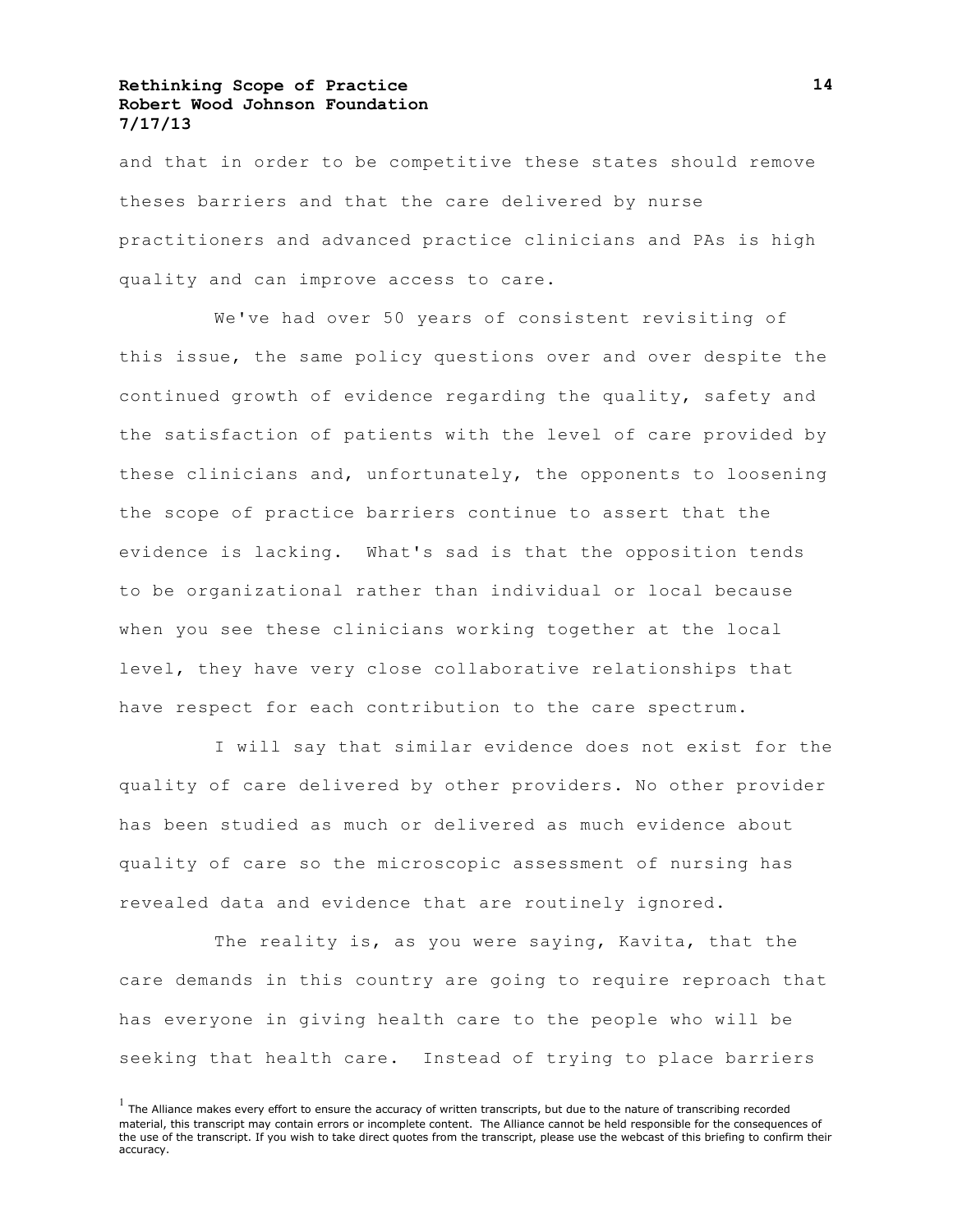in front of qualified providers, we should actually be joining together and focus on having an agenda to get adequate financing for primary care to assure that primary care services can be delivered to all the individuals who demand that care and that all of the providers who are capable of providing care can be engaged in a meaningful way.

Now we agree that team-based care is an effective means of assuring that all the knowledge available on a health care issue can be brought to the patient. Health care delivered by a team means that you're going to bring in multiple providers, you're going to have a pharmacist, a social worker, a physical therapist, a nurse, a physician, all working together on a team to deliver that care. Being on a team, however, does not mean being directed by others or seeking permission from others to behave in the way you've been educated to behave. It means, instead, sharing best practices for the patient and bringing the array of expertise available to the patient experience.

One of the hottest issues that emerges in this conversation is the independent practice issue, it comes up all the time. It brings to mind the image of a nurse practitioner hanging out a shingle, sitting by his or herself somewhere without any opportunity to interact with others. In fact, very, very, very few APRNs are in what's called independent practice and the reality is that no clinician is really in

 $<sup>1</sup>$  The Alliance makes every effort to ensure the accuracy of written transcripts, but due to the nature of transcribing recorded</sup> material, this transcript may contain errors or incomplete content. The Alliance cannot be held responsible for the consequences of the use of the transcript. If you wish to take direct quotes from the transcript, please use the webcast of this briefing to confirm their accuracy.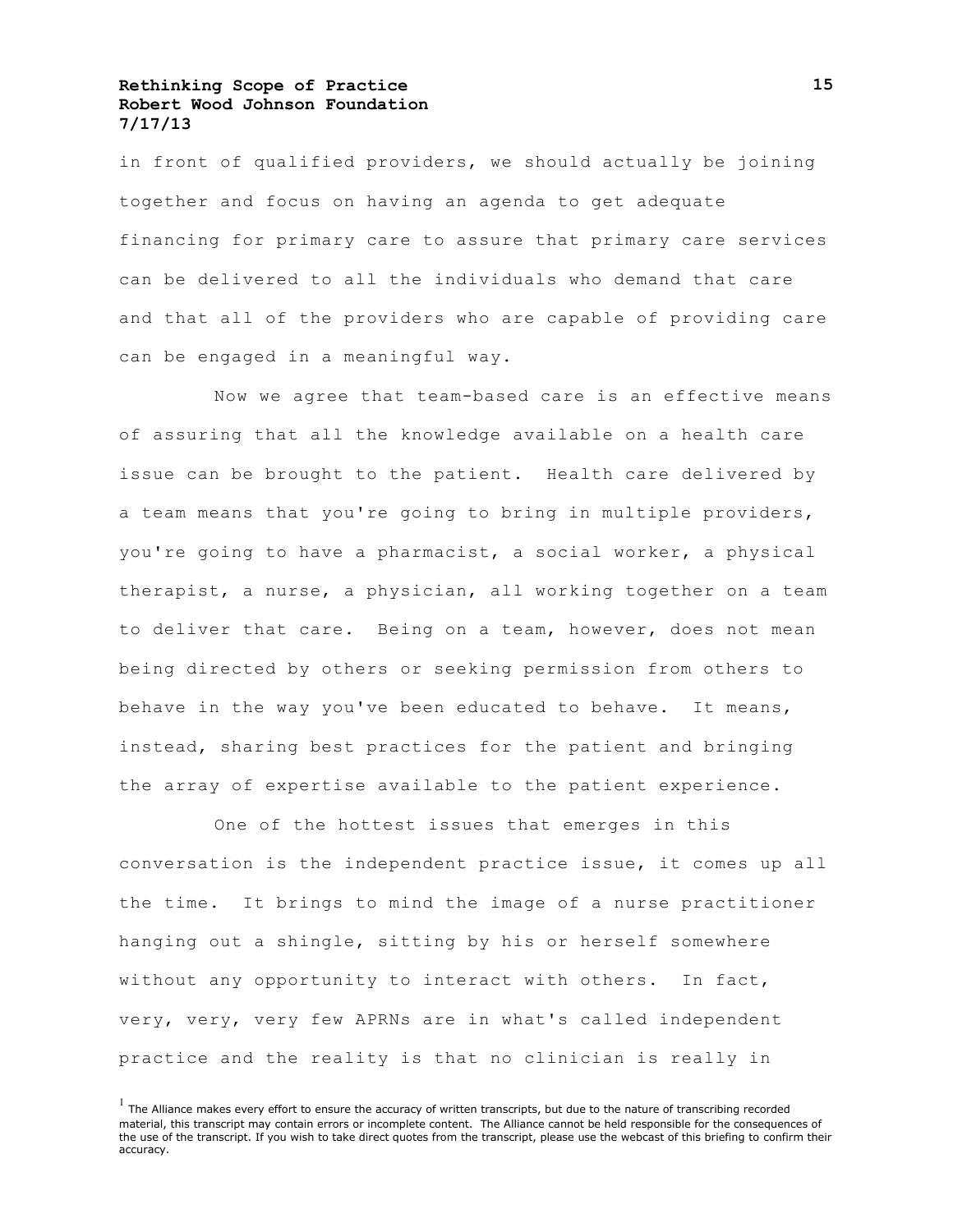independent practice or at least we hope not. We hope that they're all working with other providers, collaborating with an array of clinicians and professionals who can help us deliver the best care. When we talk about independence, what we mean is independence is defined as having the authority to use fully the knowledge and training that you have acquired through your studies without having to get permission from physicians or others to use that knowledge and training. Thank you.

**MARILYN WERBER SERAFINI, COMMUNICATIONS DIRECTOR AND HEALTH POLICY ADVISOR:** Thank you, before we turn to Dr. Blackwelder, I just wanted to remind our viewers that they can click on the button that says webcast materials to see all of the speaker presentations and also to find other materials. So, Dr. Blackwelder.

**REID B. BLACKWELDER, MD, FAAFP, PRESIDENT-ELECT:** Hi, thank you. I agree the discussion needs to change. In many ways the scope of practice issues are essentially distracting from what are some more important foundational discussions. Perhaps the most important point in this discussion is that states that have allowed nurse practitioners to practice without physician collaboration continue to struggle with the same problems as before. There are still primary care shortages, high cost, and fragmented care that persist. The bottom line is that while expanding scope has been proposed as

 $<sup>1</sup>$  The Alliance makes every effort to ensure the accuracy of written transcripts, but due to the nature of transcribing recorded</sup> material, this transcript may contain errors or incomplete content. The Alliance cannot be held responsible for the consequences of the use of the transcript. If you wish to take direct quotes from the transcript, please use the webcast of this briefing to confirm their accuracy.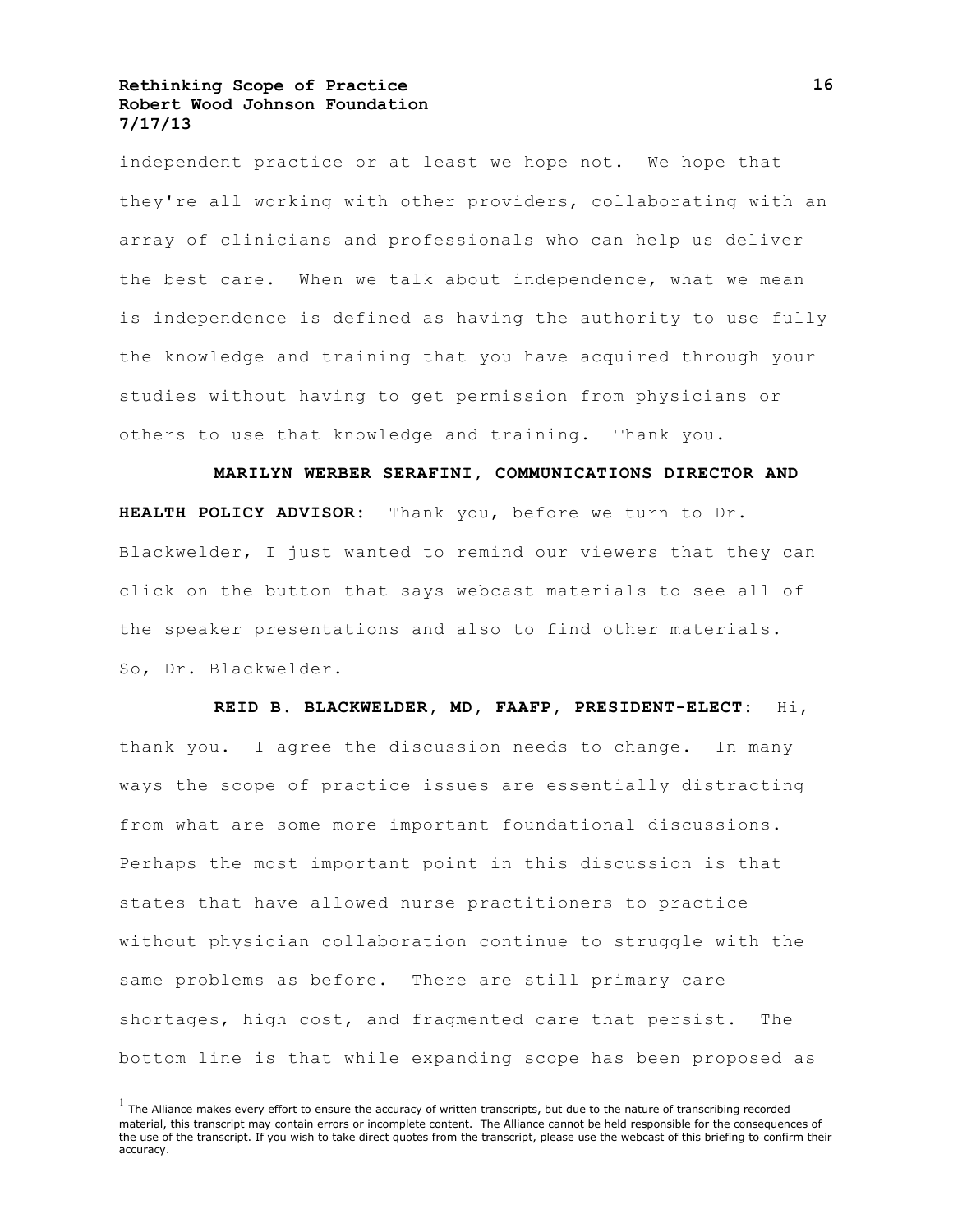the solution to the primary care needs of this country, independent nurse practitioner has not revolved them.

The scope issues impact each state differently because of the huge variability in the education and training of NPs. We can't have an effective solution this way. We must address the need for standardized education, training and certification of NPs first. This process varies from school to school and state to state. Depending on the state, required NP course work and training can range from 3,500 to 6,600 hours, the four years as the undergraduate nursing degree, the additional time is usually only one to two years and not three to four to get the masters or doctorate in nursing.

The amount and intensity of the clinical training also varies dramatically. At some institutions parts of the training can primarily occur online rather than face-to-face in the clinical area. Accreditation can come from one of three groups, each with different criteria. This lack of standardization in NP education and training means that the degree does not tell you what education or training that person has. Comparison: a family physician completes eleven years and 21,000 hours of standardized education and training, including passing exams overseen by one certification body. Medical school rotations give us the necessary experience to basically take care of all the range of what you might see in a patient.

 $<sup>1</sup>$  The Alliance makes every effort to ensure the accuracy of written transcripts, but due to the nature of transcribing recorded</sup> material, this transcript may contain errors or incomplete content. The Alliance cannot be held responsible for the consequences of the use of the transcript. If you wish to take direct quotes from the transcript, please use the webcast of this briefing to confirm their accuracy.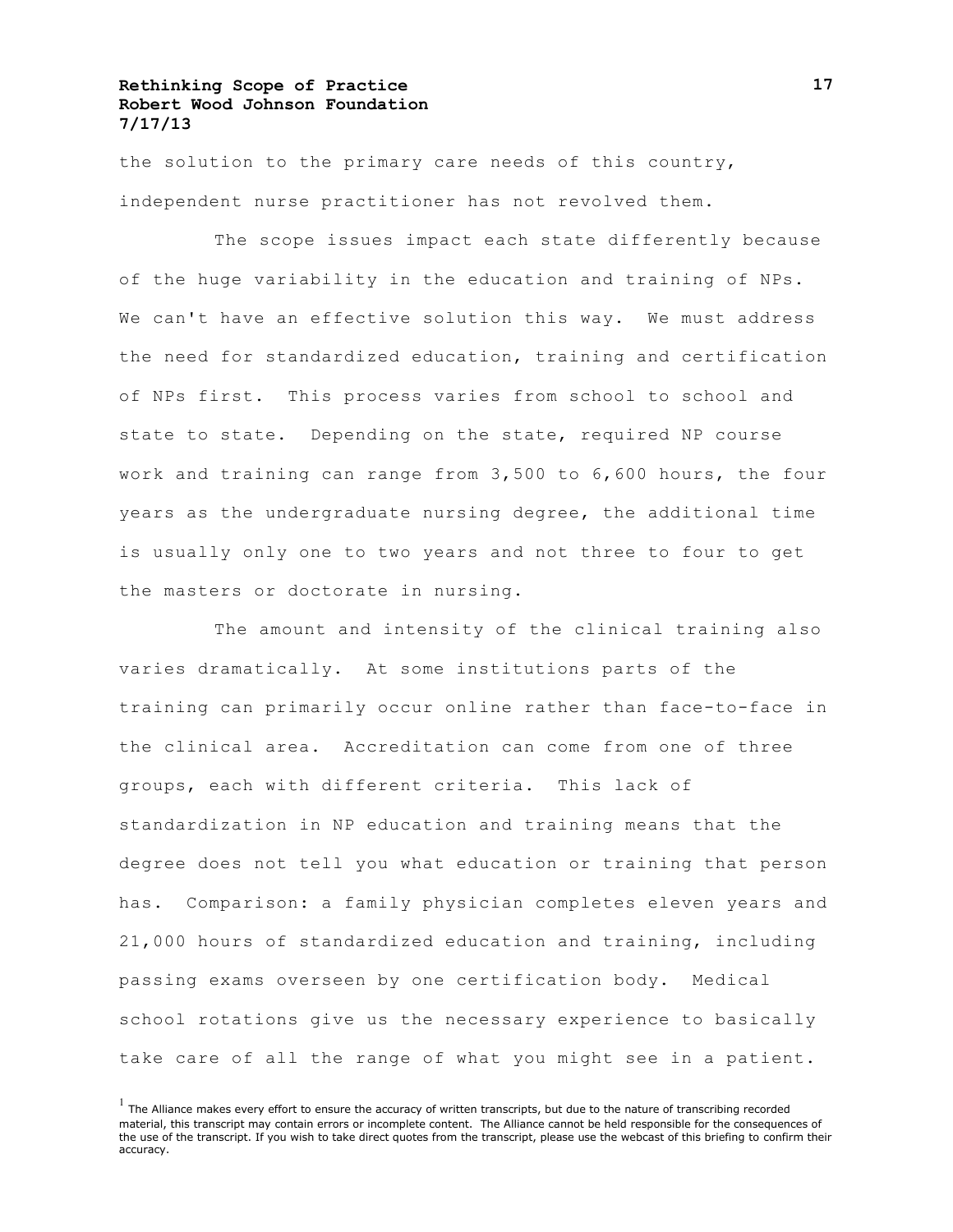We get the skills and clinical training in that process. The degree clearly and consistently states the breadth and depth of training regardless of state of school. The wide variability in education and training of NPs is profound and one of the most important issues that must be corrected.

What is the answer? It's team-based care. This is hardly a new concept. A 2011 survey found that nearly 60 percent of family physicians in the U.S. reported working with NPs, physician assistants or certified nurse midwives to provide what they call a team-based model of care. In addition, the research has shown that a team-based approach to primary care can improve primary care access, ensure that patients get the full range of medical and nursing services, and have a positive impact on controlling health care costs. However, in order for America to realize the promise of teambased care, we all have to come to a better and shared understanding of what it means for medical providers to work together.

As with any team structure, we need to define roles. Each team member is critical but they're not interchangeable. Let me give you an example. One of my patients called me on a Sunday night with chest pain, he's 62, he has known heart disease, he's had a bypass surgery, has reflux and lung disease. We talked and decided it wasn't an emergency, he did

 $<sup>1</sup>$  The Alliance makes every effort to ensure the accuracy of written transcripts, but due to the nature of transcribing recorded</sup> material, this transcript may contain errors or incomplete content. The Alliance cannot be held responsible for the consequences of the use of the transcript. If you wish to take direct quotes from the transcript, please use the webcast of this briefing to confirm their accuracy.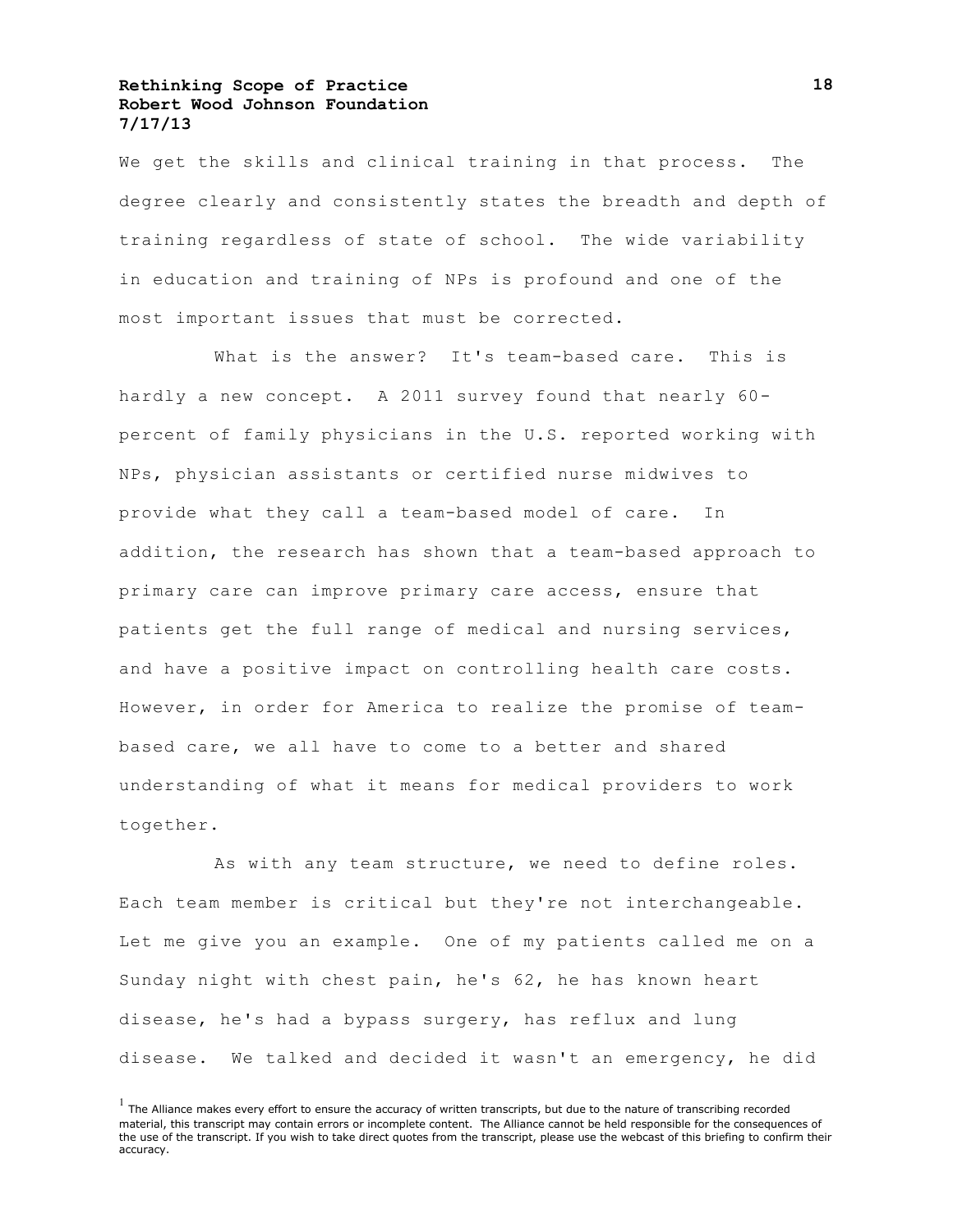not need to be seen that night so I saw him first thing in the morning. I did more of a history, I did an exam, I did an EKG in my office, which was reassuring. It still made sense to get a stress test for him so I set it up for the next day and I addressed his reflux at that time.

His stress test was fine; he was already better. I provided one-stop shopping, essentially. My education and training prepared me for this but a less-trained provider likely would prefer or perhaps do more tests or even send the patient to the emergency room. Family physicians are uniquely trained to do this work, no one else is.

Much has been made of the research as commented on and in 2011 detailed analysis of the studies available about NP care, researchers at the University of Missouri found these studies tended to focus on a specific illness and on short-term outcomes or on care of chronic care conditions after diagnosis by a physician. They failed to examine comprehensive primary care outcomes, which includes treatment of complex problems requiring the broad set of diagnostic skills that I get in my training. Without a doubt, NPs perform well in studies that analyze patient satisfaction but we cannot conclude these results mean that NP care is interchangeable with physician care.

 $<sup>1</sup>$  The Alliance makes every effort to ensure the accuracy of written transcripts, but due to the nature of transcribing recorded</sup> material, this transcript may contain errors or incomplete content. The Alliance cannot be held responsible for the consequences of the use of the transcript. If you wish to take direct quotes from the transcript, please use the webcast of this briefing to confirm their accuracy.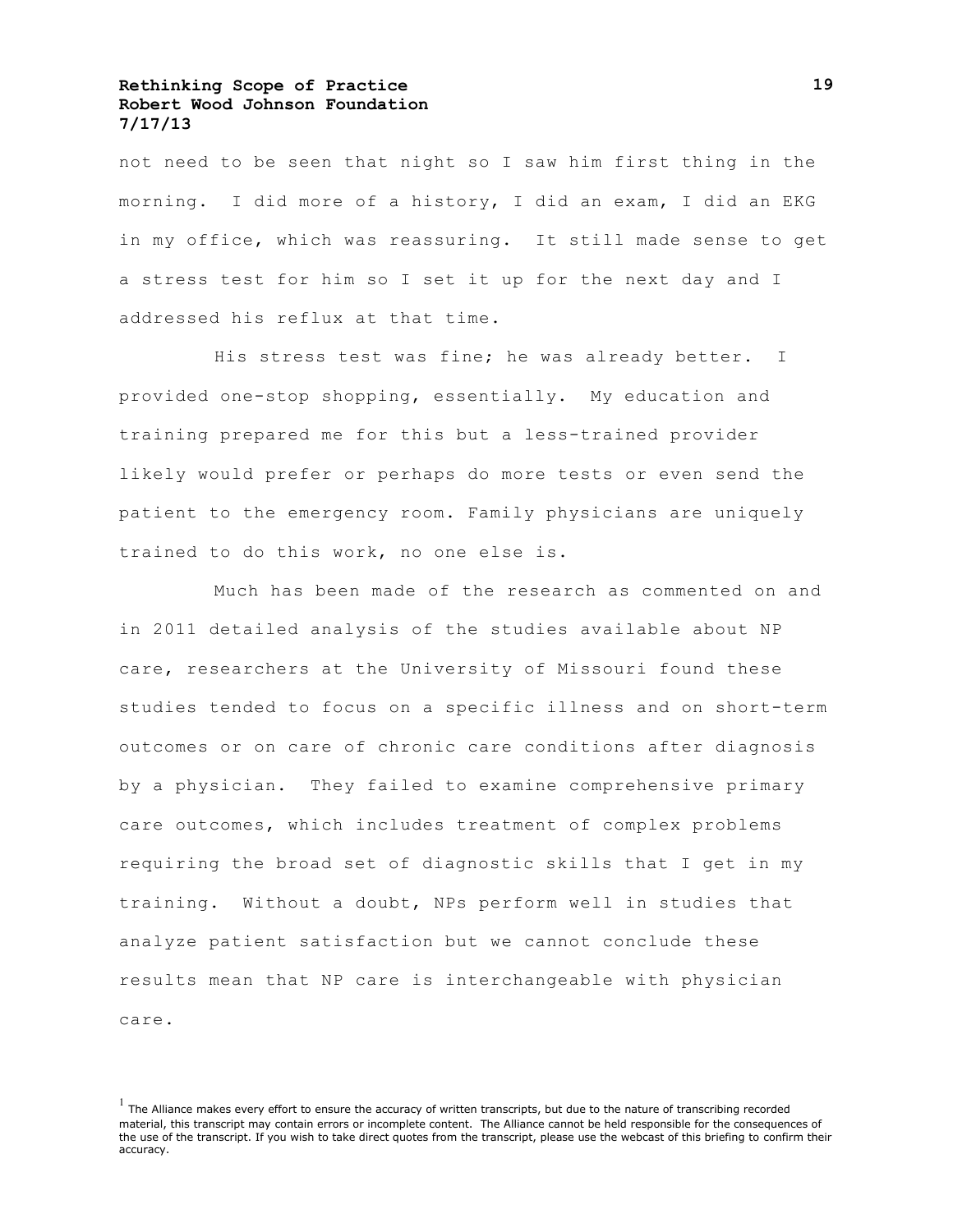The Newhouse study just mentioned supports this distinction as well, to quote it directly, "the systematic review on care provided by NPs indicates their patient outcomes in collaboration with physicians are similar." Further, that same study suggests NPs provide effective care that can augment physician care and expand access to care. It did not say replace. The Newhouse article also said these study results should be interpreted carefully because of significant study limitations. In fact, several of the studies included outcomes of NPs working as part of a team or in collaboration with physicians and others. In short, these studies cannot be used to say that the care of NPs is the same as that of physicians.

Moreover, the U.S. is suffering not only from a shortage of primary care physicians but also of nurses and at even great shortage. As can be seen in this slide, by 2020, there'll be a primary care physician shortage of 45,000, yet there'll be a nursing shortage of 260,000 by 2025. Moreover, as see here, NPs are moving away from rural practice and into specialty care, shown there. This raises an interesting comparison. NPs who work with cardiologists, gastroenterologists, and dermatologists, are not seen as providing the same level of comprehensive care as those physicians. Primary care is much broader and much more complicated than is a practice limited to one organ system.

 $<sup>1</sup>$  The Alliance makes every effort to ensure the accuracy of written transcripts, but due to the nature of transcribing recorded</sup> material, this transcript may contain errors or incomplete content. The Alliance cannot be held responsible for the consequences of the use of the transcript. If you wish to take direct quotes from the transcript, please use the webcast of this briefing to confirm their accuracy.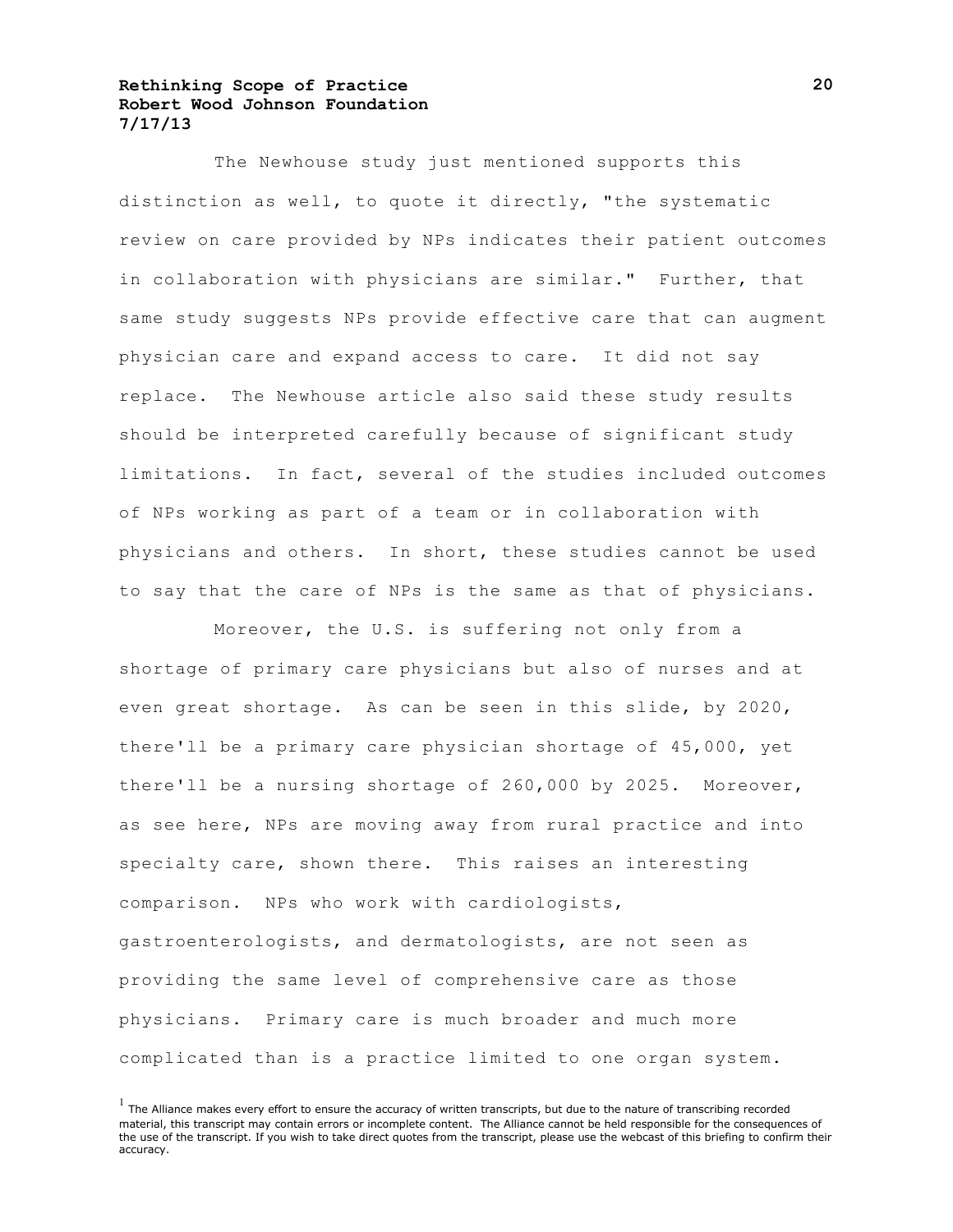NPs cannot provide the same level of comprehensive care provided by primary care physicians. In all cases, they are critical members of the team who can provide core services but they must have collaboration with a more highly trained physician.

Where do we go from here? It's time to move beyond policies that further fragment health care and move toward building collaborative teams that will increase access and improve quality of care. Health care teams that include a variety of health professionals as we mentioned before and are developed to meet the needs of individual communities will help us do that. Surveys show that patients overwhelming want coordinated team approaches to their health care needs with a physician leader.

We're also starting to see some exciting data and this is some bullet points. Essentially, this is showing data from practices in a patient centered primary care collaborative in the just released Pioneer ACO models. This shows how teambased care is improving outcomes and lowering costs in a number of different areas. This is the answer that we're wanting to see. This is how we address the triple aim. As with any team endeavor, collaboration is key.

Collaboration means the family physician, the nurse practitioner, physician assistant, among others, work together

 $<sup>1</sup>$  The Alliance makes every effort to ensure the accuracy of written transcripts, but due to the nature of transcribing recorded</sup> material, this transcript may contain errors or incomplete content. The Alliance cannot be held responsible for the consequences of the use of the transcript. If you wish to take direct quotes from the transcript, please use the webcast of this briefing to confirm their accuracy.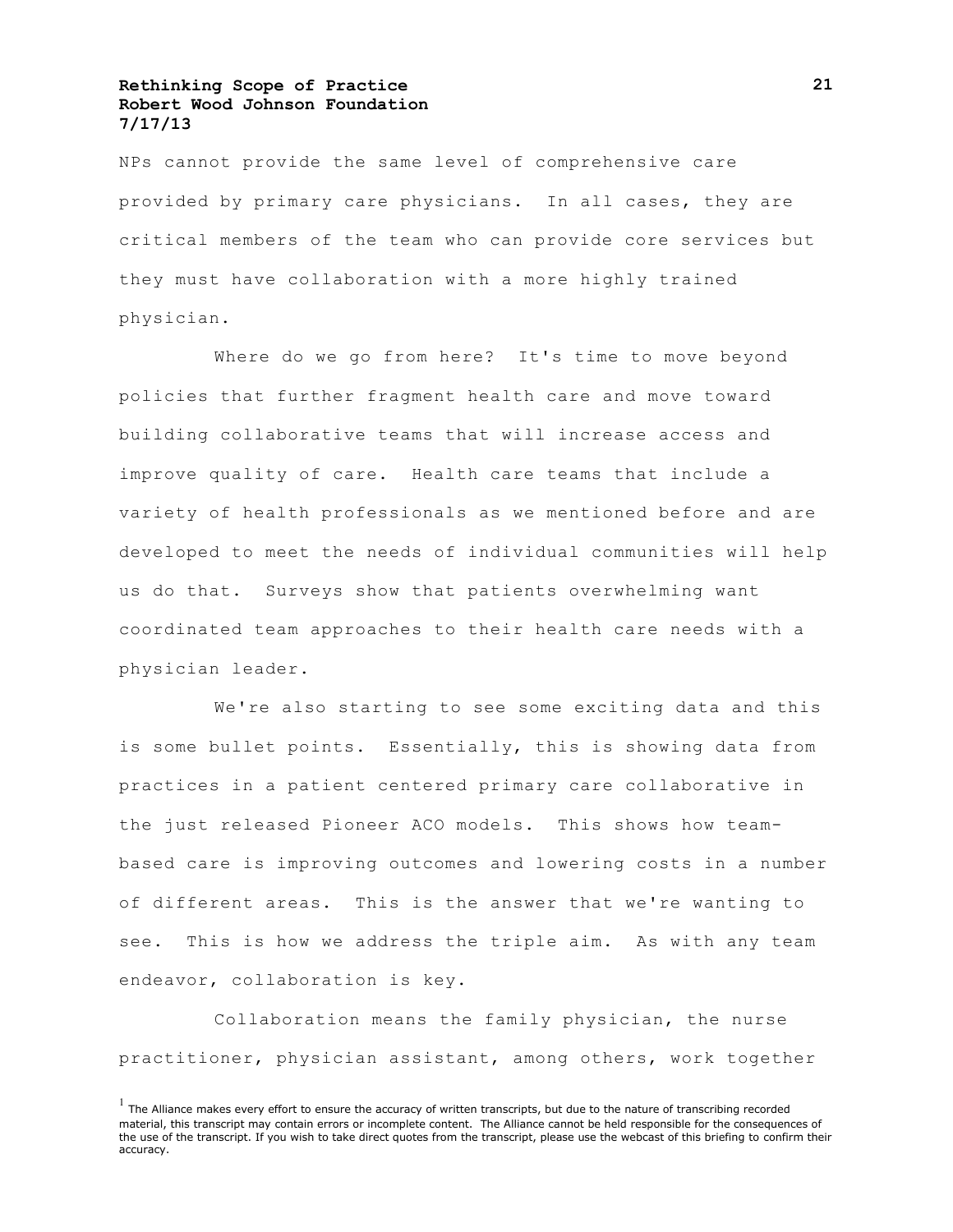to maximize their individual expertise and skills and to provide the highest quality of care to their patients. We need to recognize that each member of the team has unique but not interchangeable skills. The discussion should not be about turf but about how we ensure that members of the care team can work together with clearly defined and distinct roles to improve patient outcomes. Thank you.

**MARILYN WERBER SERAFINI, COMMUNICATIONS DIRECTOR AND HEALTH POLICY ADVISOR:** We've just been talking quite a bit about team-based coverage and we are moving into an era, specifically with the ACA, of patient-centered medical homes of ACOs, of team-based care coordinated care. You mentioned teambased care with a physician in charge. Would everybody else here agree that the physician needs to be in charge?

**POLLY BEDNASH, PhD, RN, FAAN:** Well, I certainly would wonder what you mean, what you mean by the physician being in charge. I think leaders in teams can change from time to time, it depends on what the demands for care are. There might be an opportunity for a pharmacist to lead the team in terms of the pharmacogenetics and something that's going on with the individual's care or the pharmacotherapeutics that are ordered for the individual. The notion of one individual having the training and the capability to lead is really not cognizant in

 $<sup>1</sup>$  The Alliance makes every effort to ensure the accuracy of written transcripts, but due to the nature of transcribing recorded</sup> material, this transcript may contain errors or incomplete content. The Alliance cannot be held responsible for the consequences of the use of the transcript. If you wish to take direct quotes from the transcript, please use the webcast of this briefing to confirm their accuracy.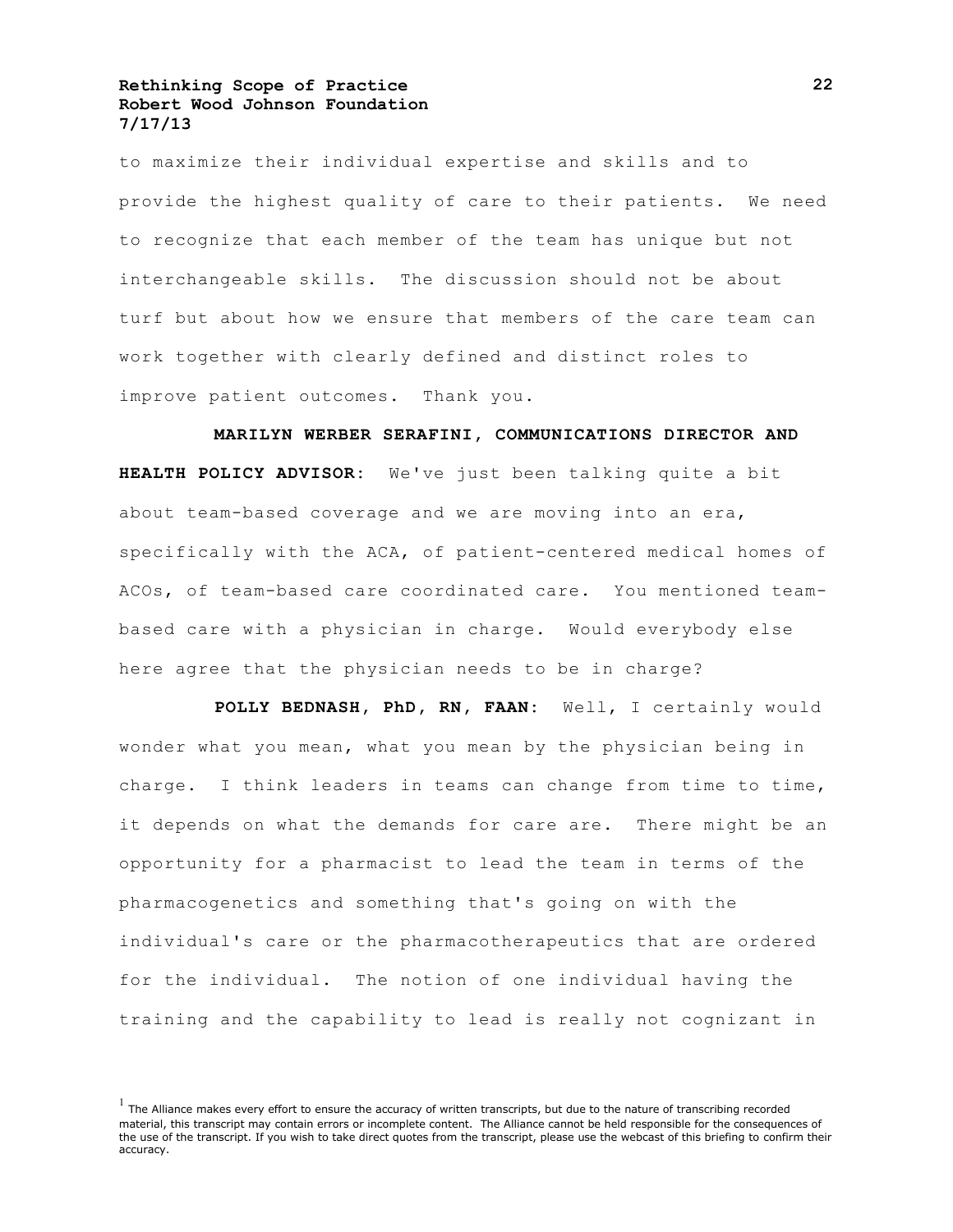terms of the varying demands of what's happening with an individual.

Again, as I said before, we have no problem with the notion of a team but if the individual who's part of that team has to consistently go to someone else to get permission to use the education and training and again, this isn't substitutive, it's not being a substitute for the physician, it's using what you have in terms of your knowledge and skills, and if you have to constantly move to someone else to get permission, you decrease access, you put barriers in the way of care being delivered by that individual and you increase the cost of care. There's lost time and productivity there.

I worked as a nurse practitioner in a family practice residency program for a number of years and the thing that delayed me the most was having to go to one of the family practice physicians and say, will you sign this, will you approve this? Now, routinely, they did that, because they trusted me and knew that I was capable of making good decisions but this constant having to move through someone else because they were in charge meant that we were really harming the flow of care, decreasing access, placing barriers, as you alluded to Kavita.

**KAVITA PATEL, MD, MS:** Yes, I think—I'll just Marilyn, because we spent a lot of time at Brookings kind of looking at

 $<sup>1</sup>$  The Alliance makes every effort to ensure the accuracy of written transcripts, but due to the nature of transcribing recorded</sup> material, this transcript may contain errors or incomplete content. The Alliance cannot be held responsible for the consequences of the use of the transcript. If you wish to take direct quotes from the transcript, please use the webcast of this briefing to confirm their accuracy.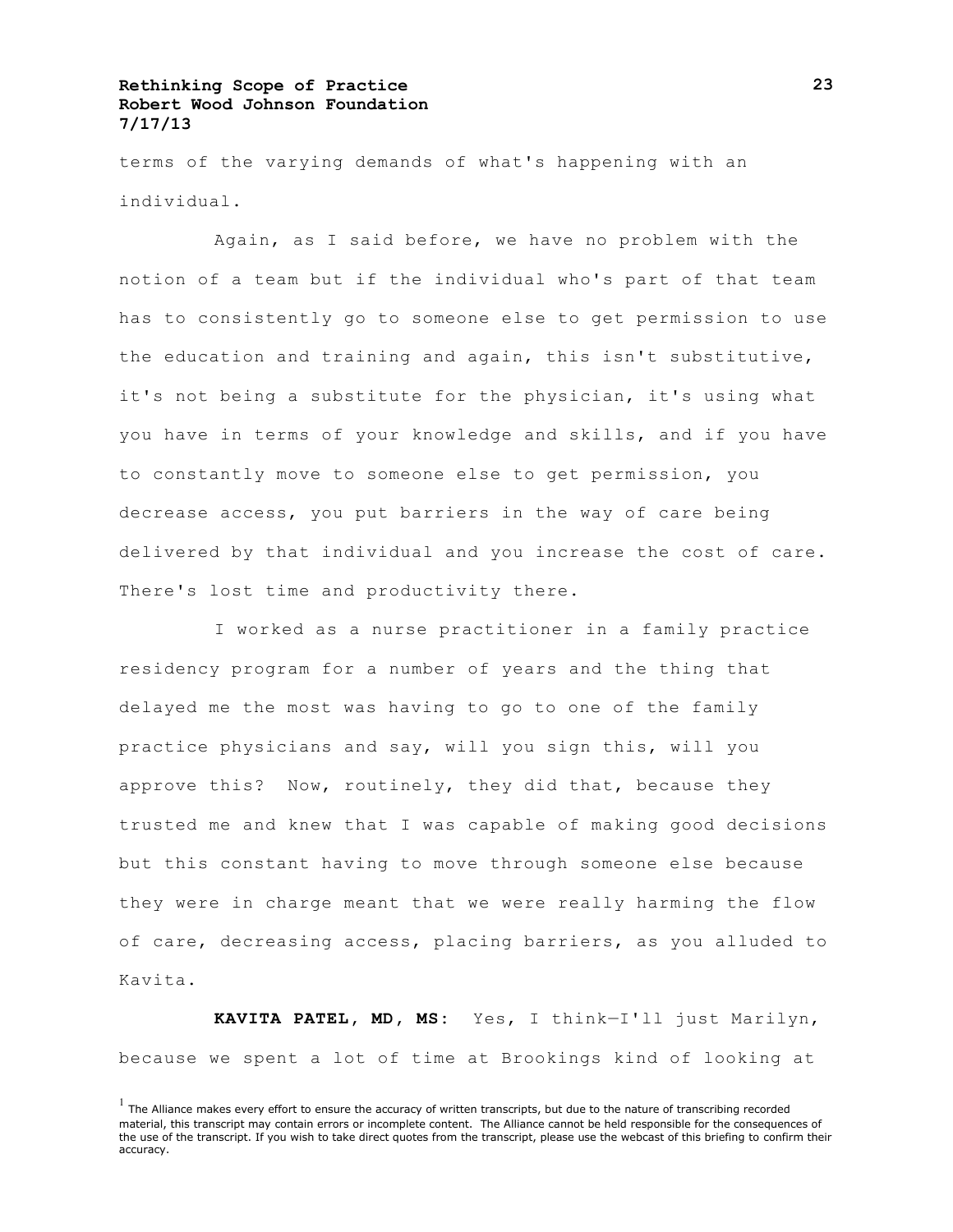accountable care organizations, I will definitely say that for the—we have been treating all of primary care as the same thing and I think that's a flaw. I think that physicians should be, at least in the PCMH model or the Medical Neighborhood model. I think that makes a lot of sense to have physicians kind of helping to kind of lead efforts for the care of complex chronic conditions like exactly the scenario that Reid alluded to.

I think we're seeing, as Polly has said, I think that for a large proportion of what we see in primary care, ACOs, medical homes, we're realizing that you probably don't even need a physician to be involved and, in fact, it might be—I've seen models with ACOs that work well for high risk populations where a community health worker is actually kind of leading the efforts.

Marilyn, to the point you're making where dollars and kind of a huge degree of money is being spent on a health care system, I think we are going to see physicians really—whether it's called leading or being what they call the quarterbacks, I've heard all sorts of analogies, we're going to see physicians in those roles but I've been encouraging and I think Reid would agree with me, that what we need to do is have teambased care with physicians leading these efforts for where we really need a physician to be involved in the first place.

 $<sup>1</sup>$  The Alliance makes every effort to ensure the accuracy of written transcripts, but due to the nature of transcribing recorded</sup> material, this transcript may contain errors or incomplete content. The Alliance cannot be held responsible for the consequences of the use of the transcript. If you wish to take direct quotes from the transcript, please use the webcast of this briefing to confirm their accuracy.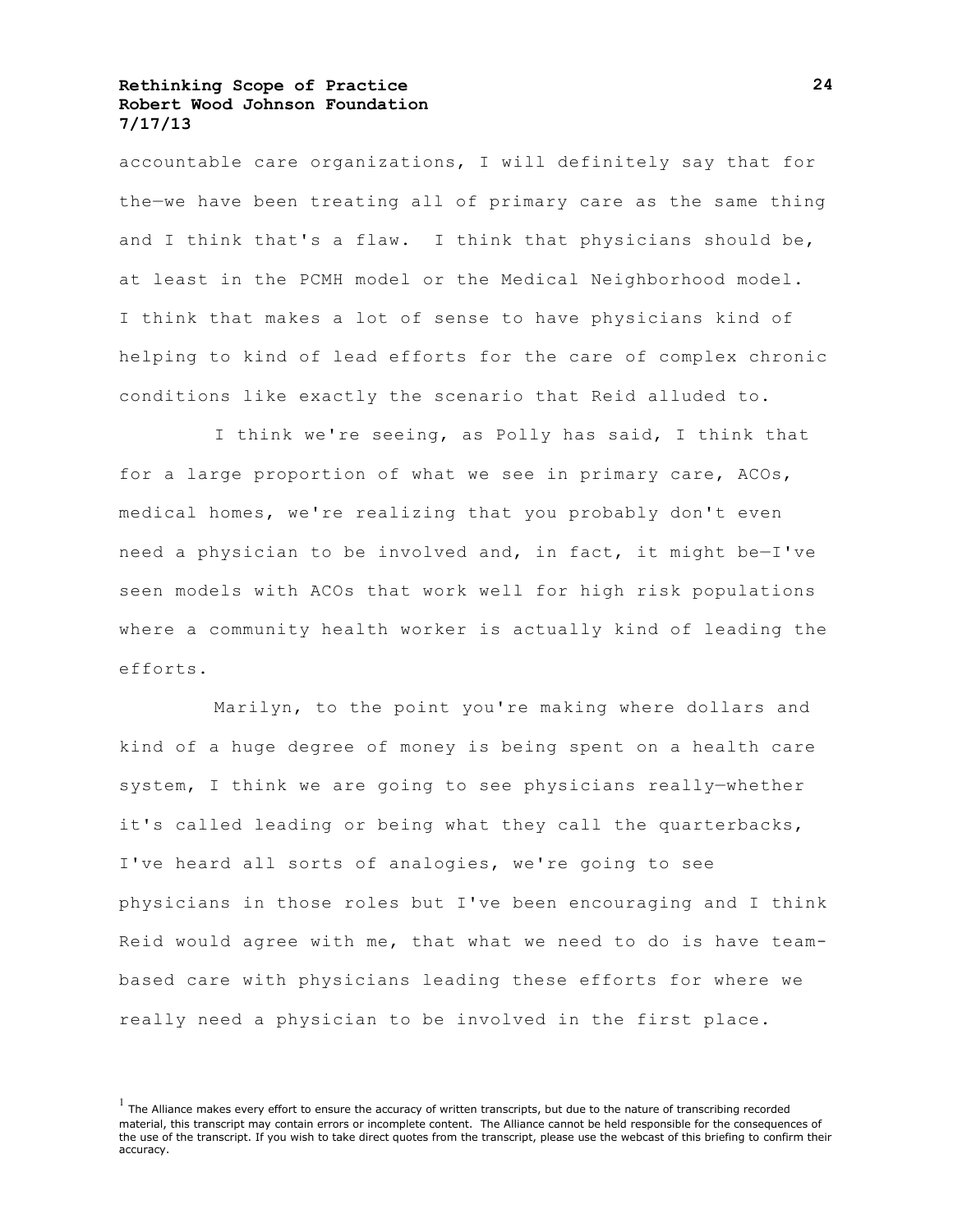I think the biggest debate we have is well, what does that mean? Does that mean that if you have a sore throat you don't really need—we start to get into a lot of kind of quibbles over, so can we send someone to see a community health worker to talk through their social determinants issues and then a doctor really should never, because I'm not trained in that I should never be a part of that and I think that's where, unfortunately, we've had a lot of the back and forth. In my mind, the drivers of cost of care where we really see promise in the PCMH models and the statistics you cite, I do firmly believe there's a central role for physicians in that model. I don't think that that's applied to 100-percent of our care.

**POLLY BEDNASH, PhD, RN, FAAN:** You know, what's interesting is if you look at the Vermont Advance Primary Care model that they have where you have the multiple primary care sites delivering care. Actually who's leading that primary care advance model is a nurse, a registered nurse in the middle of the website and collaborating with the primary care providers to find the right kinds of resources for the individuals. The primary care physicians who work with that team lead by the nurse that's in the center, love this model because it allows you to use the right kind of resources for what the needs are for the patients if they need social services help, if they need psychological counseling or they

 $<sup>1</sup>$  The Alliance makes every effort to ensure the accuracy of written transcripts, but due to the nature of transcribing recorded</sup> material, this transcript may contain errors or incomplete content. The Alliance cannot be held responsible for the consequences of the use of the transcript. If you wish to take direct quotes from the transcript, please use the webcast of this briefing to confirm their accuracy.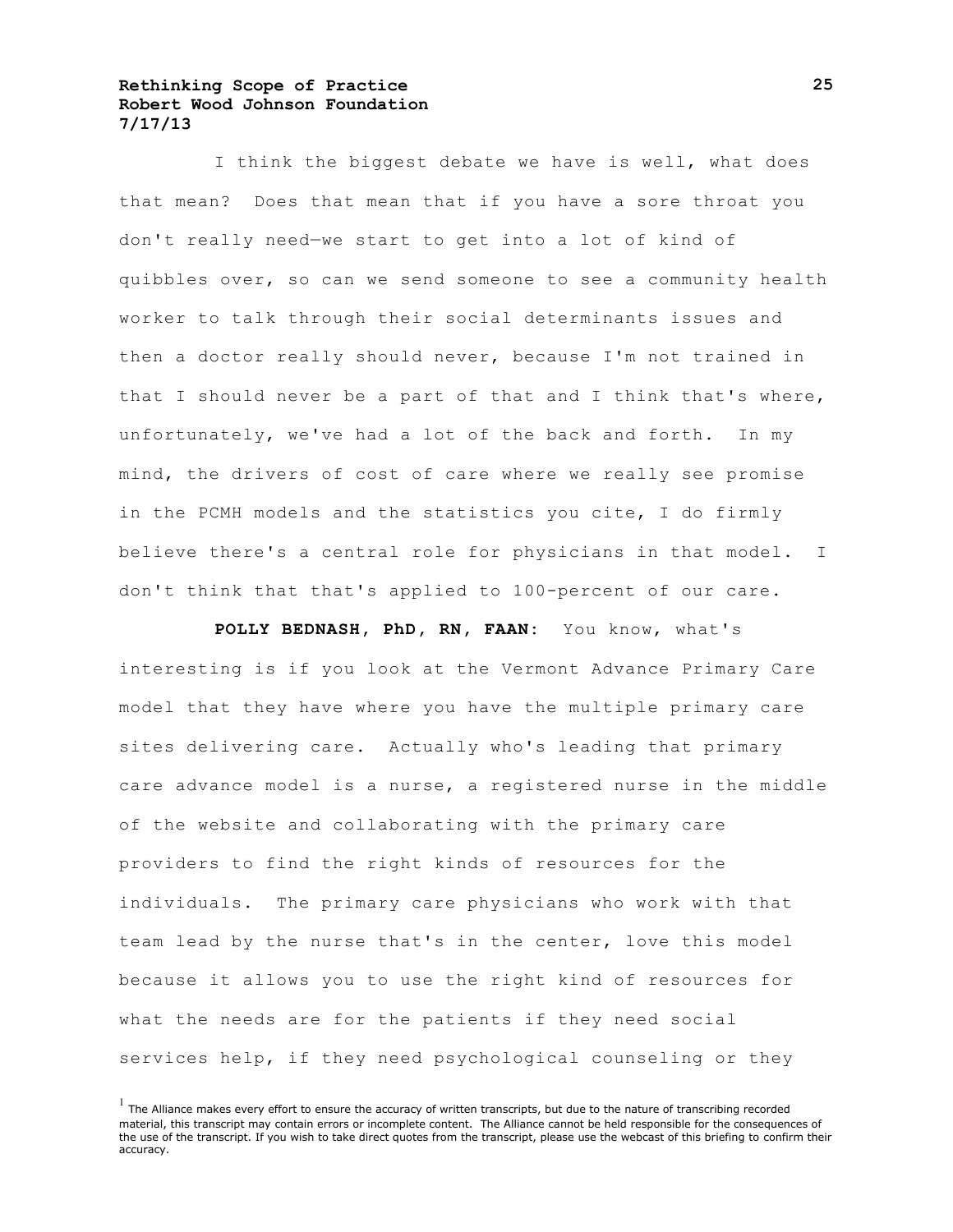can be moved to—and it really then uses everybody to the maximum. It does then say that the lead in the middle is pulling all this together and some of its administrative, some of its care delivery and it's a very different model. It doesn't have to be a physician leading. Yes, perhaps a physician should be the only individual who manages certain types of patient populations because of the difference in their training, but there's a different model that has a nurse in the middle that's very effective and having tremendously good outcomes there.

**REID B. BLACKWELDER, MD, FAAFP, PRESIDENT-ELECT:** One of—I need to talk about that because the words are very powerful.

**POLLY BEDNASH, PhD, RN, FAAN:** Yes, they are.

**REID B. BLACKWELDER, MD, FAAFP, PRESIDENT-ELECT:** When you say leader that pushes a button, when you say independent so part of the challenge in this discussion is the moment you use a word people pick a side and this can't be about sides. For one thing scope of practice, once again, has not resolved this. I don't care of the independent practice models, whatever you want to call it, states that have this kind of practice and variable versions of that model still struggle with the poor cost, poor out—or high cost poor outcome. I don't like getting

 $<sup>1</sup>$  The Alliance makes every effort to ensure the accuracy of written transcripts, but due to the nature of transcribing recorded</sup> material, this transcript may contain errors or incomplete content. The Alliance cannot be held responsible for the consequences of the use of the transcript. If you wish to take direct quotes from the transcript, please use the webcast of this briefing to confirm their accuracy.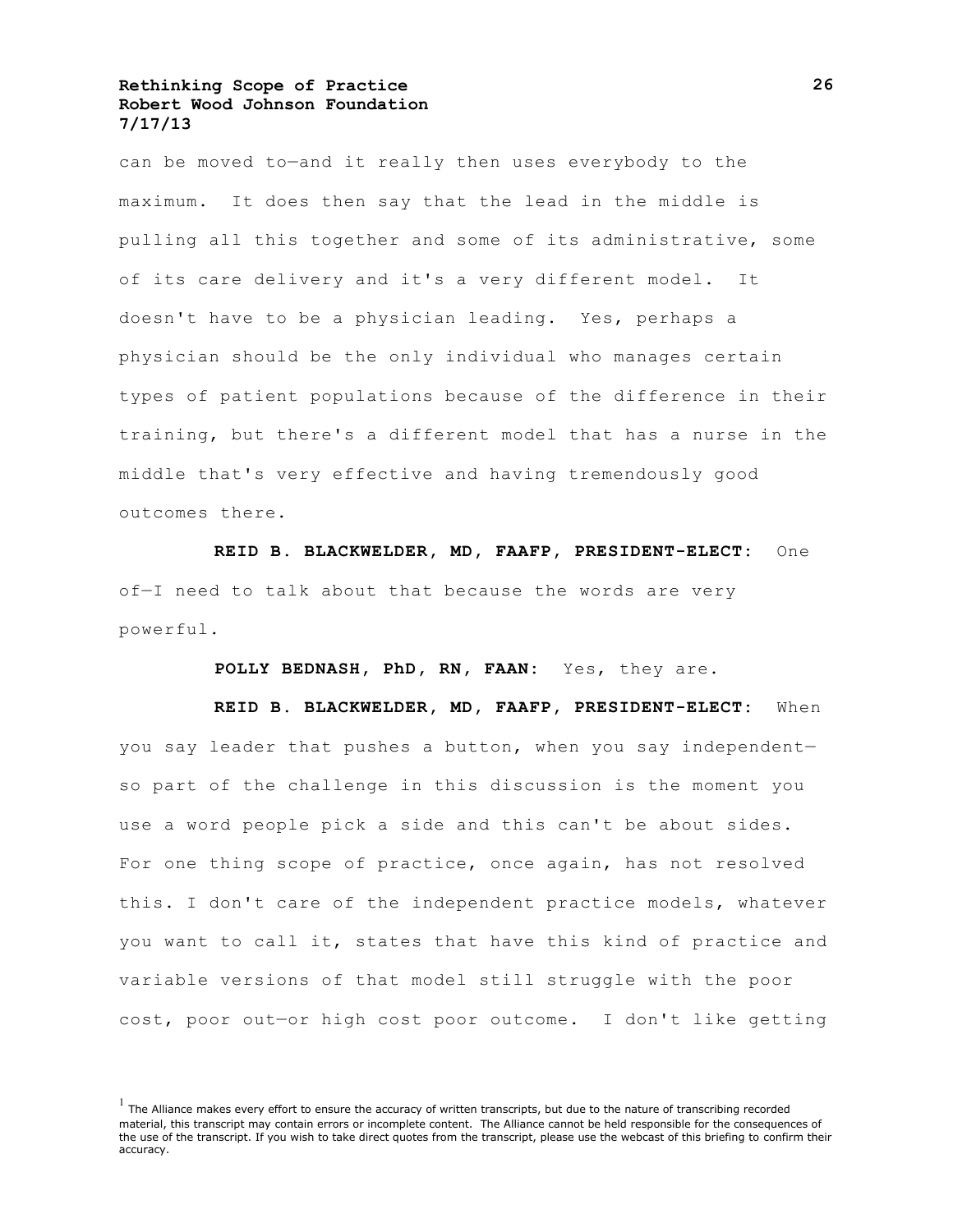distracted by the words because when you say leader it automatically says well who should be in charge.

The reality is teams are defined variably. Communities define teams, they're not all in one building, they're not all in contract, they work together and different people will obviously lead at different times. The bottom line on these teams is that it is about the best care for patients. This isn't an administrative function solely, it's not about maximizing profit; it is about providing the best care. Somewhere in that process, I don't care how you label it what word you use, as you said there must be a physician involved and permission is another one of those words because that obviously creates a lot of restrictions.

There needs to be a point. For example, in my patient, if I wasn't involved in that care, or maybe I didn't see him, what I would like is to have a nurse practitioner, somebody see my patient and instead of making a decision say, well, I know how to manage this, I'm going to send this patient to the emergency room or his cardiologist is in town, I'll send him, the call would be to me—somewhere in there. I don't care if I'm called the leader, the coordinator, the quarterback, it doesn't matter. At some point a phone call to me would say well here's some things, let's work through this together. I might not even have to be physically in the building.

 $<sup>1</sup>$  The Alliance makes every effort to ensure the accuracy of written transcripts, but due to the nature of transcribing recorded</sup> material, this transcript may contain errors or incomplete content. The Alliance cannot be held responsible for the consequences of the use of the transcript. If you wish to take direct quotes from the transcript, please use the webcast of this briefing to confirm their accuracy.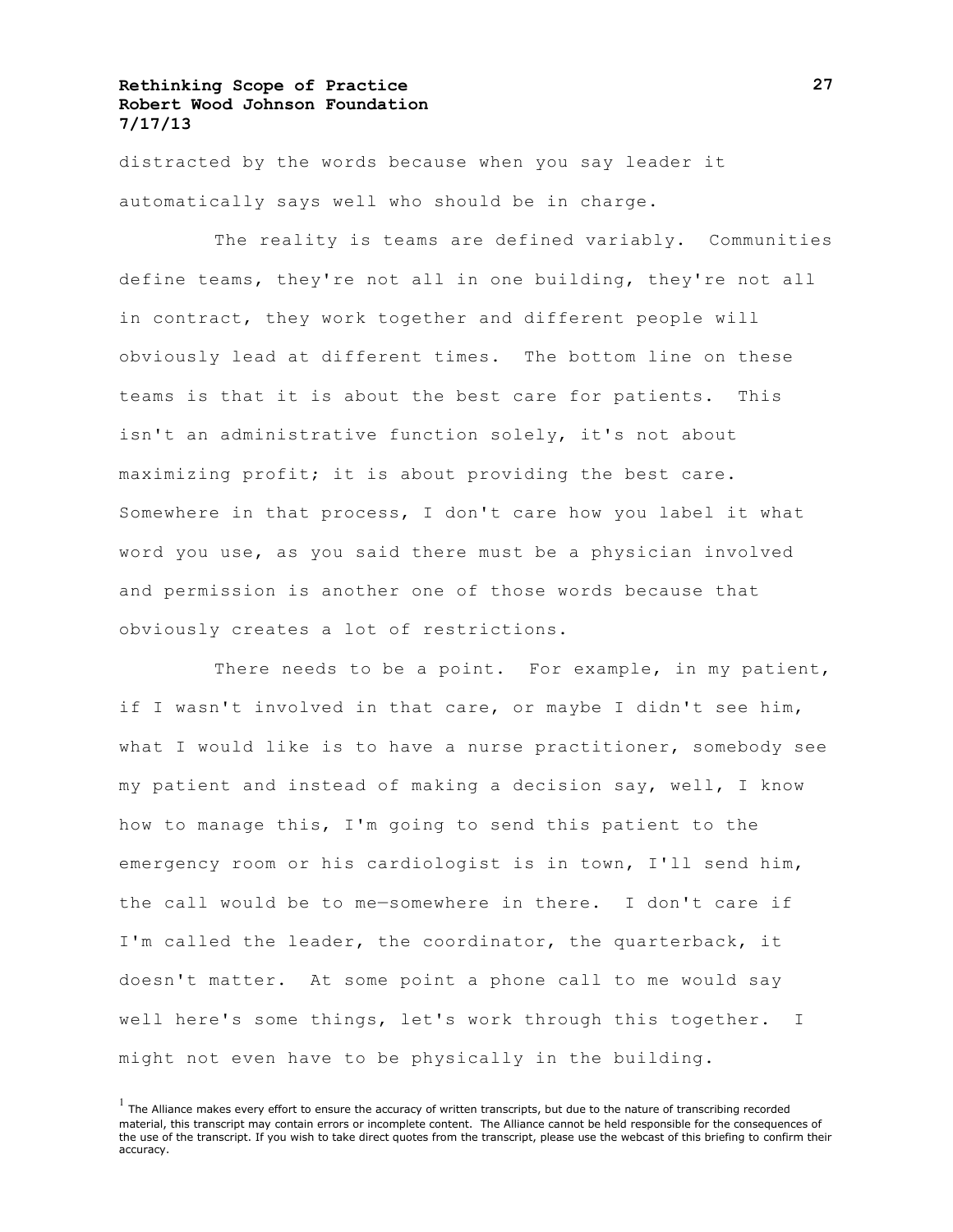The challenge again is be careful when we use a word because it creates an image for people and I don't know how to define the leader of the team. A team is fluid and a team has variable definitions. Teams and moving in that direction is where we need to have our discussions. Scope of practice, I still say, is distracting because each state is different for lots of reasons and each law is different and all the energy in those laws and it still hasn't solved the problem. What is more and more definite is team-based care so how do we shift that discussion to moving those forward, which will involve aspects of scope and leadership, but that shouldn't be the focus, that should be the tools each state has to use to make their model work. Every state's model will be different.

**POLLY BEDNASH, PhD, RN, FAAN:** We do need to reflect however—I need to reflect on something that you said. You're absolutely correct that words are powerful and it's how they get operationalized that's the concern. If you look at states where there's full scope of practice authority for nurse practitioners we see high quality care being delivered. It may be people who are not getting access to care because there aren't adequate numbers or providers, but the care delivered by those clinicians in those places is high quality and to assert that those individuals are harming care, which does happen in the rhetoric around scope of practice is wrong.

 $<sup>1</sup>$  The Alliance makes every effort to ensure the accuracy of written transcripts, but due to the nature of transcribing recorded</sup> material, this transcript may contain errors or incomplete content. The Alliance cannot be held responsible for the consequences of the use of the transcript. If you wish to take direct quotes from the transcript, please use the webcast of this briefing to confirm their accuracy.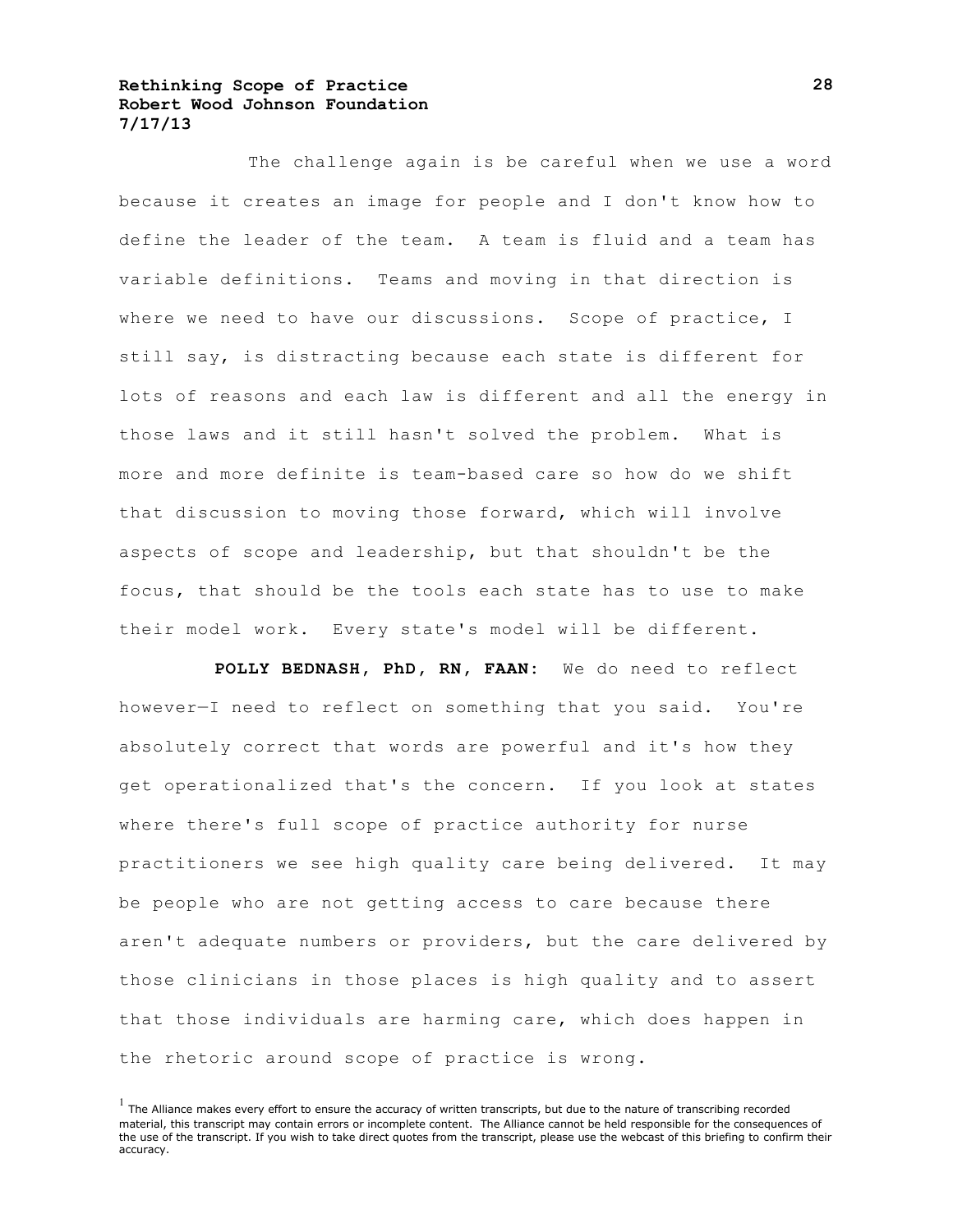Let's at least start at the base with an agreement that these individuals are highly qualified, are well educated and at some point Reid, I know you've raised this issue in the past in other venues, I heard you on the Diane Rehm show about this, we should have a conversation about your assertions that the education of these clinicians is variable and uneven. That is not true. I'd be happy to sit down with you some time and give you clarity about that so that you could understand that and represent truth about what happens in the education of these clinicians.

**MARILYN WERBER SERAFINI, COMMUNICATIONS DIRECTOR AND HEALTH POLICY ADVISOR:** Let's talk about quality and safety here because there's been a lot written about this, so let's talk about what evidence we do have about the quality of care and the safety of patients when they receive care both from physicians and from advanced care nurses. By the way, after we have that conversation we're going to talk about—we've talked a lot about the advanced care nurses, but we're going to talk about other medical professions as well. For right now, let's stick with this and let's talk about the quality of care and patient safety and what we know, what has been written, what has been studied, what do we know here in comparing?

**POLLY BEDNASH, PhD, RN, FAAN:** Well I did present the evidence and it was negated. I mean if you look at the study

 $<sup>1</sup>$  The Alliance makes every effort to ensure the accuracy of written transcripts, but due to the nature of transcribing recorded</sup> material, this transcript may contain errors or incomplete content. The Alliance cannot be held responsible for the consequences of the use of the transcript. If you wish to take direct quotes from the transcript, please use the webcast of this briefing to confirm their accuracy.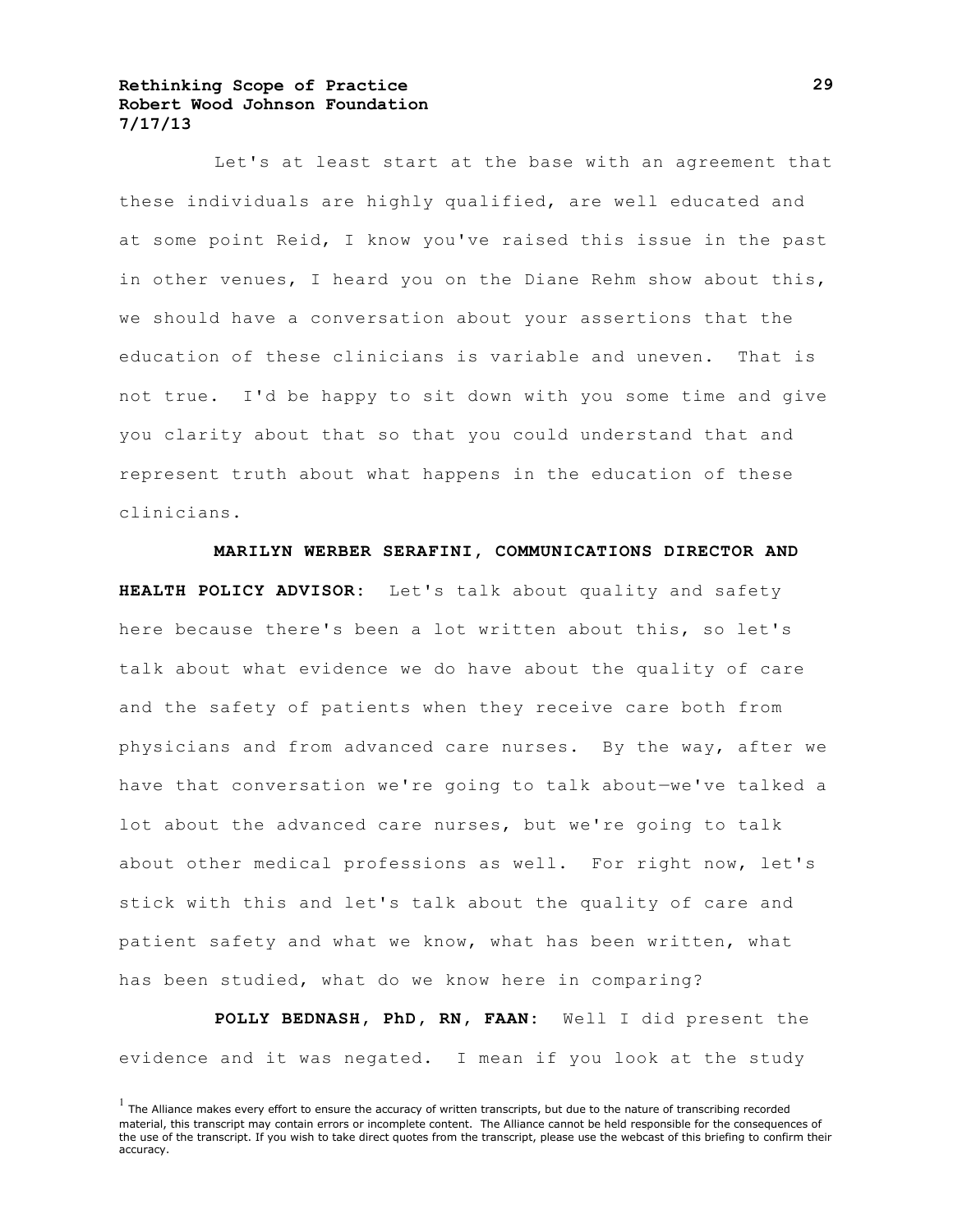done by Mary Mundinger and she's done several studies where they had comparable patient populations, comparable primary care demands, comparable accountability requirements for the clinicians, nurse practitioners, and physicians, the care outcomes were equal; either we believe evidence—we talk a lot about evidence-based medicine, but the evidence gets ignored.

**REID B. BLACKWELDER, MD, FAAFP, PRESIDENT-ELECT:** One of the challenges on that, because the moment you say research of any type that's another powerful word and people go, wow, there's research. Very few people, including clinicians go and find the primary source, fewer still have the skills to analyze is it a good study or not. We get kind of stuck at times and especially on something like this, you know, one side will say this; one side will say the other. I didn't negate what you had said, there's very good evidence it's just adding a couple of words from the Newhouse study that said, you know the care with collaboration is as good or even better than physicians alone.

A team-based care is the way to go, nobody works in isolation. A lot of the old—the Mundinger studies, a lot of those were combining things that really were somewhat apples and oranges. Some were collaborate practices, some were solo and individual practice, it's hard to generalize but again, this can be distracting.

 $<sup>1</sup>$  The Alliance makes every effort to ensure the accuracy of written transcripts, but due to the nature of transcribing recorded</sup> material, this transcript may contain errors or incomplete content. The Alliance cannot be held responsible for the consequences of the use of the transcript. If you wish to take direct quotes from the transcript, please use the webcast of this briefing to confirm their accuracy.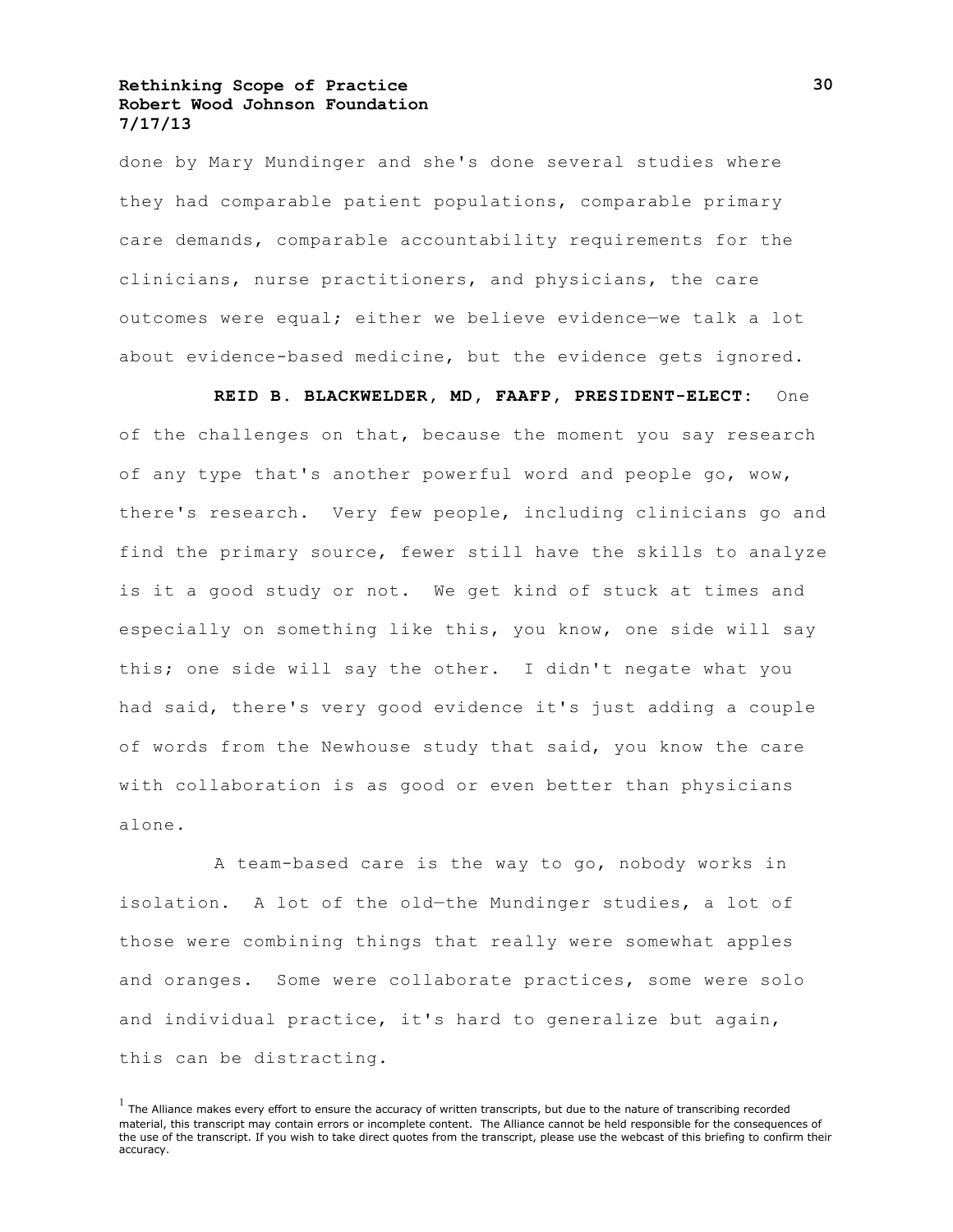Regardless of whatever the research says, our country is facing a crisis in terms of patients getting good outcomes, satisfactory care and low costs. Regardless of the research, that hasn't solved the problem and deciding which side you're gonna agree with won't solve the problem. We are now getting exciting data showing that regardless of that research, the patient-centered primary care collaborative, the pioneer ACOs, team-based care is showing improvement in the most important things, not who's research is better not what word you use, but in actually making an impact on what we should be talking about.

Again, I don't like to be distracted about a lot of these other issues because we're going to probably agree to disagree and it doesn't move us forward.

**POLLY BEDNASH, PhD, RN, FAAN:** Again, I think teams are a very important mechanism for delivering care. We agree fully, you need to bring a number of people to the patient care delivery experience. There's no argument with you about the fact that teams are better than individuals being by themselves, it's how you define and use the language about who can practice there and how they will practice and how they can function in terms of their education and training that's the issue. That's the fundamental thing and we all have the same goal here, we all want to make sure the patients get high

 $<sup>1</sup>$  The Alliance makes every effort to ensure the accuracy of written transcripts, but due to the nature of transcribing recorded</sup> material, this transcript may contain errors or incomplete content. The Alliance cannot be held responsible for the consequences of the use of the transcript. If you wish to take direct quotes from the transcript, please use the webcast of this briefing to confirm their accuracy.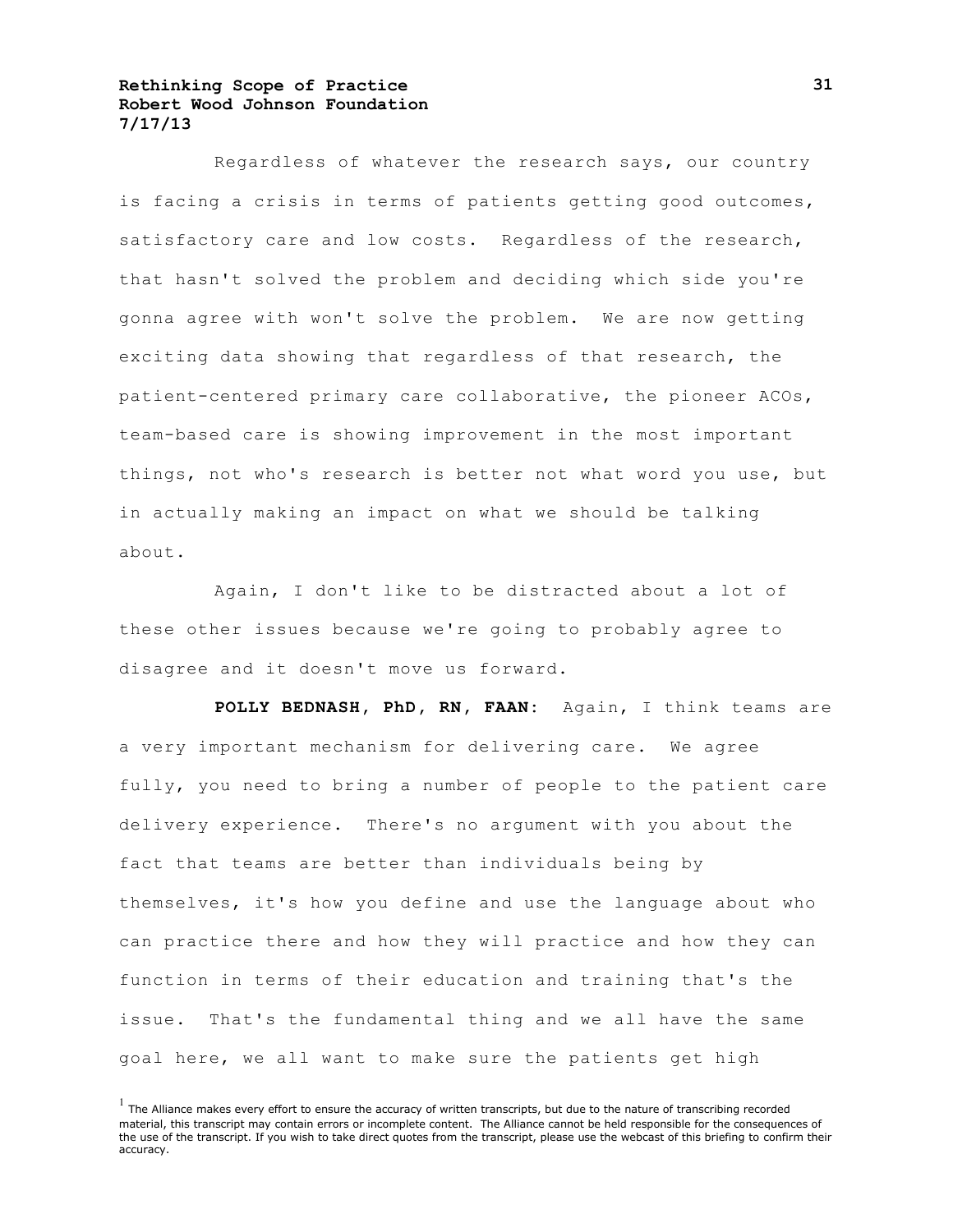quality care, that they have access to care, that we meet the triple aim, that we decrease costs of care and that we don't put irrational barriers in the way of anybody being able to deliver the care.

Really, you know, we have the same issues, physicians and nurses have the same issues here about the fact that primary care is not valued and instead of fighting about whether or not we should be able to function fully, we should be joining our forces to go after the primary care policy issues and assuring that the right kinds of resource is there to support the patient-centered homes—care homes. By the way, patients don't like the notion of medical home, they think about a nursing home [interposing] and in Minnesota, they've outlawed the use of medical home, it's got to be called a health home. Let's talk about patient-centered health homes where we help people be healthy and we all work together.

**MARILYN WERBER SERAFINI, COMMUNICATIONS DIRECTOR AND** 

**HEALTH POLICY ADVISOR:** A number of our viewers want to know what patients think, what the public thinks about nurse practitioners and other providers, any provider other than a doctor seeing them. If they call for an appointment and their physician is not available and the receptionist says, well, your doctor is not available but you can see the nurse

 $<sup>1</sup>$  The Alliance makes every effort to ensure the accuracy of written transcripts, but due to the nature of transcribing recorded</sup> material, this transcript may contain errors or incomplete content. The Alliance cannot be held responsible for the consequences of the use of the transcript. If you wish to take direct quotes from the transcript, please use the webcast of this briefing to confirm their accuracy.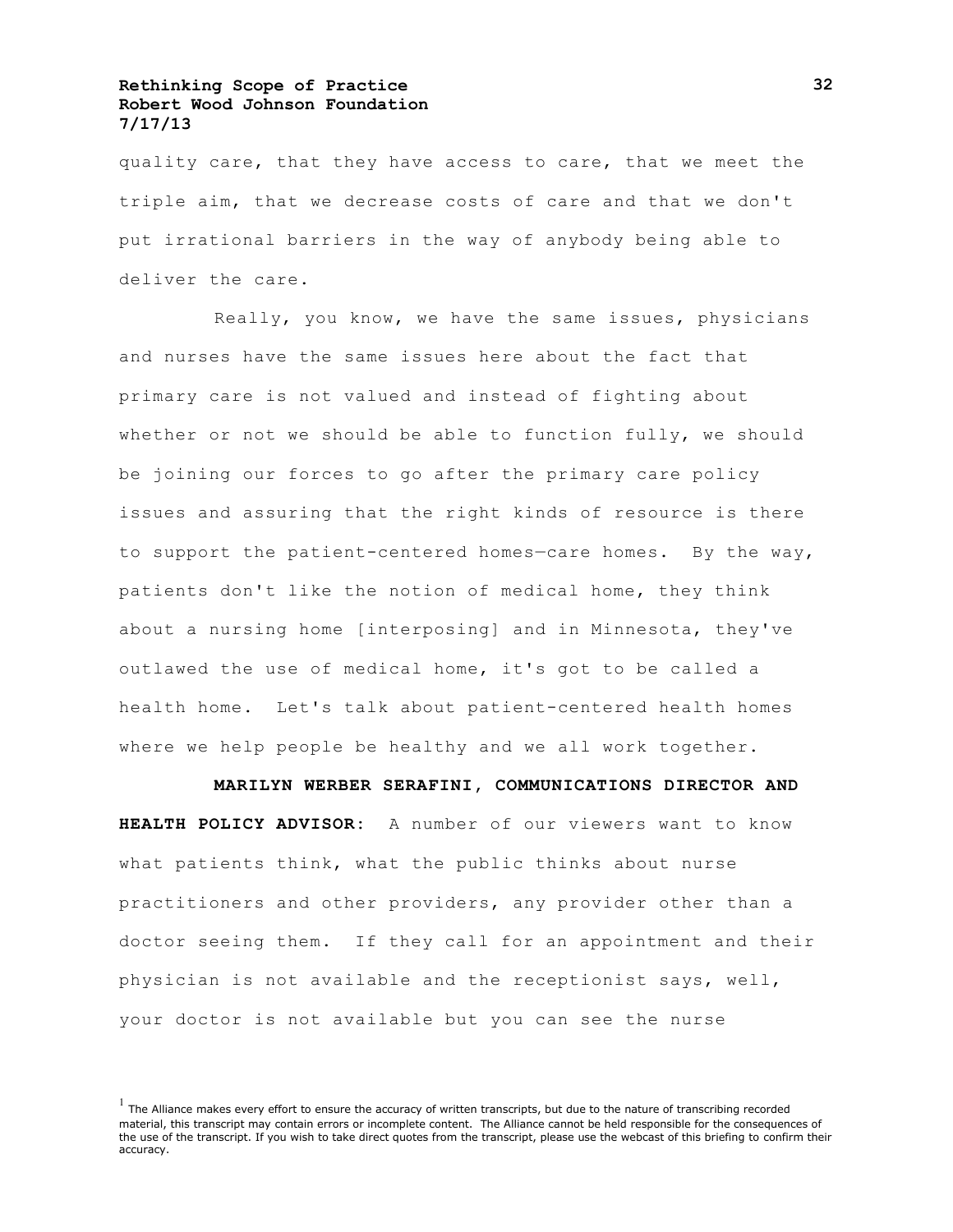practitioner or some equivalent. What does the public think, what is the opinion there?

**REID B. BLACKWELDER, MD, FAAFP, PRESIDENT-ELECT:** I think patients want access. They want to be able to be seen and they want good care. Those are the most important components and that's some of the challenge we face with patients need to see, as we have more people covered, they have to see somebody. I think that's what patients are initially very interested in; can I get in and see somebody?

The second thing that I think comes out and this is again, a challenge depending on which research you use and what words you use. There are aspects over all clarity that I think are important. I work with medical students and residents, I've had nurse practitioners with us before and it's very important that patients know who folks are. We teach our medical students to walk in and say I'm a medical student, because they're wearing a white coat, they're in an office, it is so easy for a sick patient to come in and not sit there and say by the way, before you touch me, before I talk to you, exactly who are you, what's your education? They don't do that.

They have to come in and know and this gets into some of the other word issues because a lot of people in this country, and more than just the health professions, deserve the

 $<sup>1</sup>$  The Alliance makes every effort to ensure the accuracy of written transcripts, but due to the nature of transcribing recorded</sup> material, this transcript may contain errors or incomplete content. The Alliance cannot be held responsible for the consequences of the use of the transcript. If you wish to take direct quotes from the transcript, please use the webcast of this briefing to confirm their accuracy.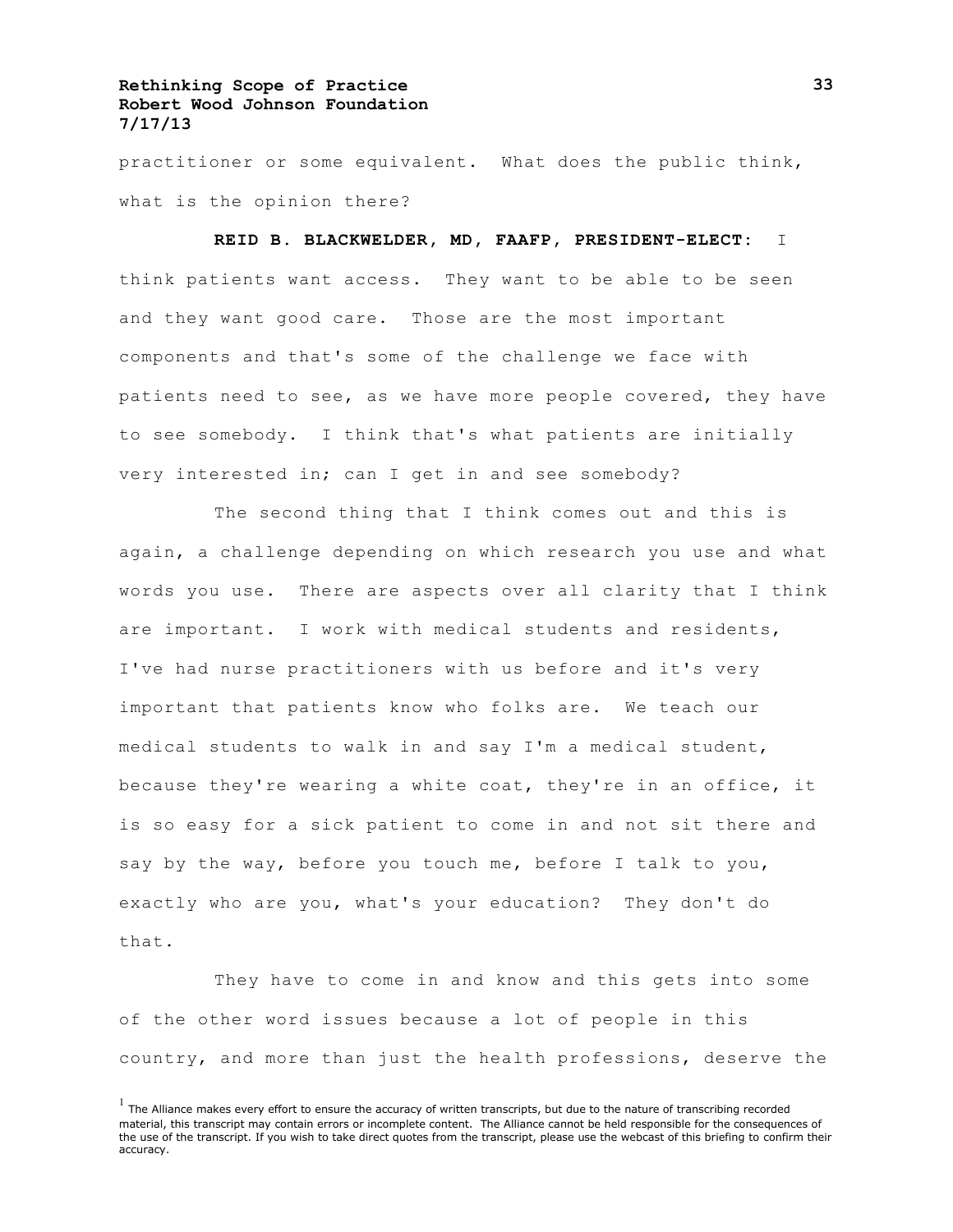word doctor. Doctor in a health home setting means something to most people, so if somebody says I'm doctor so and so, then patients are going to make an assumption that may or may not be true. That doesn't mean that person doesn't deserve the title or that person is not a qualified and good provider, but the role clarity is another aspect that I think patients are pretty clear about. They love good care, they like care from lots of people but they also want to know who they're seeing and who's the team? What happens if you can't provide what I need is another thing I think patients want.

**MARILYN WERBER SERAFINI, COMMUNICATIONS DIRECTOR AND HEALTH POLICY ADVISOR:** Is there data?

**KAVITA PATEL, MD, MS:** There's some—there is some data and when patients are, I think Polly alluded to kind of satisfaction as well as Reid, there are high levels of satisfaction in clinical settings in which the nurse practitioner is the primary provider. There is data that supports that there's a high level of patient satisfaction.

I think that where we do not have as much data, but we have some kind of qualitative research and some anecdotal data that shows that the labels are getting more confusing and as advanced practice nurses have doctorates appropriately so, are called doctor, there is a doctor confusion. Patients who have been surveyed, in kind of limited settings, when they're told

 $<sup>1</sup>$  The Alliance makes every effort to ensure the accuracy of written transcripts, but due to the nature of transcribing recorded</sup> material, this transcript may contain errors or incomplete content. The Alliance cannot be held responsible for the consequences of the use of the transcript. If you wish to take direct quotes from the transcript, please use the webcast of this briefing to confirm their accuracy.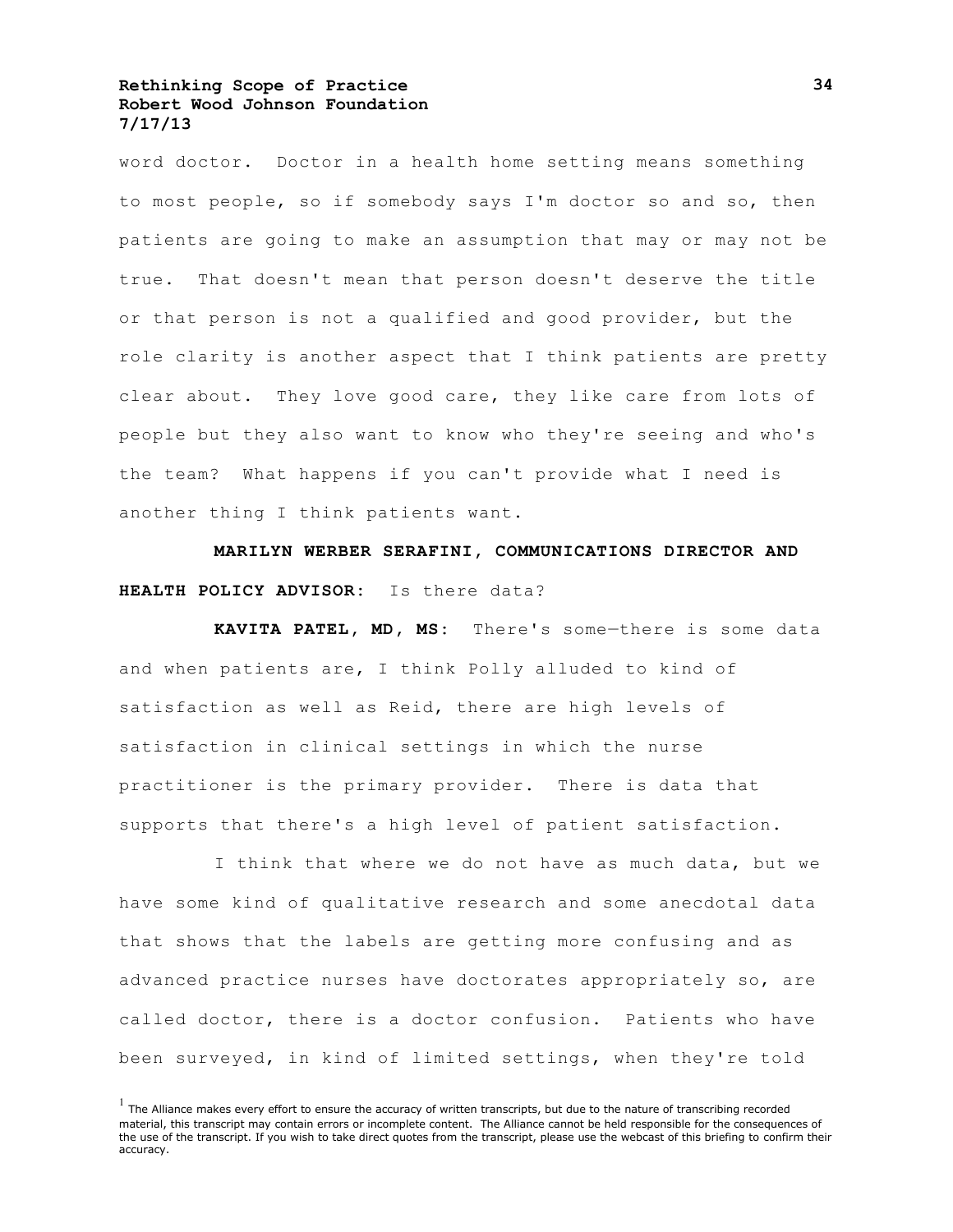well you've have a doctor, did you know that your doctor was, and this includes MDs, doctors of osteopathy, MDs, DAs, NPs, patients have said, oh, I didn't realize, you know, what those initials meant after, they just will use the word doctor and they all assumed that that meant that they went to an allopathic medical school.

We have data that supports that patients are indeed satisfied with all these different types of care providers; however, we also have data that kind of points to a state of confusion that could potentially be even more confusing when you layer in I am doctor such and such in your health home at such and such. I personally think that the most important research that we have yet to do is what I think may be prechory [phonetic 00:45:15] and some other entities in the city—in the country are doing around what is it that actually patients want and where do they feel there is either—do they perceive that there is a difference in training and what impact that might have on their quality and then we can understand how to match our models that we're developing with what patients really, truly want. That to me is not data that we've had an abundant amount of.

**POLLY BEDNASH, PhD, RN, FAAN:** You know, clearly, every provider has a responsibility to represent themselves accurately about who they are and what their preparation is. I

 $<sup>1</sup>$  The Alliance makes every effort to ensure the accuracy of written transcripts, but due to the nature of transcribing recorded</sup> material, this transcript may contain errors or incomplete content. The Alliance cannot be held responsible for the consequences of the use of the transcript. If you wish to take direct quotes from the transcript, please use the webcast of this briefing to confirm their accuracy.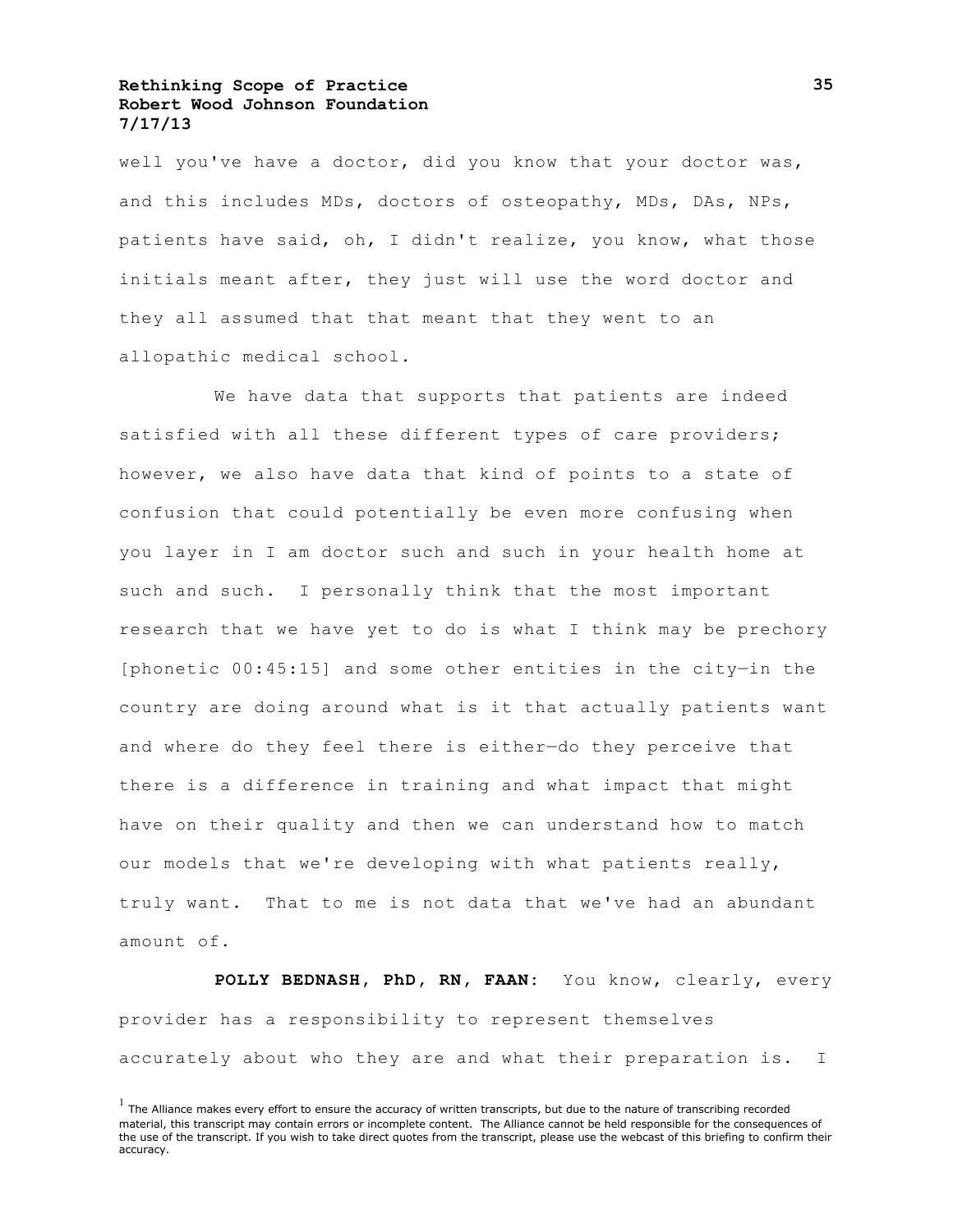have to reflect back on a semi-humorous where our dog had to have surgery and when we went to pick up the dog, the veterinary medical office said you need to talk to the discharge nurse before you take your dog home. I said to my husband, you tell them that person's not a nurse and he said, how about you have that conversation after I pick up the dog? People use terms and I did speak with them and they said, well people trust nurses and so we use the term nurse and we use the label.

I think it's important that we use terms like, I am your physician, I am your nurse, and remove this doctor confusion by not using the term. Say I am your physician and I am your nurse and help people understand that. Believe me, we do teach our students that they have to accurately reflect themselves. I've been in a number of physicians' office where the receptionist is represented as the nurse and she or he is not a nurse. Accurate representation of who you are and the position you fill is really very important but again, when people do get care from nurse practitioners, they are happy with the care and they feel that they are able actually to have better communication experiences with the nurse practitioner.

**MARILYN WERBER SERAFINI, COMMUNICATIONS DIRECTOR AND HEALTH POLICY ADVISOR:** Kavita, we have generally been talking to this point about advanced nursing. What about the other

 $<sup>1</sup>$  The Alliance makes every effort to ensure the accuracy of written transcripts, but due to the nature of transcribing recorded</sup> material, this transcript may contain errors or incomplete content. The Alliance cannot be held responsible for the consequences of the use of the transcript. If you wish to take direct quotes from the transcript, please use the webcast of this briefing to confirm their accuracy.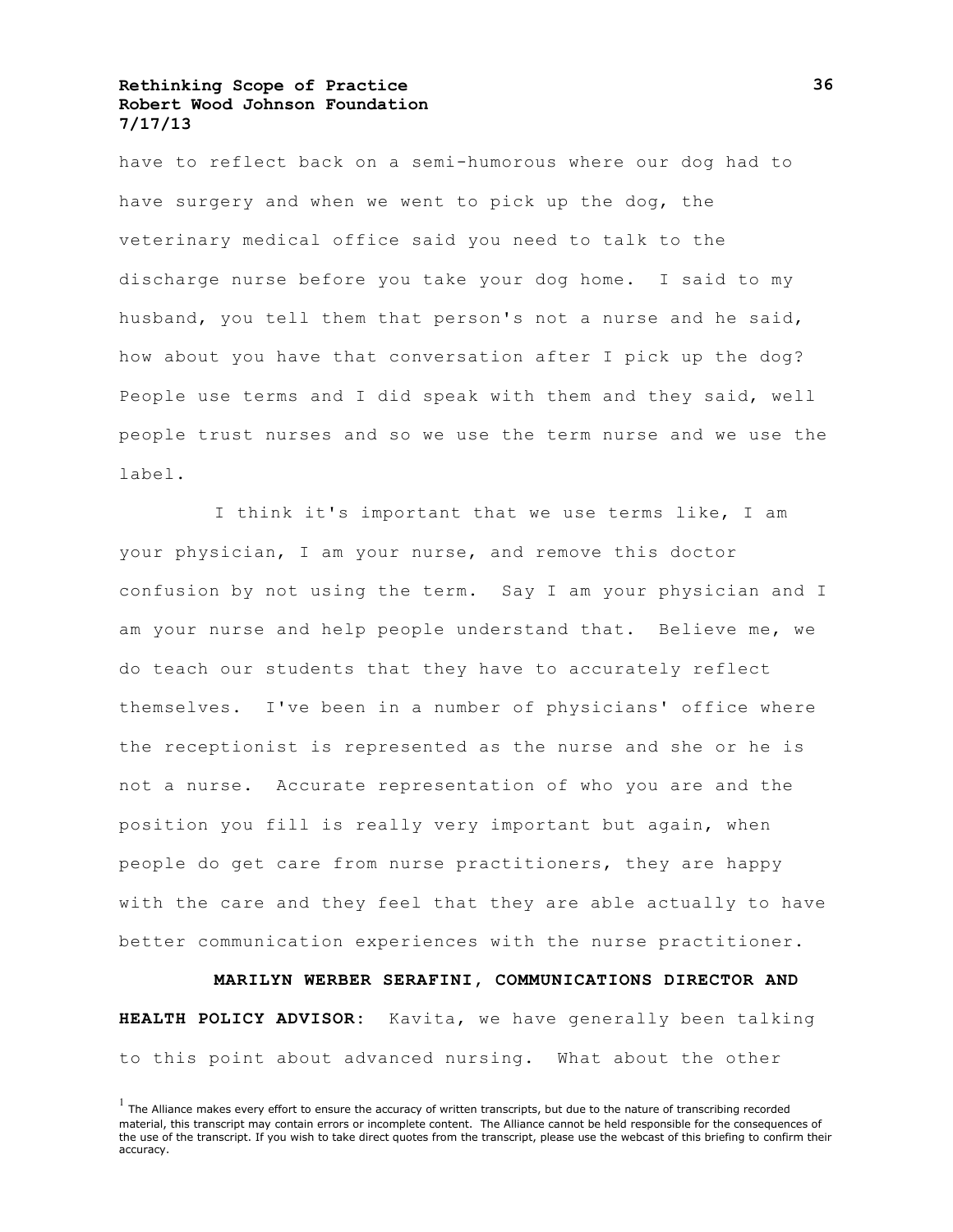professions? We're here to talk to about dentistry, we're here to talk about pharmacy, talk to me a little bit more about what's going on in the states with legislation and what some of the states are doing to expand scope of practice in some other medical professions.

**KAVITA PATEL, MD, MS:** Optometry, I'll use a couple of different professions, optometry, pharmacy, and chiropractic medicine. There are states that have active legislation around increasing the ability for chiropractors to diagnose, treat, and prescribe illnesses, for example. We've heard a lot also about pharmacists doing more intense kind of medical therapy management and laws that can help to reimburse for those services. Right now, pharmacists can do this but they do it without any sort of reimbursement. Different states are looking legislatively as to whether aspects of therapy can be reimbursed for that type of intense chronic disease management.

I think in terms of where—all of these pieces of legislation, optometry, chiropractic, pharmacy, all of them have kind of a thread in the legislation or a theme through the legislation. We want to do something, we see that there's an identified need for chronic care coordination or complex disease management and we thing optometrists who take care of diabetics have a role in doing something that otherwise they would not normally have had the scope of practice to do.

 $<sup>1</sup>$  The Alliance makes every effort to ensure the accuracy of written transcripts, but due to the nature of transcribing recorded</sup> material, this transcript may contain errors or incomplete content. The Alliance cannot be held responsible for the consequences of the use of the transcript. If you wish to take direct quotes from the transcript, please use the webcast of this briefing to confirm their accuracy.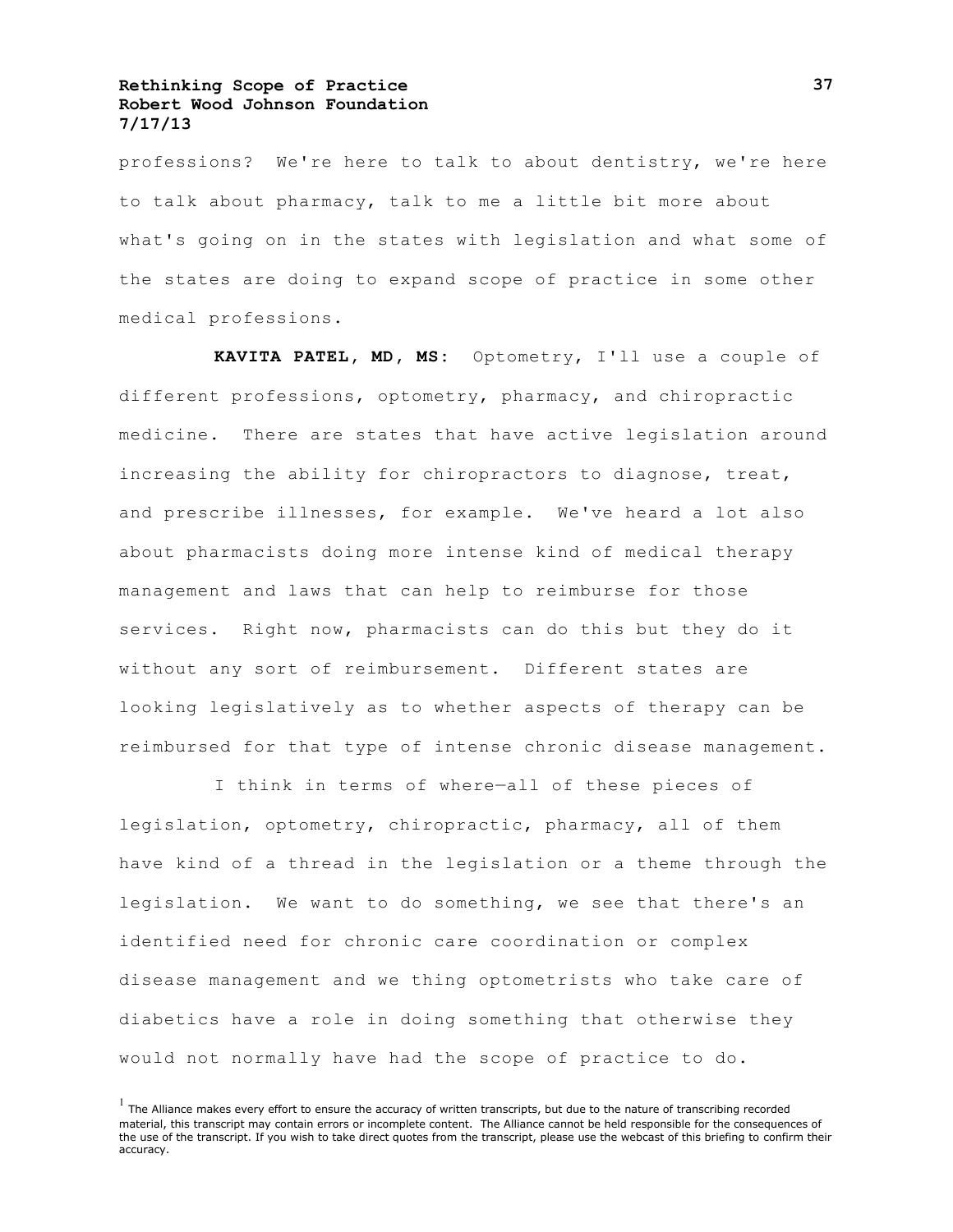I think Reid's point of having us not get buried under scope of practice is an important one. The part that's hard is that when you get to the policy-making arena, we're limited by kind of these really arcane tools, unfortunately, of which scope of practice is one and reimbursement is the other. You see these two feeding into each other. What's interesting to me, I come from the state of Texas, and in Texas, over the time from when I went to medical school there and to the present day, it's been a dramatic increase in conversations that have, I would say, liberalized scope of practice across the different professions mostly because of a perception around being able to provide for care and underserved areas.

Let me reinforce something that Reid touched on, that even in these areas where there's very, what we would call, great parity in scope in different ways, they're still facing crises and shortages but they have noticed in those states that there is the efflux or influx of health care workforce of various types.

Some of the research we're doing, some of the greatest growth areas, Marilyn, I hit on it again, it's not at the level of the high licensure professions that are sitting here today, the nurses and doctors, the greatest growth are in some of the areas that have absolutely little to no definition around the occupation, personal homecare aides, community health workers,

 $<sup>1</sup>$  The Alliance makes every effort to ensure the accuracy of written transcripts, but due to the nature of transcribing recorded</sup> material, this transcript may contain errors or incomplete content. The Alliance cannot be held responsible for the consequences of the use of the transcript. If you wish to take direct quotes from the transcript, please use the webcast of this briefing to confirm their accuracy.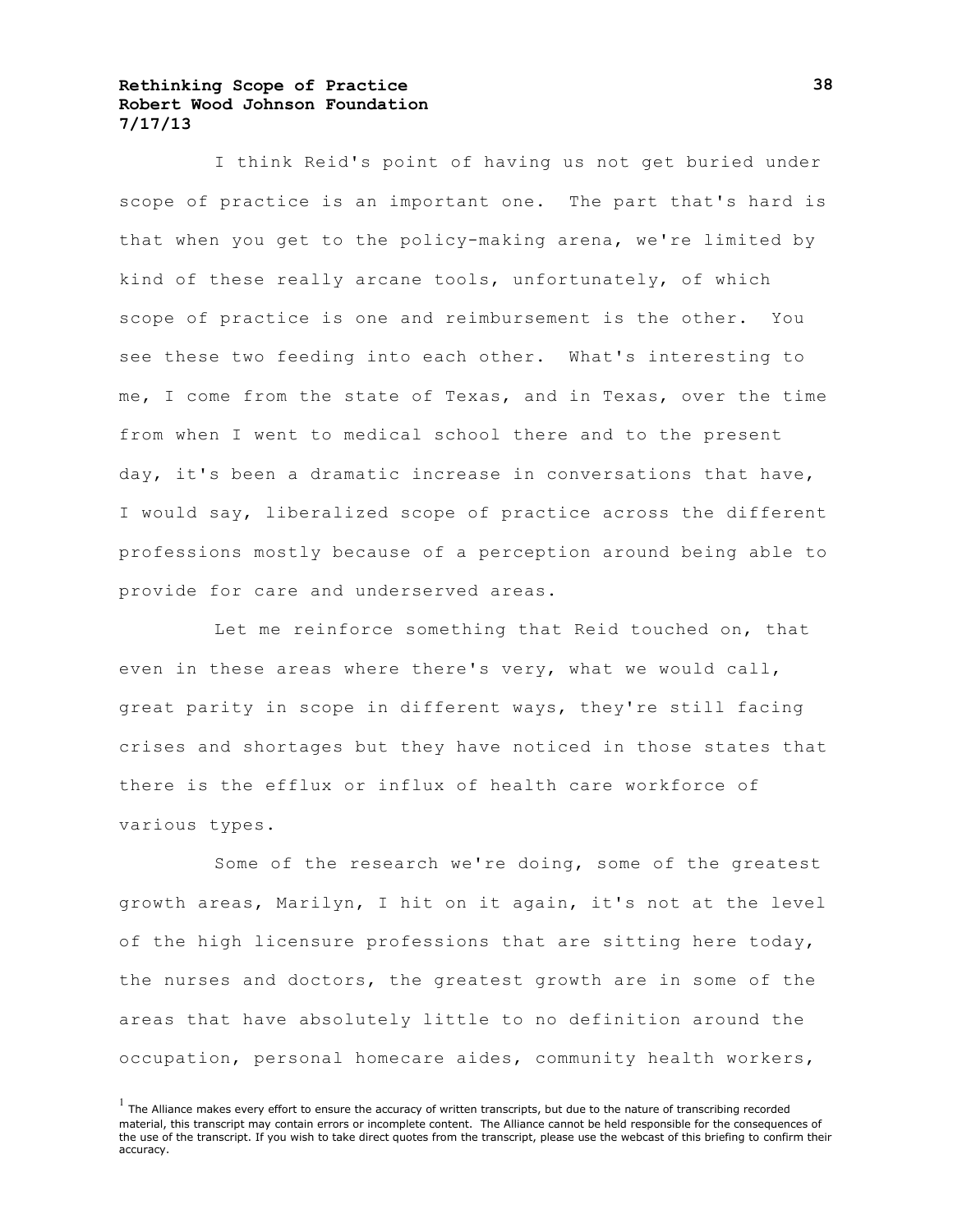and that is where it is growing by leaps and bounds. It will be really interesting, Marilyn, to see flash forward five years, what conversations we have around well wait a minute a behavioral community health worker shouldn't be doing those things because that's something a nurse should be doing. It's this conversation, I think, will spread to some of the other workers we've noticed increase over the last five to seven years.

**REID B. BLACKWELDER, MD, FAAFP, PRESIDENT-ELECT:** The issues with the patients in a medical home, team base care's again, confusing. I'm not so sure I like the health home, that sounds either like a spa or a nursing home [interposing]. I'm still going, I'm not feeling that one [interposing]. I think they just want coordinated care but whatever the word is and those are the things we get stuck with, they're kind of like our tools just like you're saying scope and reimbursement or payment. Those aren't great terms, but I think the key is seeing that these kinds of approaches, whatever you call them are starting to pay dividends quickly. That's what's really impressive to me is the pioneer ACO, in less than a year is showing some changes.

The patient-centered primary care collaborative models in two years are showing improved outcomes, improved diabetic control, decreased ER visits, decreased US Air Force. All of

 $<sup>1</sup>$  The Alliance makes every effort to ensure the accuracy of written transcripts, but due to the nature of transcribing recorded</sup> material, this transcript may contain errors or incomplete content. The Alliance cannot be held responsible for the consequences of the use of the transcript. If you wish to take direct quotes from the transcript, please use the webcast of this briefing to confirm their accuracy.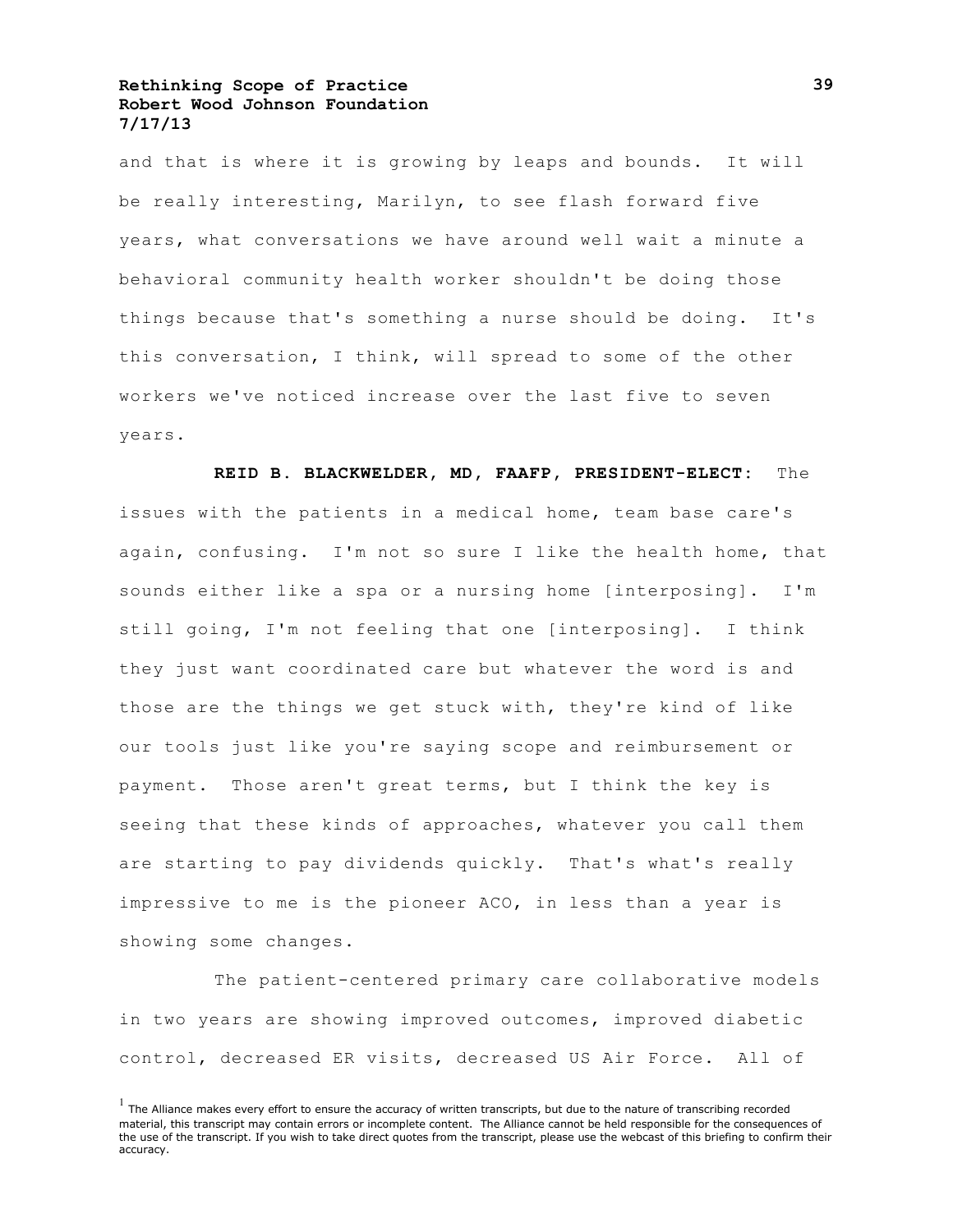these things in a short time is powerful because we don't know what we're doing yet. I mean the reality is it's just trying a pilot, so that to me is, again, where can we put our energy, realizing we still have to call it stuff, you still have to have legislation to work through it.

It reminds me when I was in Trenton, Georgia, it was a town of 1,400, they pretty much said as soon as I showed up, you're not from around here, it was a small place and I was a big city boy. We were a patient-centered medical home before it was cool, we didn't have the acronym, because I was the only MD, there was an osteopath who was in his 80s at that time and winding down. There was a health department, there was an EMS station, there was a pharmacy, two chiropractors, and a PT.

That was it but we actually were a home because we did weird things. We actually talked to each other, we didn't have EHRs then, so we actually picked up the phone. We did some things that are kind of hard to imagine right now, but we were that patient home and even if I wasn't seeing a patient, I was kind of that next stop, again, whatever you want to call me, leader, quarterback, the physician down the road. When somebody had a problem they would call me, even a patient I hadn't seen that's in my community. I'd say, well here's what we can do, bring him in, I'll see him now, or no, this one

 $<sup>1</sup>$  The Alliance makes every effort to ensure the accuracy of written transcripts, but due to the nature of transcribing recorded</sup> material, this transcript may contain errors or incomplete content. The Alliance cannot be held responsible for the consequences of the use of the transcript. If you wish to take direct quotes from the transcript, please use the webcast of this briefing to confirm their accuracy.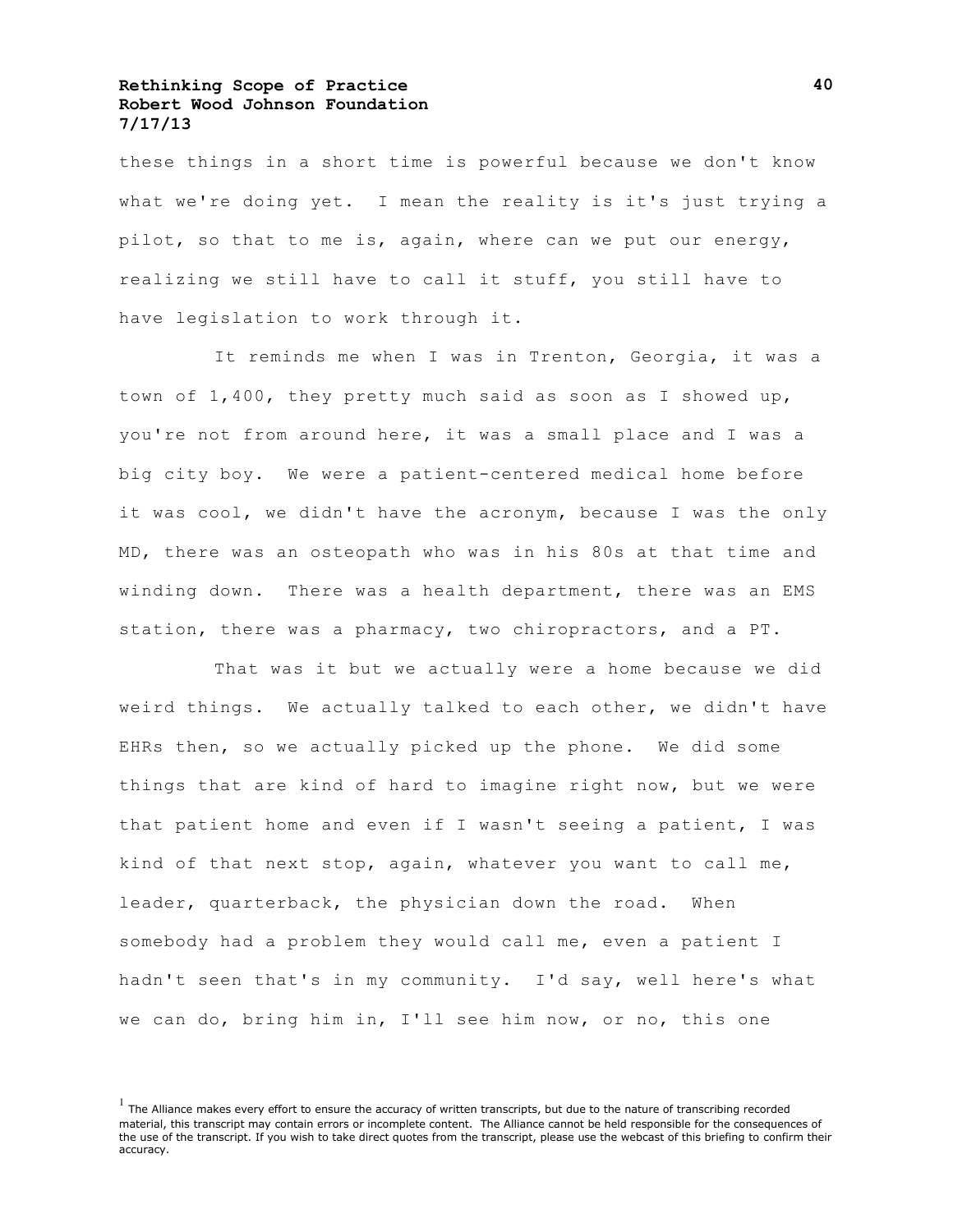needs to go further. It was ultimately, at that point, my job to go to the next level.

That worked then, it can work now, we just have to codify it with whatever our terminology is and, again, try really hard not to get distracted on battles that don't make a difference but say let's find the bright spots and let's follow those. I love hearing about some of the data you're saying because I think it's moving us in the right direction.

**POLLY BEDNASH, PhD, RN, FAAN:** Actually the VA calls them patient [interposing] packs.

**REID B. BLACKWELDER, MD, FAAFP, PRESIDENT-ELECT:** We can do a survey.

#### **MARILYN WERBER SERAFINI, COMMUNICATIONS DIRECTOR AND**

**HEALTH POLICY ADVISOR:** A practical question, have the changes in scope of practice enacted in 24 states and DC in 2012 been summarized elsewhere and have any bills in 2013 been enacted?

**KAVITA PATEL, MD, MS:** Yes, so I mentioned that there have been some bills from the 2013 legislature that have been enacted and I just highlighted Oregon, there was actually some, going back to my crib sheet here for just getting you the exact ones. In terms of summary—

**MARILYN WERBER SERAFINI, COMMUNICATIONS DIRECTOR AND HEALTH POLICY ADVISOR:** Is there a good place to go to find a cheat sheet?

 $<sup>1</sup>$  The Alliance makes every effort to ensure the accuracy of written transcripts, but due to the nature of transcribing recorded</sup> material, this transcript may contain errors or incomplete content. The Alliance cannot be held responsible for the consequences of the use of the transcript. If you wish to take direct quotes from the transcript, please use the webcast of this briefing to confirm their accuracy.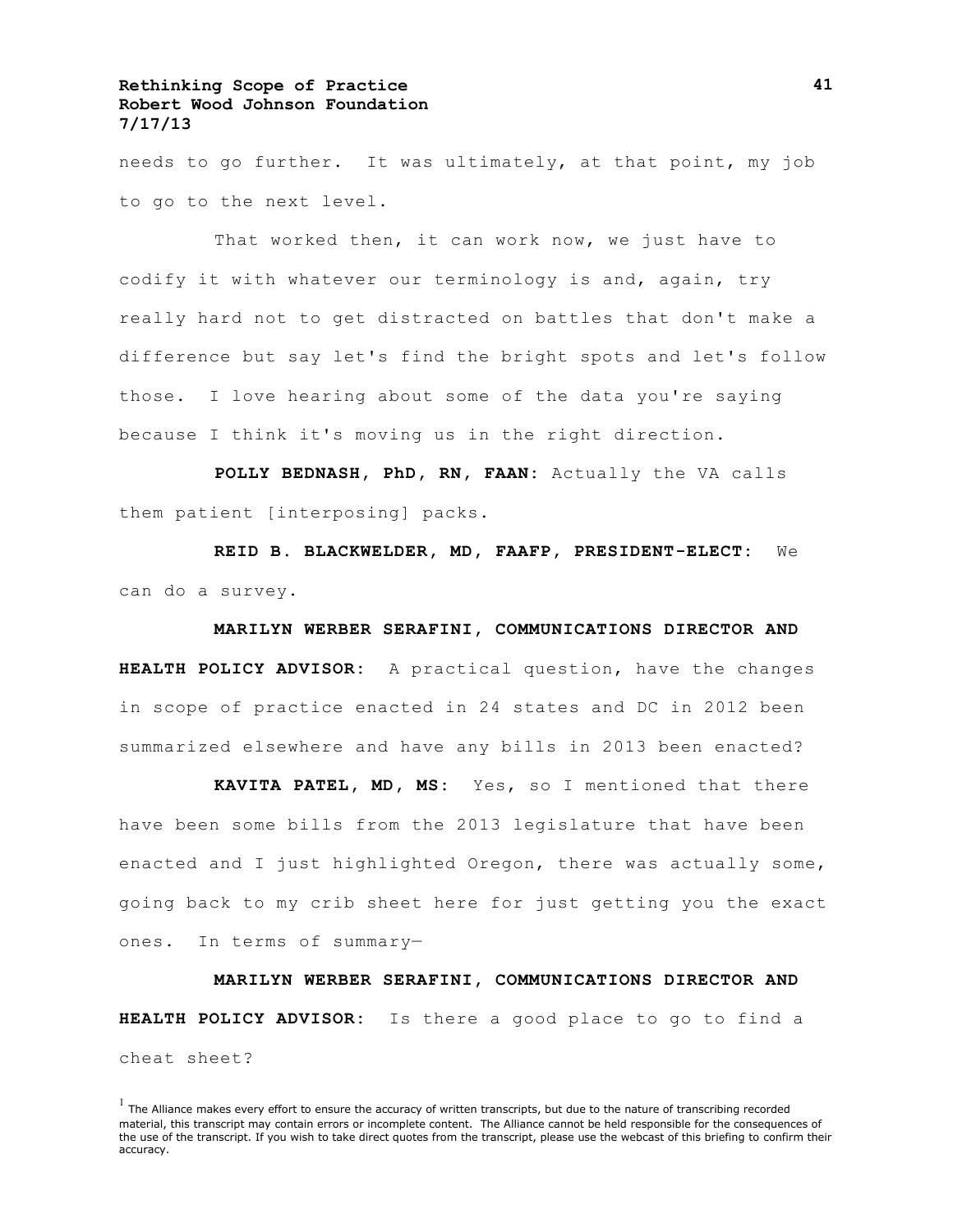**KAVITA PATEL, MD, MS:** National Conference of State Legislatures and then we will also have one on the Brookings site. I'll make sure you guys have access to it, but NCSL–

**POLLY BEDNASH, PhD, RN, FAAN:** Also the National Council of State Boards of Nursing has a website that does—

**KAVITA PATEL, MD, MS:** I think they feed in—I think that they get some of that—I think NCSL is a good home for anybody who's interested in this. In terms of impact of 2012, we don't really know what does this mean and translate to well now we've had "x" percentage of nurse practitioners that can do the following compared to the year before. We do know, for example in California, Alabama, Texas, Oregon, where they've enacted legislation over the last several months, literally in the last 90 days, that there's already been kind of a push in some of these states to one, make people aware that, for example, controlled substances can be prescribed by nurse practitioners in some of these states, et cetera. There have been, quick on the heels of passing these things, efforts by associations to get the word out. That's definitely been palpable.

**MARILYN WERBER SERAFINI, COMMUNICATIONS DIRECTOR AND HEALTH POLICY ADVISOR:** Okay, so one viewer from the University of Illinois, is actually commenting that in Illinois, insurers seem to be—she says that insurers are more the problem than the

 $<sup>1</sup>$  The Alliance makes every effort to ensure the accuracy of written transcripts, but due to the nature of transcribing recorded</sup> material, this transcript may contain errors or incomplete content. The Alliance cannot be held responsible for the consequences of the use of the transcript. If you wish to take direct quotes from the transcript, please use the webcast of this briefing to confirm their accuracy.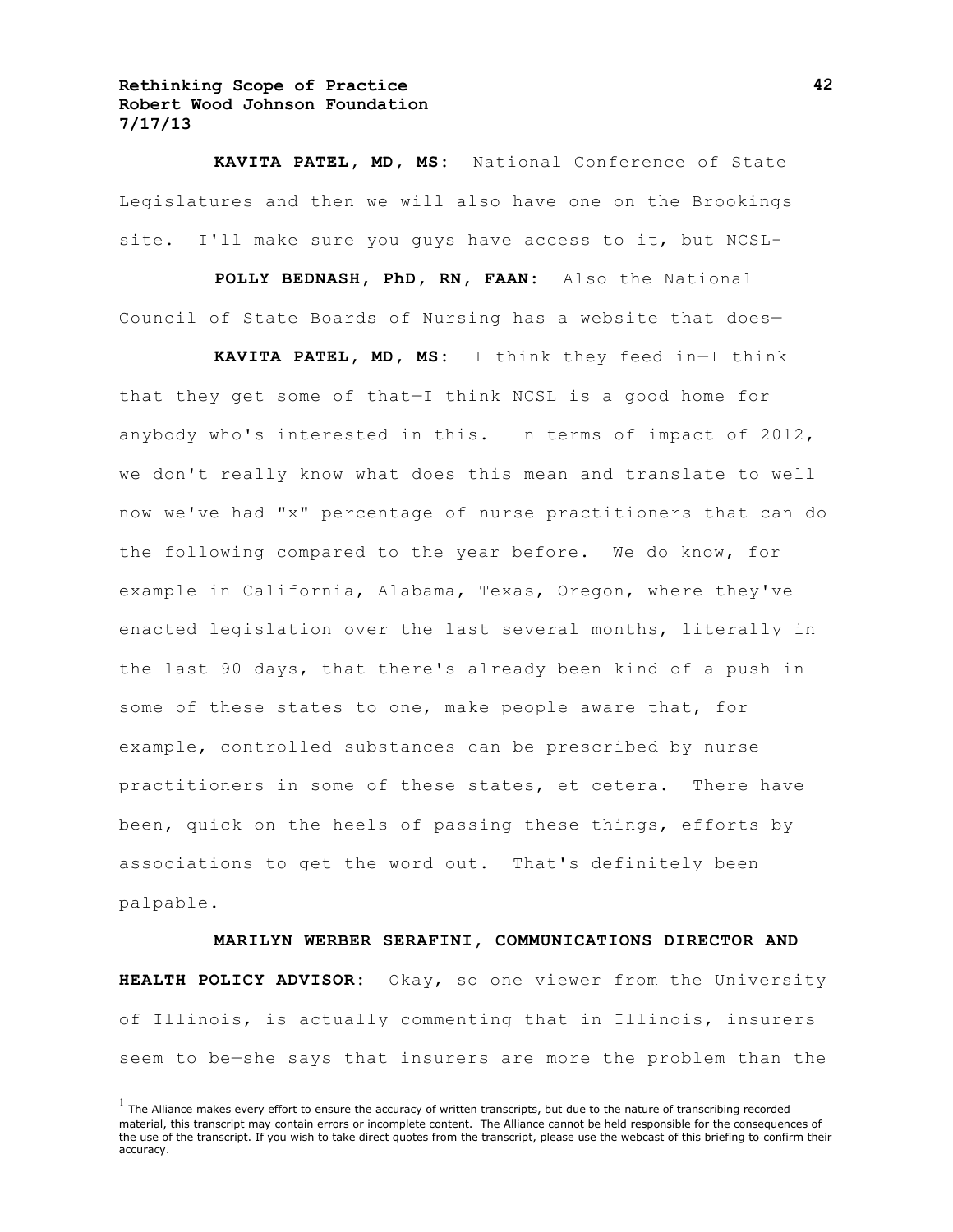law. She says that they are especially restrictive when it comes to nurse practitioners, more so, she says than other states and they often requires physicians to be onsite in order to reimburse for visits. She would like to know whether the federal government or state governments are doing anything to encourage insurers to panel nurse practitioners? She's saying it's the insurers that are being more restrictive. Is this common in some states?

**KAVITA PATEL, MD, MS:** I think it relates to reimbursement in some, but tell me, Polly, my sense is that it's really tied to the requirements for reimbursement, not necessarily for what a professional can do in that state. Because that's state law [interposing].

**POLLY BEDNASH, PhD, RN, FAAN:** Well, it may be state law but we know there are some places where, despite the fact that the individual has the authority to behave in this way, some insurers do then put additional requirements in place or restrictions in place. There is activity going on by the organizations to try and prevent that or overturn that, but it does occur, unfortunately. It's a second level of decisionmaking about who can be reimbursed and what kind of structure needs to be in place before the individual can be—

> **KAVITA PATEL, MD, MS:** I would say that's not really— **POLLY BEDNASH, PhD, RN, FAAN:** It's not common.

 $<sup>1</sup>$  The Alliance makes every effort to ensure the accuracy of written transcripts, but due to the nature of transcribing recorded</sup> material, this transcript may contain errors or incomplete content. The Alliance cannot be held responsible for the consequences of the use of the transcript. If you wish to take direct quotes from the transcript, please use the webcast of this briefing to confirm their accuracy.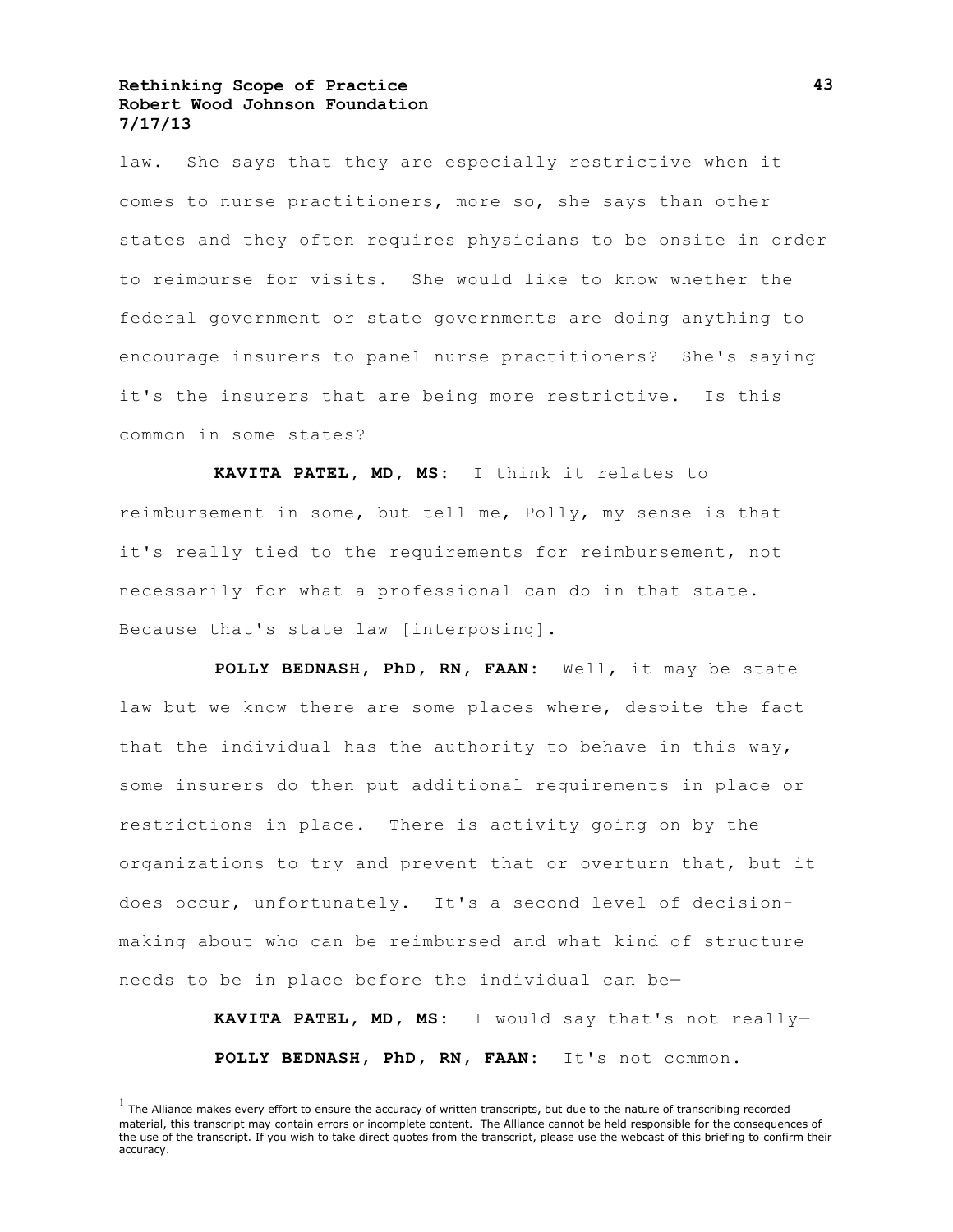**KAVITA PATELO, MD, MS:** It's not common Marilyn and it's not something that I would say is an increasing trend, at all. There is no federal activity to mitigate it because I don't think it's popped up as a role for the federal government.

#### **REID B. BLACKWELDER, MD, FAAFP, PRESIDENT-ELECT**: It

does point out another member of the team are the insurers and the payment processors [interposing]. It really is an aspect that needs to be addressed and we struggle in many ways in this country for a number of reasons and one of them is fee for service, the model that basically says you have to do something to get paid. That's affected all of us and it has driven up costs, it has decreased outcome.

**POLLY BEDNASH, PhD, RN, FAAN:** Another place where we collaborate, see.

**REID B. BLACKWELDER, MD, FAAFP, PRESIDENT-ELECT:** Exactly, this is a huge area.

**KAVITA PATEL, MD, MS:** There is one thing, I'm in the middle for maybe an obvious reason, I think a natural bridge, I will say to you that I think primary care, just me speaking personally in my primary care practice, we are struggling to kind of—there's this promise of a medical home, a health home, an ACO, but you're going to most people in the country Reid, you know this, Polly, you know this, we're struggling just to

 $<sup>1</sup>$  The Alliance makes every effort to ensure the accuracy of written transcripts, but due to the nature of transcribing recorded</sup> material, this transcript may contain errors or incomplete content. The Alliance cannot be held responsible for the consequences of the use of the transcript. If you wish to take direct quotes from the transcript, please use the webcast of this briefing to confirm their accuracy.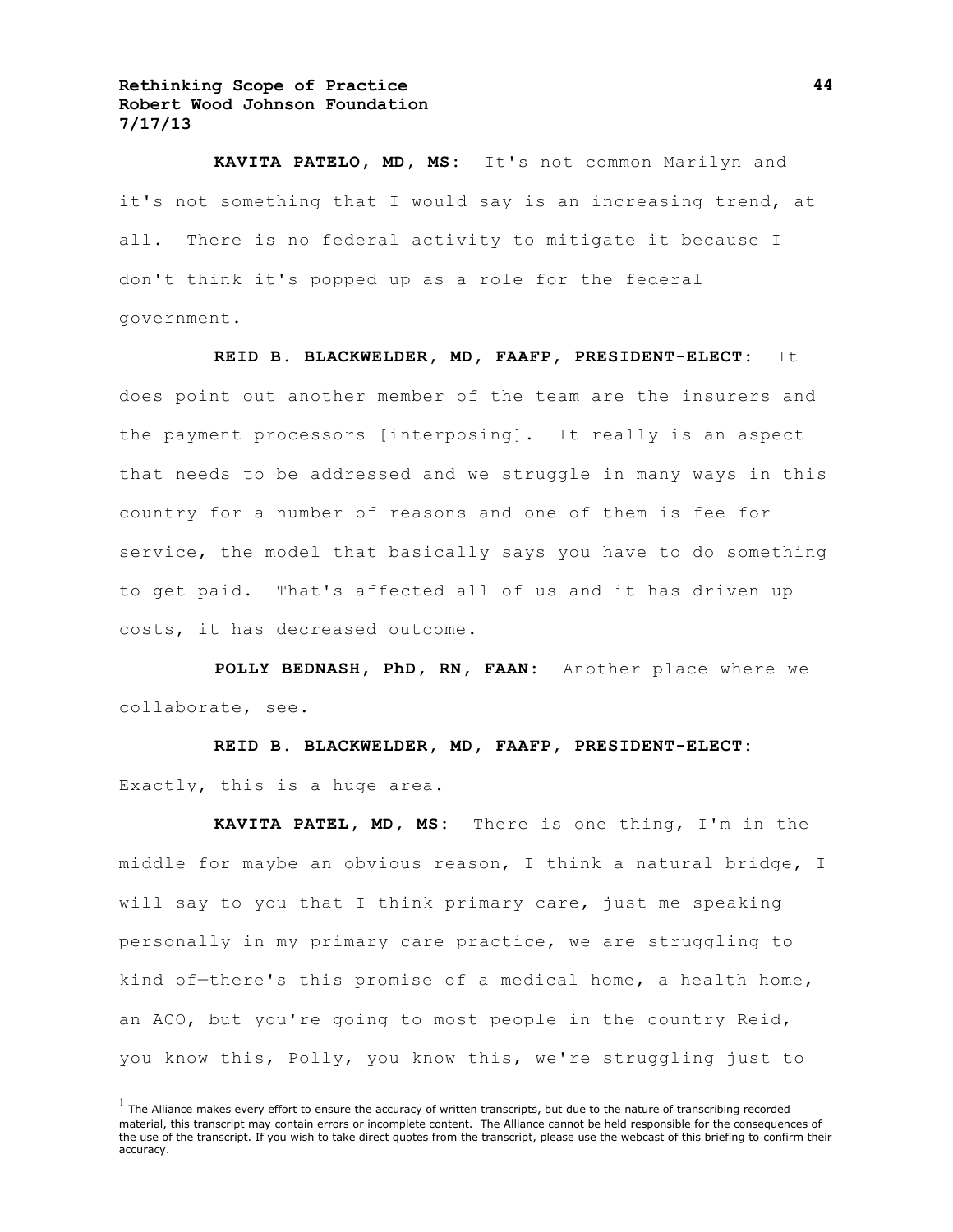figure out how to do that. I completely agree, we have a lot more to benefit from working together than we need to have others watch us kind of pick each other apart.

I think the team is the perfect—I can't think of anybody who doesn't want to be part of a high functioning team. Most doctors I know, including myself, will say I don't care what label you use on me, I just want to know that the patients that I get to see really need to be seen by me and that the work that I'm doing isn't just in a silo, that I've got Polly down the hall and I can say hey, I need some help downloading this and then she can turn to me and say, I've got these two patients that I'd really like to have you come and see with after I see them or however we coordinate it, and then low and behold share data about it. Up until now, we've done none of that and that's the truth.

**POLLY BEDNASH, PhD, RN, FAAN:** That's why our energy should not be directed at preventing people from functioning fully. The energy should be directed at trying to make these systems work better, to find the ways that we can define best practices, how people can work together in the most productive ways and how we can meet that triple aim to get people the care they deserve and need and have access and get it at the right cost at the highest quality. That's where we have a mutual

 $<sup>1</sup>$  The Alliance makes every effort to ensure the accuracy of written transcripts, but due to the nature of transcribing recorded</sup> material, this transcript may contain errors or incomplete content. The Alliance cannot be held responsible for the consequences of the use of the transcript. If you wish to take direct quotes from the transcript, please use the webcast of this briefing to confirm their accuracy.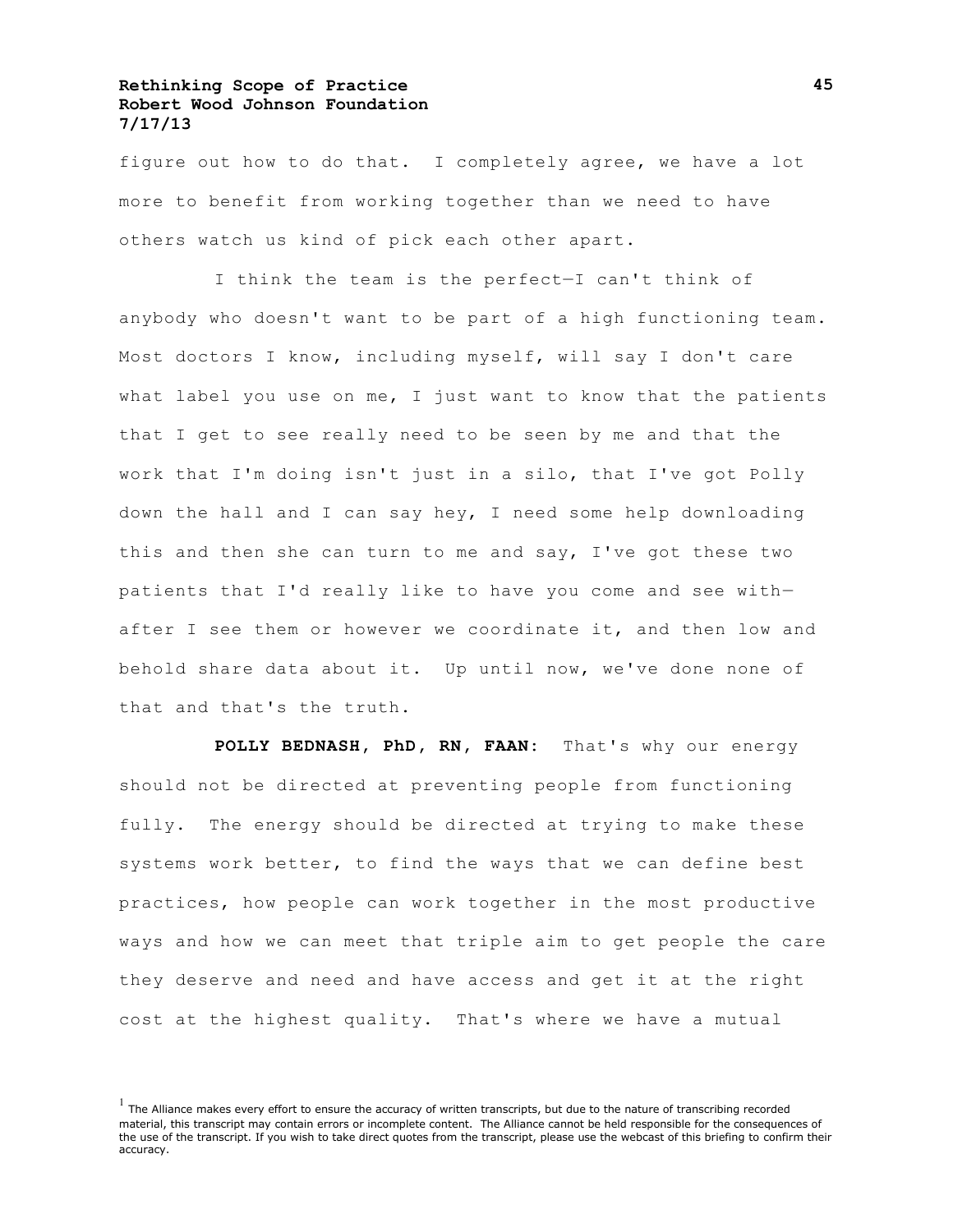agreement that we need to focused on, not the other issue about what we could or should do.

It's very interesting that so many of the laws about scope of practice have been defined by where the individual sits rather than what they bring [interposing] because you sit in a rural area, we'll let you do more but if you come into an urban area where there's a concentration of other providers, your brain suddenly shrinks and you can't do those kinds of things. Again, let's talk about this whole spectrum of needs and focus on the things we all agree need to be done.

**REID B. BLACKWELDER, MD, FAAFP, PRESIDENT-ELECT:** Yes, the key there is we talk about the who and the where as being so important, that's where scope often focuses rural versus urban, who's got which title. It's really how, is the more important question and that's what we're really talking about. It's hard though, we'll have this discussion then have you translate that but again, I think we're moving in that direction because we do share something.

Insurance companies are for profit, ultimately and we are for patients and that's where we have a real chance to again, find our focus to help us pull things together and then find out ways of making that team member be with the program. The primary care challenge is huge because people talk about it, which is great because they used not to. Now they're

 $<sup>1</sup>$  The Alliance makes every effort to ensure the accuracy of written transcripts, but due to the nature of transcribing recorded</sup> material, this transcript may contain errors or incomplete content. The Alliance cannot be held responsible for the consequences of the use of the transcript. If you wish to take direct quotes from the transcript, please use the webcast of this briefing to confirm their accuracy.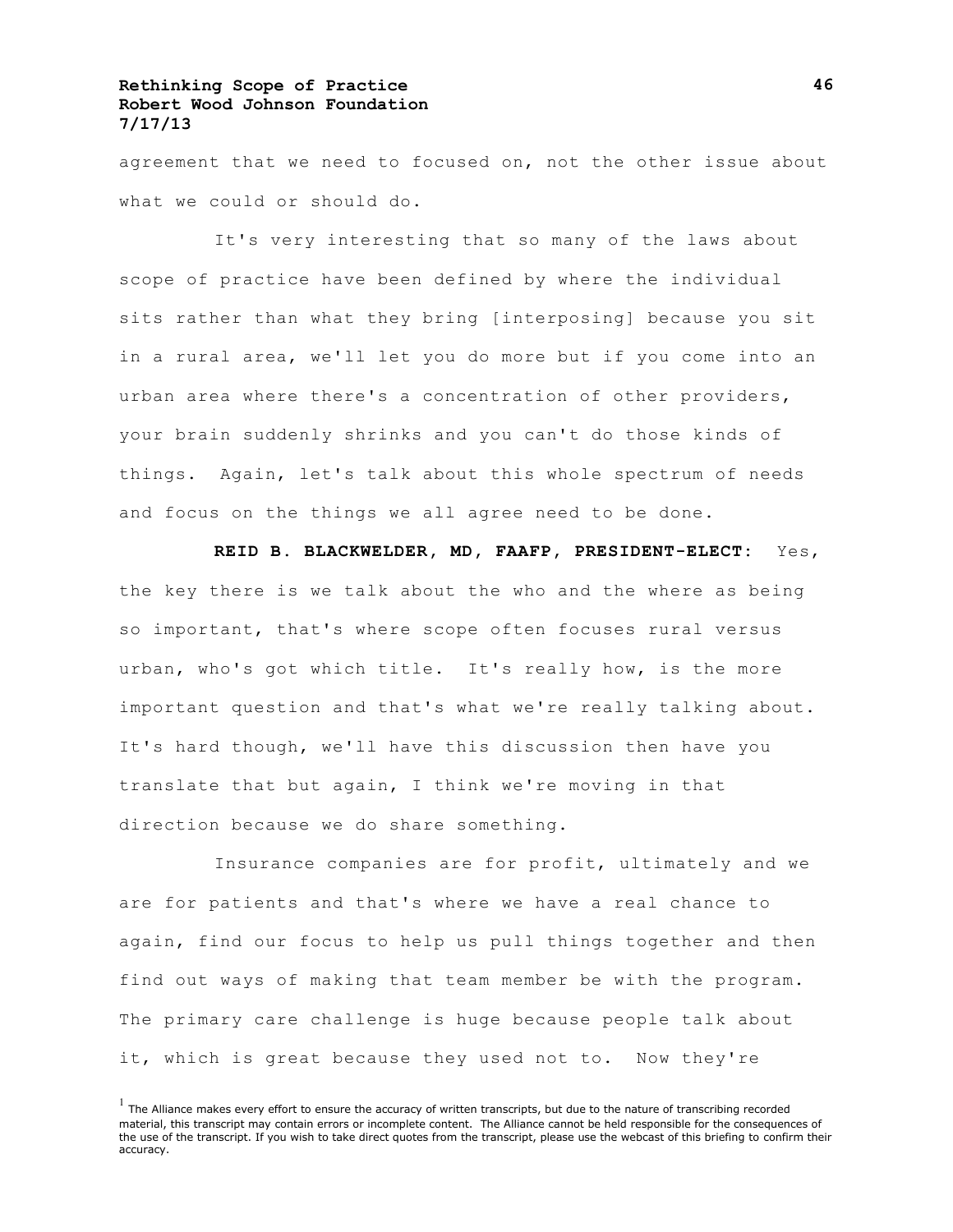talking about it, now we just have to help them understand what that means, especially in terms of different kinds of services and processes.

**MARILYN WERBER SERAFINI, COMMUNICATIONS DIRECTOR AND HEALTH POLICY ADVISOR:** We have a question here, what is the attitude of states toward allowing community health workers, workers who are not clinically trained but licensed by some states, to provide services such as diabetes self-management training? Are many state creating reimbursement codes for these services and expanding scopes of practice to allow them to support the clinical team?

**KAVITA PATEL, MD MS:** The topic of community health workers is very relevant because there is not really a standard definition or getting back to a standardization of education licensure, curricular, none of that currently exists and I'll even extend that to something that's a lot more familiar to most people which is medical assistance. These are not generally especially specifically, CHWs, community health workers, they are not necessarily on the radar for states to create definitions or standards of scope of practice.

The diabetes self-management and some of the other programs you're referring to, which are very common more and more in the country, are generally done as local requirements or resource-based requirements for the health system. In terms

 $<sup>1</sup>$  The Alliance makes every effort to ensure the accuracy of written transcripts, but due to the nature of transcribing recorded</sup> material, this transcript may contain errors or incomplete content. The Alliance cannot be held responsible for the consequences of the use of the transcript. If you wish to take direct quotes from the transcript, please use the webcast of this briefing to confirm their accuracy.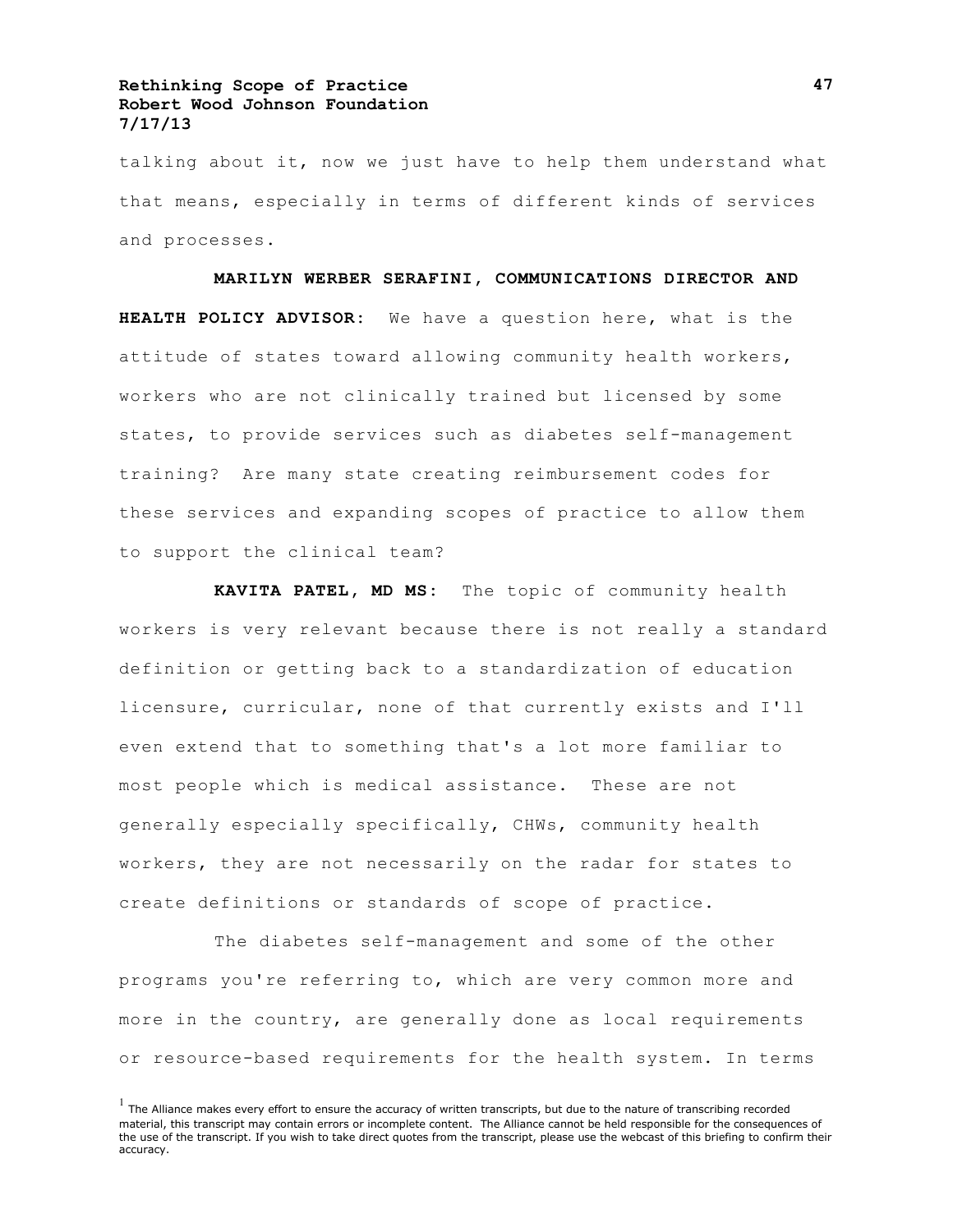of a reimbursement model, no, we do not have in place at a state level or at a federal level, a code or some sort of fee that we pay directly to that community health worker and we are not aware of any models that want to reimburse that.

What we have seen though is an integration of the community health worker into an ACO or a medical home model and then they're just hired as salaried or paid workers without any sort of the other financial arrangements that doctors or advanced practice nurses generally have like bonuses for quality or performance. I do think that given how much a growth area CHWs are, that there will be attention to and you can easily see a national infrastructure organization of community health workers that say, wait a minute, we're an important part of the team too and we deserve some sort of mechanism for standardized approaches to reimbursement et cetera. I think the question is a prescient one but we do not see any of that existing right now.

**MARILYN WERBER SERAFINI, COMMUNICATIONS DIRECTOR AND HEALTH POLICY ADVISOR:** Okay, similar question about direct care workers, health care is intertwined with psychosocial issues, what role do you see for social workers and community health workers? Is there an evidence base for their involvement in primary care settings?

 $<sup>1</sup>$  The Alliance makes every effort to ensure the accuracy of written transcripts, but due to the nature of transcribing recorded</sup> material, this transcript may contain errors or incomplete content. The Alliance cannot be held responsible for the consequences of the use of the transcript. If you wish to take direct quotes from the transcript, please use the webcast of this briefing to confirm their accuracy.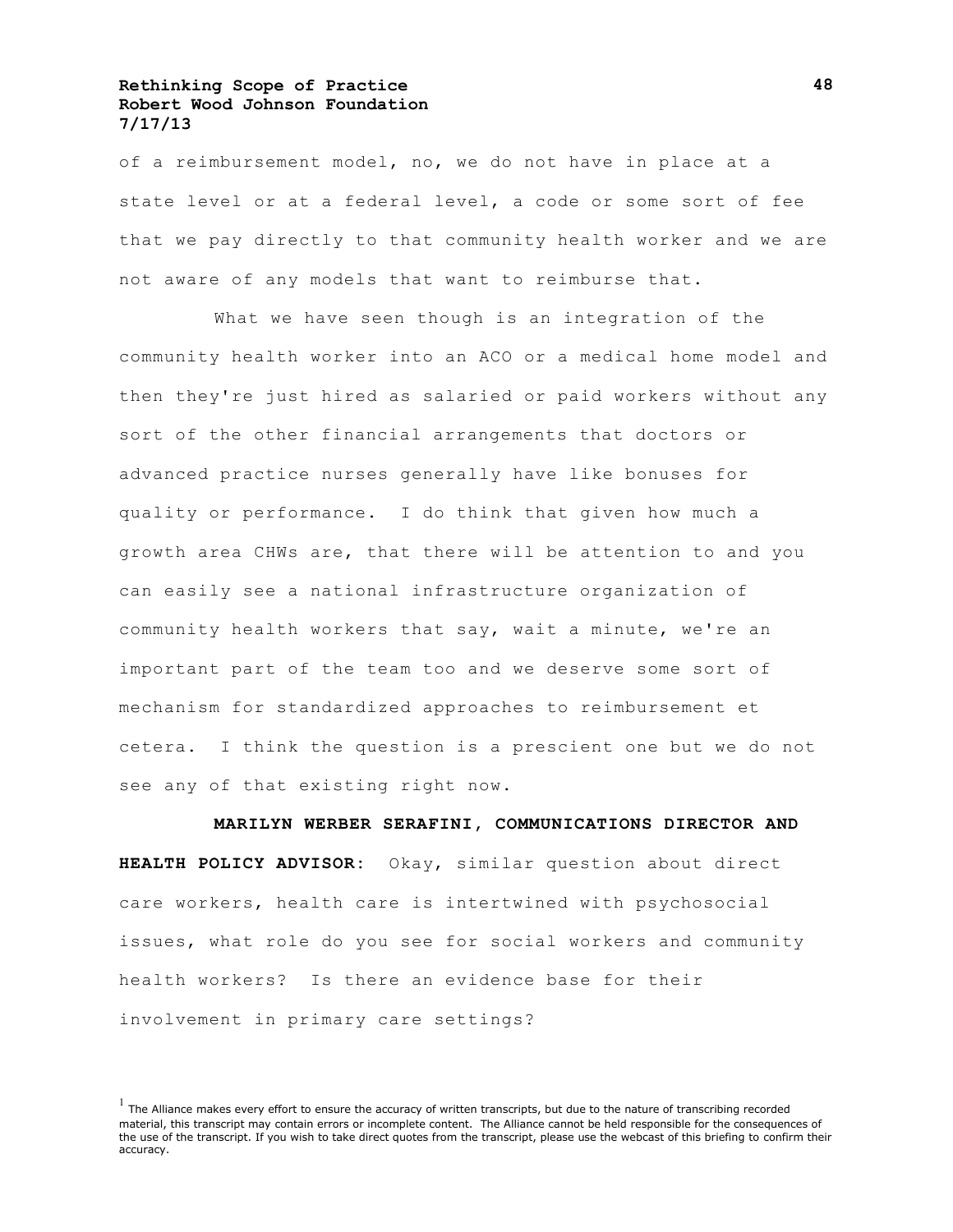**KAVITA PATEL, MD, MS:** Yes, there is an evidence base for licensed clinical social workers of mental health, mental and behavioral health as well as an evidence base for trained, I won't call them community health workers, I'd rather call them trained community members. You can call it a health worker but lay members who receive some intense kind of short degree of training, not even resulting in a certificate necessarily, but training to work in conjunction with a primary care physician, psychiatrist or a behavioral health professional and a licensed clinical social worker in behavioral health. In Washington state where they've done this model and actually used a telemedicine model for doing this, they've seen dramatic increases in adherence to therapies for mental health which is an important area, as well as a dramatic decrease in utilization of services related to other comorbidities.

Let me unWonkafy [misspelled? 1:03:16] that. What that basically means is that in teams, getting back to Reid's point, in teams where they've had community health workers or medical assistants that are trained a little bit more in behavioral health, a license clinical social worker in behavioral health, as well as either a primary care physician or a psychiatrist or a psychologist, they've been able to, through that team effort, been able to show reductions utilization in conditions like

 $<sup>1</sup>$  The Alliance makes every effort to ensure the accuracy of written transcripts, but due to the nature of transcribing recorded</sup> material, this transcript may contain errors or incomplete content. The Alliance cannot be held responsible for the consequences of the use of the transcript. If you wish to take direct quotes from the transcript, please use the webcast of this briefing to confirm their accuracy.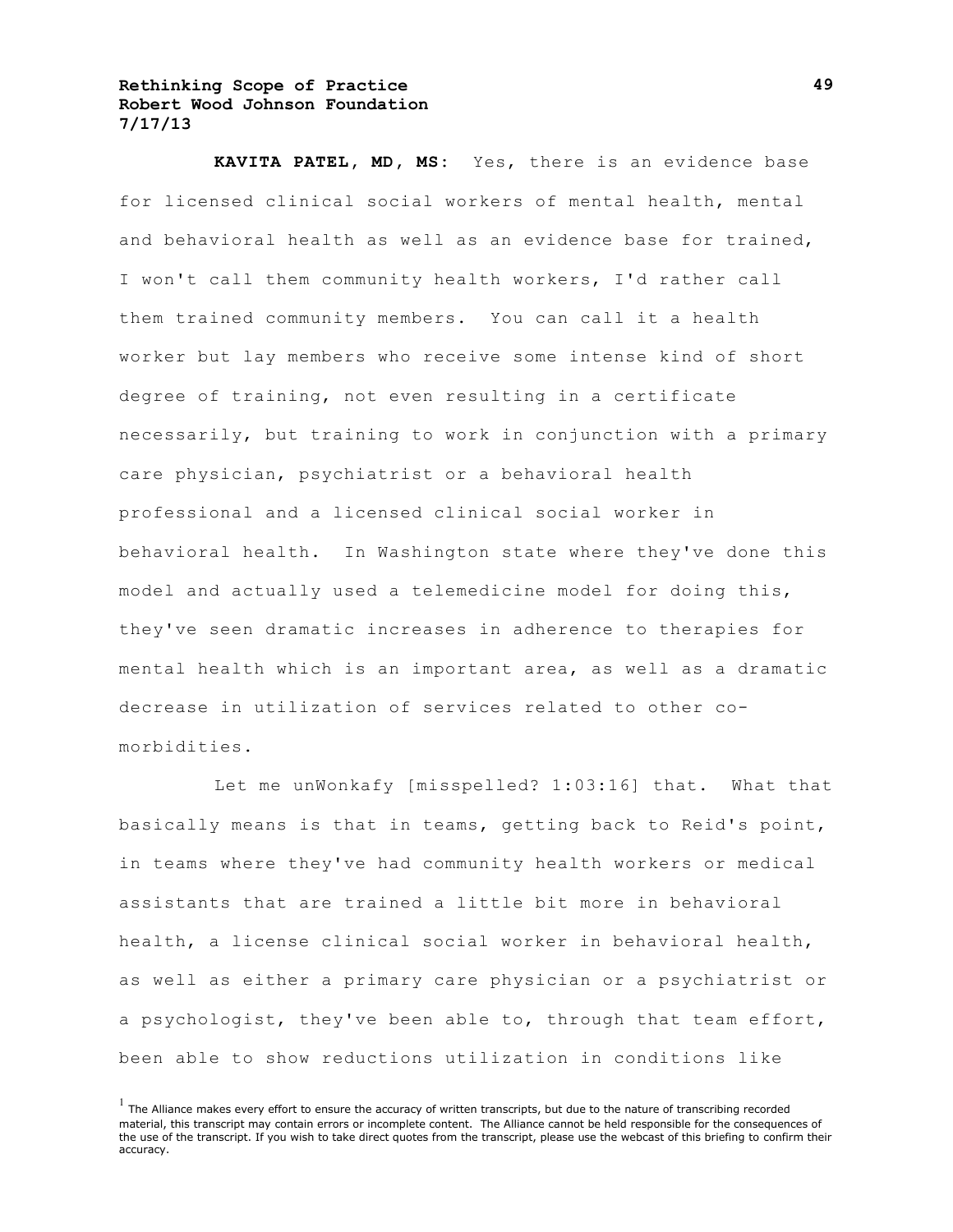diabetes and heart disease because we've been just starting to wake up and realize that the mind and the body are actually connected and that there's a relationship between your heart disease and depression. There has been really definitive evidence in that area and I think it's one of the most promising growth opportunities in health care, so it's a great question.

**REID B. BLACKWELDER, MD, FAAFP, PRESIDENT-ELECT:** It's also huge for teams, again talking about team-based care, because some of these issues are incredibly time intensive yet critical for patients' health, well-being and life. You and I are both trained, we can do that; we can identify someone, for example, with severe depression or a problem. We can spend time and do that, but other people can, too. When I'm spending that time, when you're spending that time, there are other things that aren't happening. There are specific team members, if we can find ways of bringing them in, again, they don't have to be in the same building, but we need to find ways of tapping into that so we pick up the phone, whoever's at that point of first contact, and identify the right next step.

This is so huge, this coordination of care, I'm so glad you brought up mental health because that does get short triffed in many ways in this country and that is a key component of health is how your mind works.

 $<sup>1</sup>$  The Alliance makes every effort to ensure the accuracy of written transcripts, but due to the nature of transcribing recorded</sup> material, this transcript may contain errors or incomplete content. The Alliance cannot be held responsible for the consequences of the use of the transcript. If you wish to take direct quotes from the transcript, please use the webcast of this briefing to confirm their accuracy.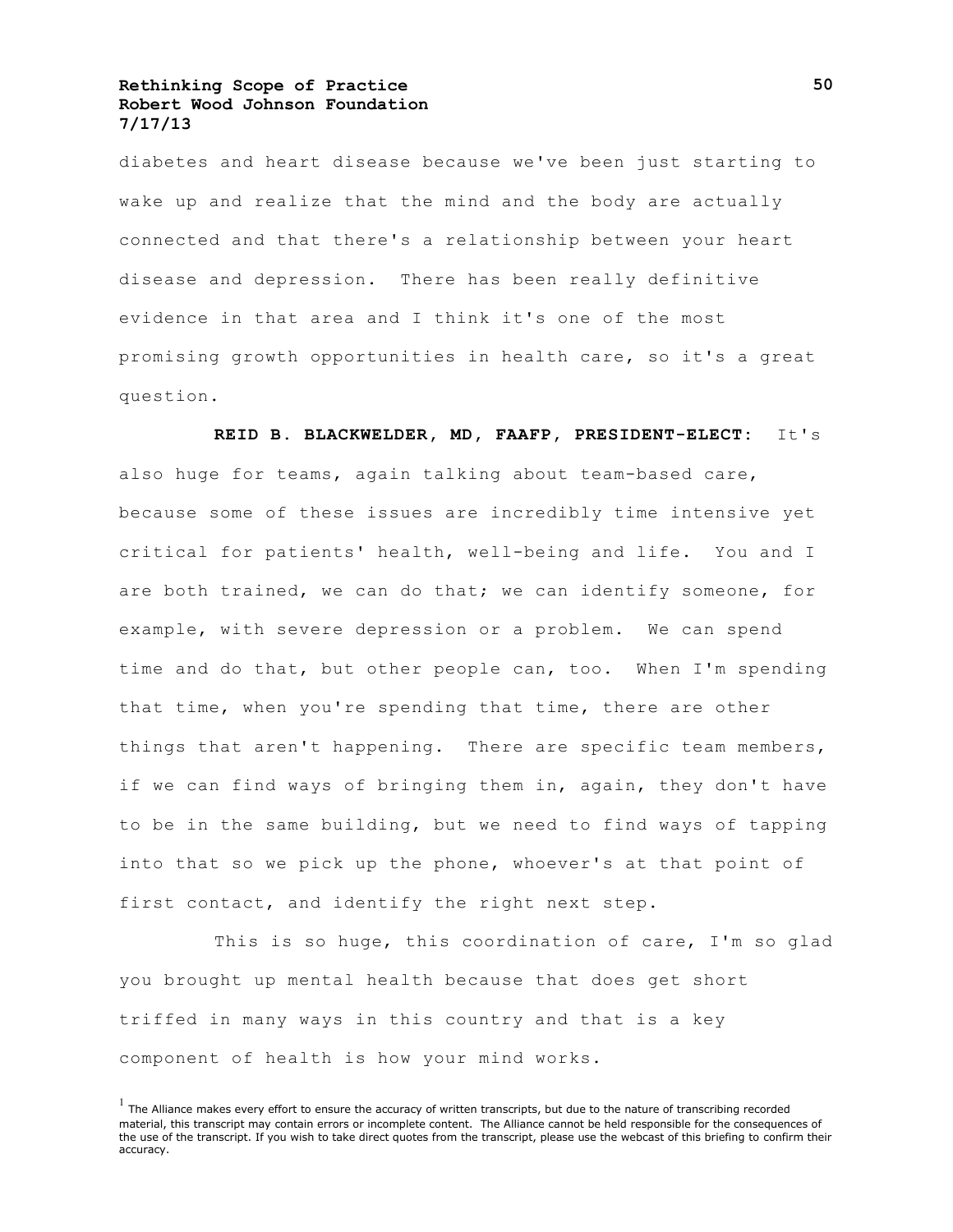**POLLY BEDNASH, PhD, RN, FAAN:** Well it also points against to this notion of what a team represents and it represents bringing an array of skills and knowledge and expertise. I may have had training in mental health and how to identify depression, I'm certainly not capable of treating depression and I would want to be able to reach out to the social case—licensed social worker who could do that and treat in a way that would then ameliorate a number of other issues too. That's the notion of a team, bringing a variety of people in and saying, oh, I've got to hand off to you because you're the right person for this. That's how teams should be defined.

#### **MARILYN WERBER SERAFINI, COMMUNICATIONS DIRECTOR AND**

**HEALTH POLICY ADVISOR:** Alright, so we have another question about collaboration. In states, and in fact I like the subject line of this one, collaboration in name only? In states, for instance New York, where collaboration is defined as a nurse practitioner hiring a physician to review charts four times a year, how does that represent real collaboration between nurse practitioners and physicians? Are there problems with such an approach and how common is this?

**POLLY BEDNASH, PhD, RN, FAAN:** I'm not convinced it's very common. I think there are states where there are strange collaboration requirements about routine reviews that they have to figure out how to follow then. Perhaps that review does

 $<sup>1</sup>$  The Alliance makes every effort to ensure the accuracy of written transcripts, but due to the nature of transcribing recorded</sup> material, this transcript may contain errors or incomplete content. The Alliance cannot be held responsible for the consequences of the use of the transcript. If you wish to take direct quotes from the transcript, please use the webcast of this briefing to confirm their accuracy.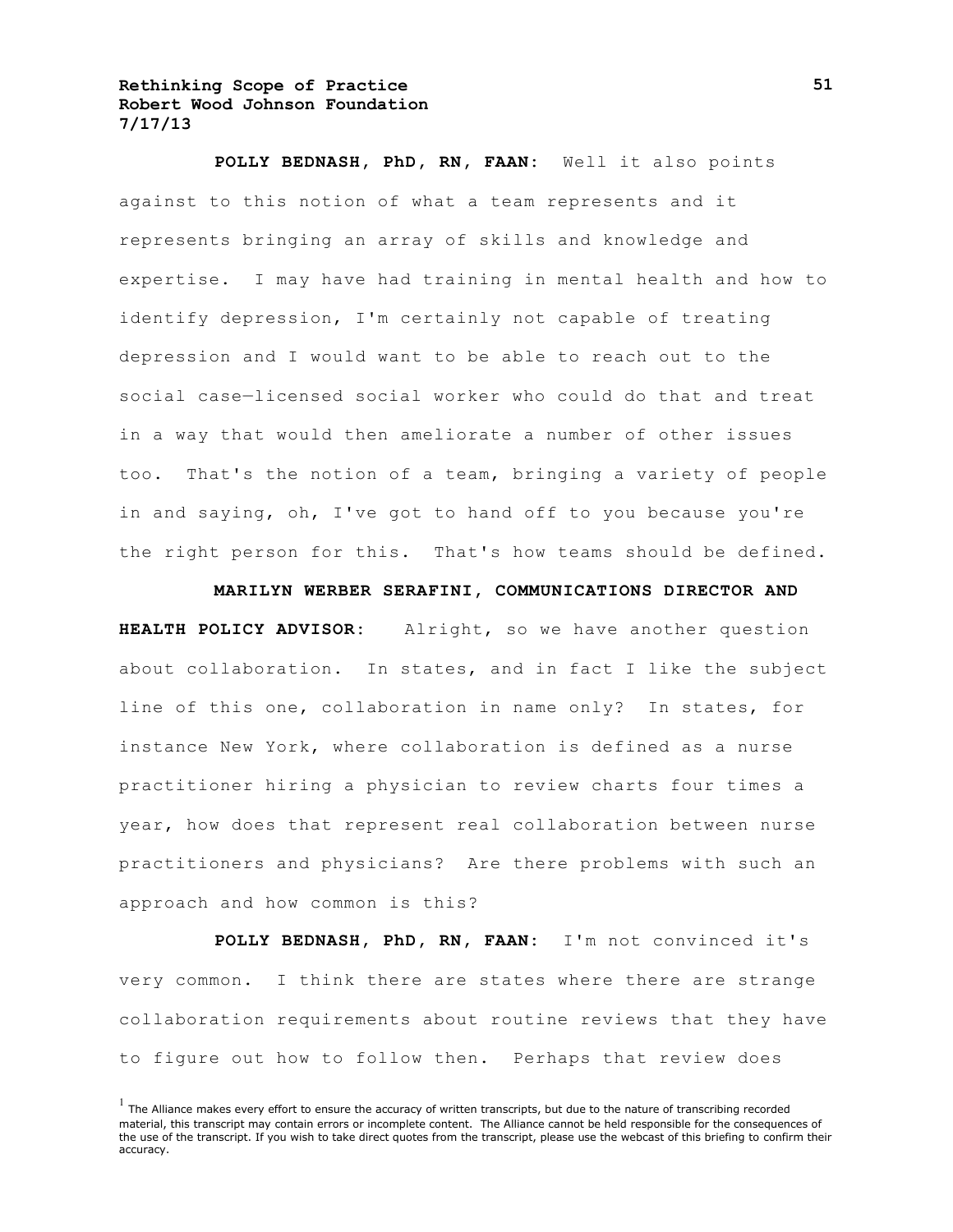help the quality of care if the individual is really looking at and providing, in a consultated way, information that's helpful, but if it's simply to follow some pro forma expectation, it's not helpful. Unfortunately, there are laws and regulations out there that require that somebody be within 10 miles, say, to be a collaborator, to be in the same building to be a collaborator. That's not collaboration. Collaboration is consultation and conversation about the issue at hand and then how you solve the problem and it's brining in multiple people. It's not routine, but it does happen and you've probably seen that in the review of the laws that you've seen.

**KAVITA PATEL, MD, MS:** Yes, right, that's exactly right. It's not as—I would argue that that exact—we start to confuse in policy, kind of, process with outcomes. Sitting down and reviewing charts four times a year, unless there's actually some kind of really thoughtful connection of what is my review [interposing] to yes, is there some kind of improvement activity that follows that?

I'm a physician and I'm recertifying myself and I'm doing that exact same thing. I'm giving my board of internal medicine data about my care for diabetics and at the end of it, they're going to have reviewed my charts and then come back to me to tell me how I can improve my practice. That's collaboration in name and in practice, but I don't know if it's

 $<sup>1</sup>$  The Alliance makes every effort to ensure the accuracy of written transcripts, but due to the nature of transcribing recorded</sup> material, this transcript may contain errors or incomplete content. The Alliance cannot be held responsible for the consequences of the use of the transcript. If you wish to take direct quotes from the transcript, please use the webcast of this briefing to confirm their accuracy.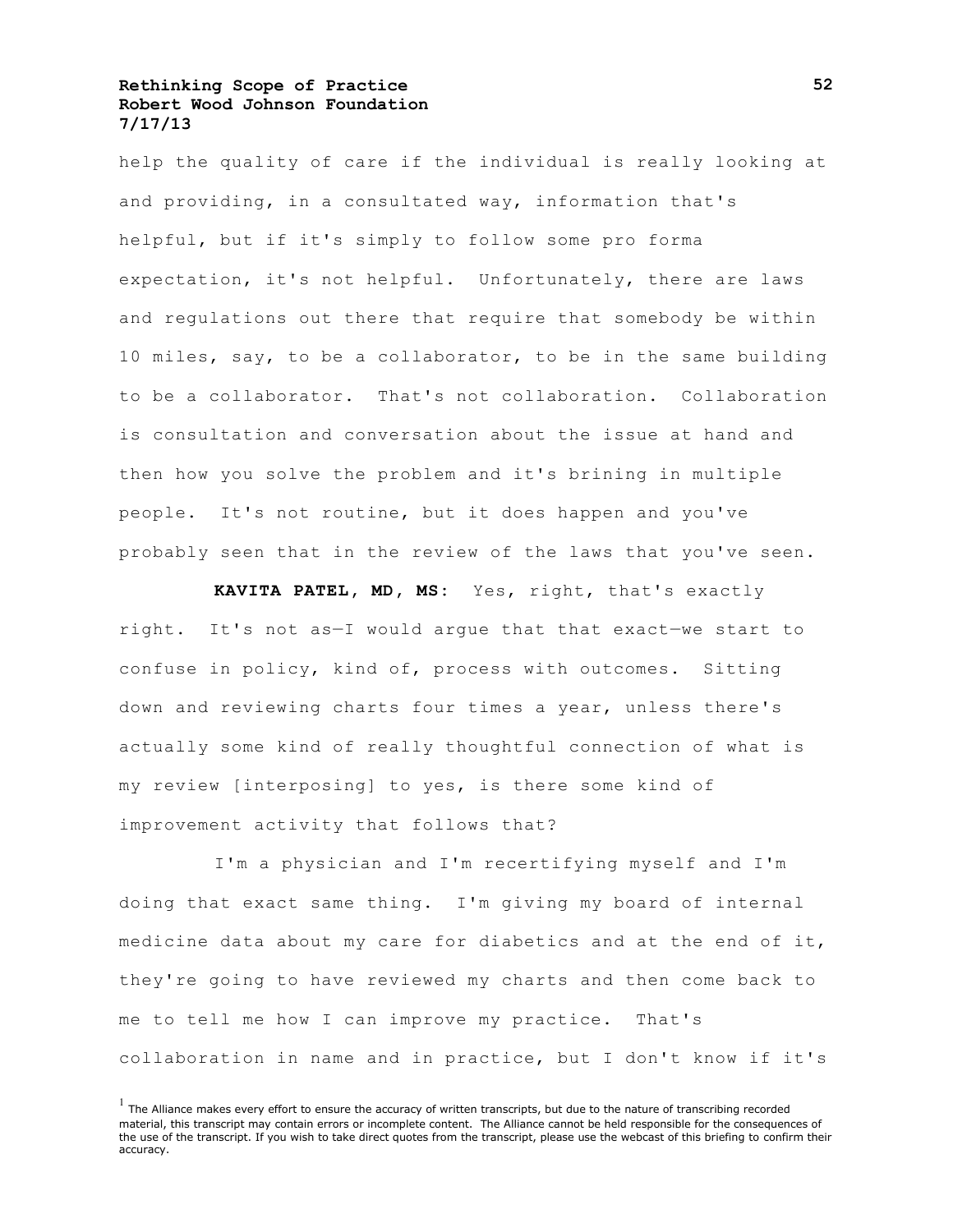what happened, as a result of some of these laws which are not as many on the books as I think there may have been in the past, so I do agree with Polly, it's less of an issue. I do think that the collaboration, without tying it to some improvement activities, it's just checking boxes and not necessarily true collaboration which is the questioner's point, I think.

# **REID B. BLACKWELDER, MD, FAAFP, PRESIDENT-ELECT:** I

would agree that that issue with just checking a box misses the entire point and any rule, any law, can be good and can be bad. Somebody's going to manage to do either with it. For example, I could see a role, if done properly, even with that kind of a law, for someone who's newly graduated and doesn't have a lot of experience, provided there's true feedback, even if it's chart review. It may not be let me call and talk about the patient, for anybody, especially in that setting.

If it is truly a review where I sit down and there's a designated time where I say I'm going to review X number of charts, we're going to have a conversation and go through it, we're going to talk about documentation, we're going to talk about the clinical aspects, I ask some questions. That would be of value but the trouble is, that gets hard because how do build all those into the law, it's more check boxes.

 $<sup>1</sup>$  The Alliance makes every effort to ensure the accuracy of written transcripts, but due to the nature of transcribing recorded</sup> material, this transcript may contain errors or incomplete content. The Alliance cannot be held responsible for the consequences of the use of the transcript. If you wish to take direct quotes from the transcript, please use the webcast of this briefing to confirm their accuracy.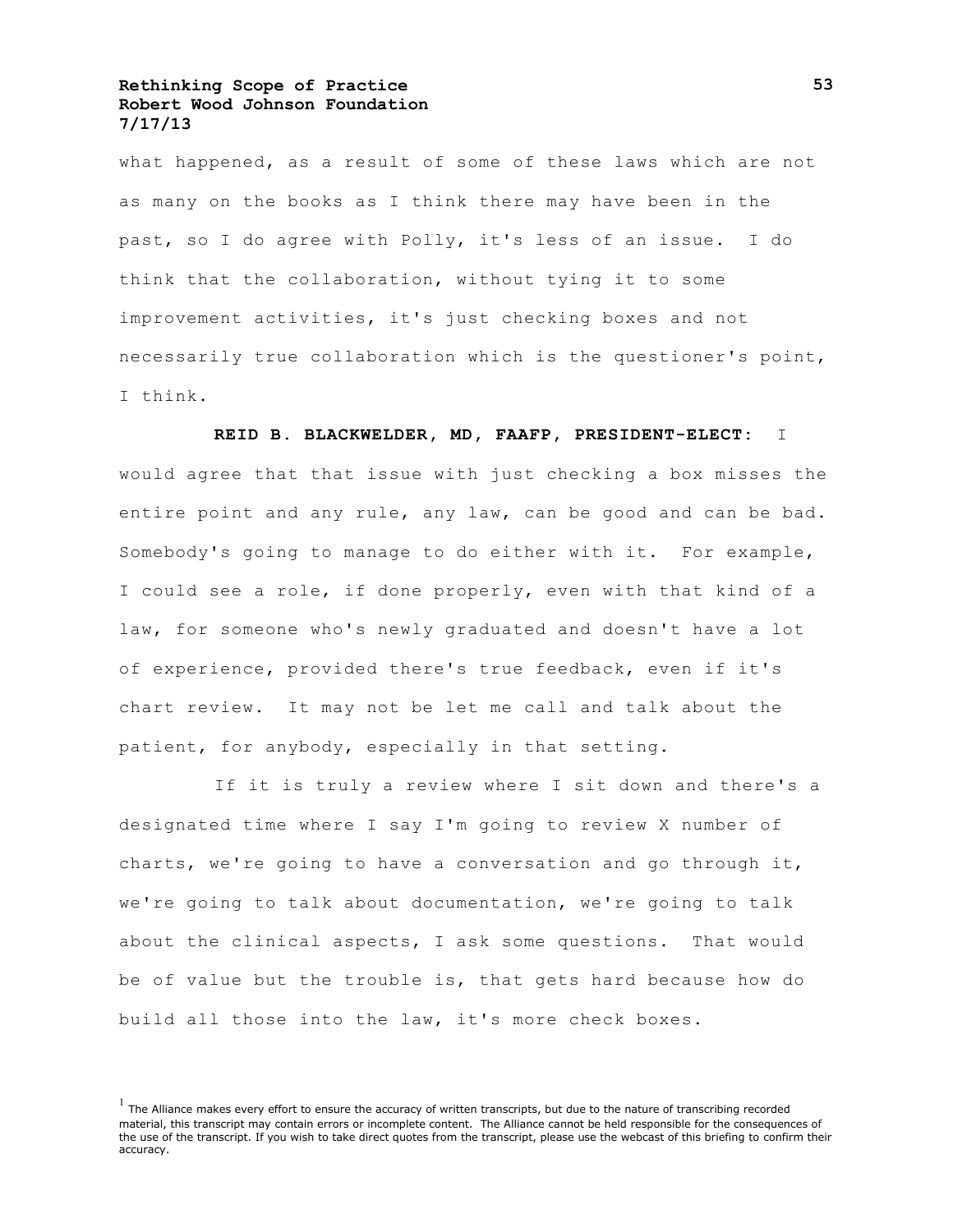# **MARILYN WERBER SERAFINI, COMMUNICATIONS DIRECTOR AND HEALTH POLICY ADVISOR:** This viewer, in particular, would like to hear from Dr. Bednash about the educational background of advanced practice nurses.

**POLLY BEDNASH, PhD, RN, FAAN:** Okay, well I will say again that people who are prepared as nurse practitioners have, at a minimum, a graduate degree in nursing and either a masters degree or a doctor of nursing practice.

**MARILYN WERBER SERAFINI, COMMUNICATIONS DIRECTOR AND HEALTH POLICY ADVISOR:** What does that mean? What kind of training do they actually go through?

**POLLY BEDNASH, PhD, RN, FAAN:** They get their undergraduate degree, which is four years of nursing and they have two and a half years of clinical training as part of that undergraduate degree as a registered nurse. Many individuals practice for a number of years before they go on also to their graduate degree, but nonetheless they have that undergraduate preparation. Then they have two, three, four years of graduate education depending on whether they go part-time, full-time, et cetera.

The important thing I think I need to reflect on here was the illusion that there's great variability in the requirements for these programs. There is not. There is a set of standards that our organization has developed about the

 $<sup>1</sup>$  The Alliance makes every effort to ensure the accuracy of written transcripts, but due to the nature of transcribing recorded</sup> material, this transcript may contain errors or incomplete content. The Alliance cannot be held responsible for the consequences of the use of the transcript. If you wish to take direct quotes from the transcript, please use the webcast of this briefing to confirm their accuracy.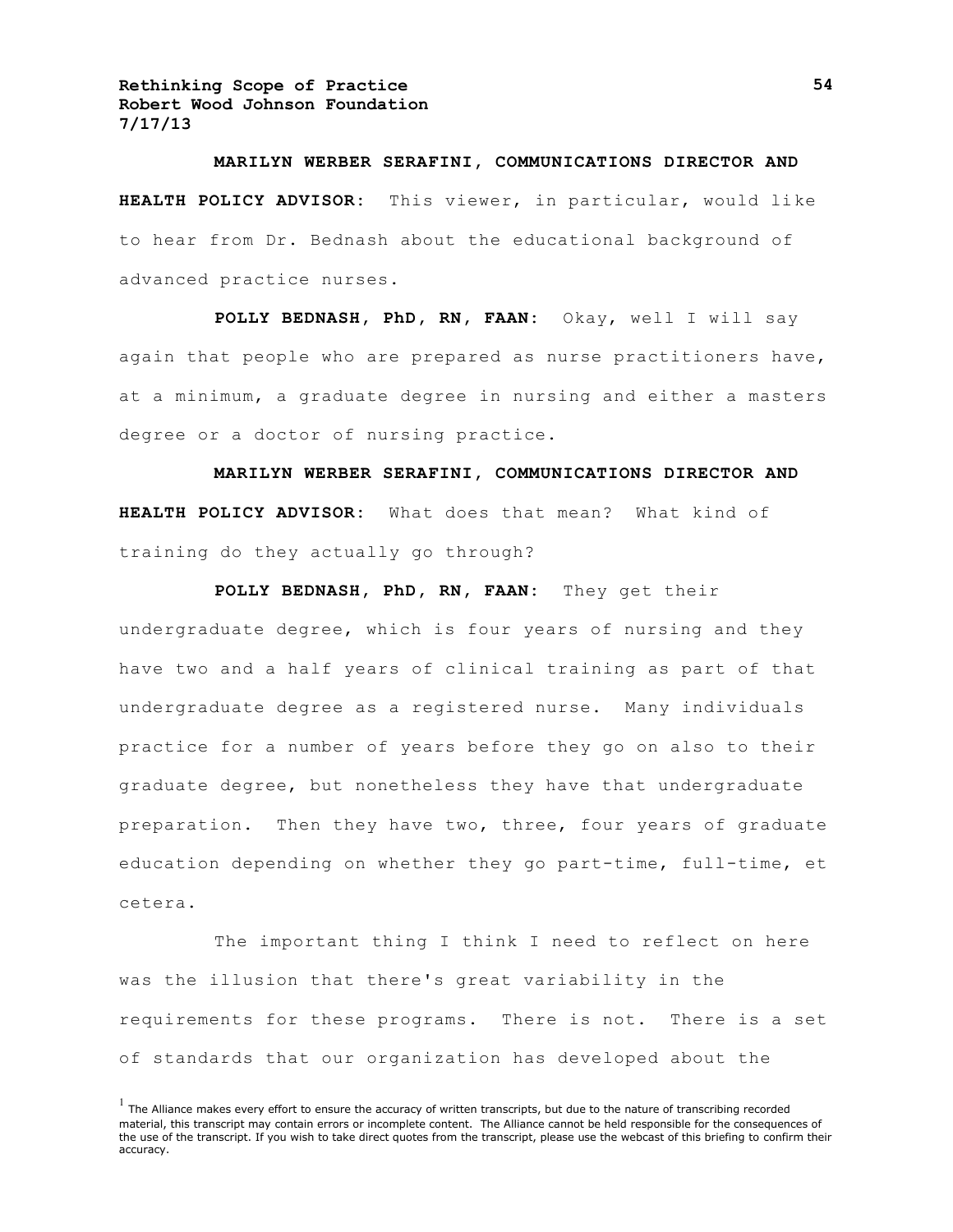requirements for granting a graduate degree in nursing and it's called The Essentials. Every school of nursing that's accredited by the Commission on Collegiate Nursing Education is required to meet that set of standards.

If you are preparing somebody as a nurse practitioner, you also have to meet two other sets of standards. National standards that are consensus-based that have been developed by the community of clinicians out there about what the expectations are. First, the standards for the operation of the program and the standards for the content of the role in population that the individual is being prepared for. Are they being prepared to do care of adults, children, women? All of those have been standardized.

They've just gone through a national consensus process to standardize everything but it should not lead people to believe that because this is a new process that it didn't exist before. We basically just codified what the expectations are that had been operationalized already. People have a graduate degree, they meet several sets of national standards and then they are certified by an organization, which is an accredited, recognized certification organization and that certification either as an adult or geriatric or women's health or a pediatric nurse practitioner provides them the authority and the state licensure to practice. There is great

 $<sup>1</sup>$  The Alliance makes every effort to ensure the accuracy of written transcripts, but due to the nature of transcribing recorded</sup> material, this transcript may contain errors or incomplete content. The Alliance cannot be held responsible for the consequences of the use of the transcript. If you wish to take direct quotes from the transcript, please use the webcast of this briefing to confirm their accuracy.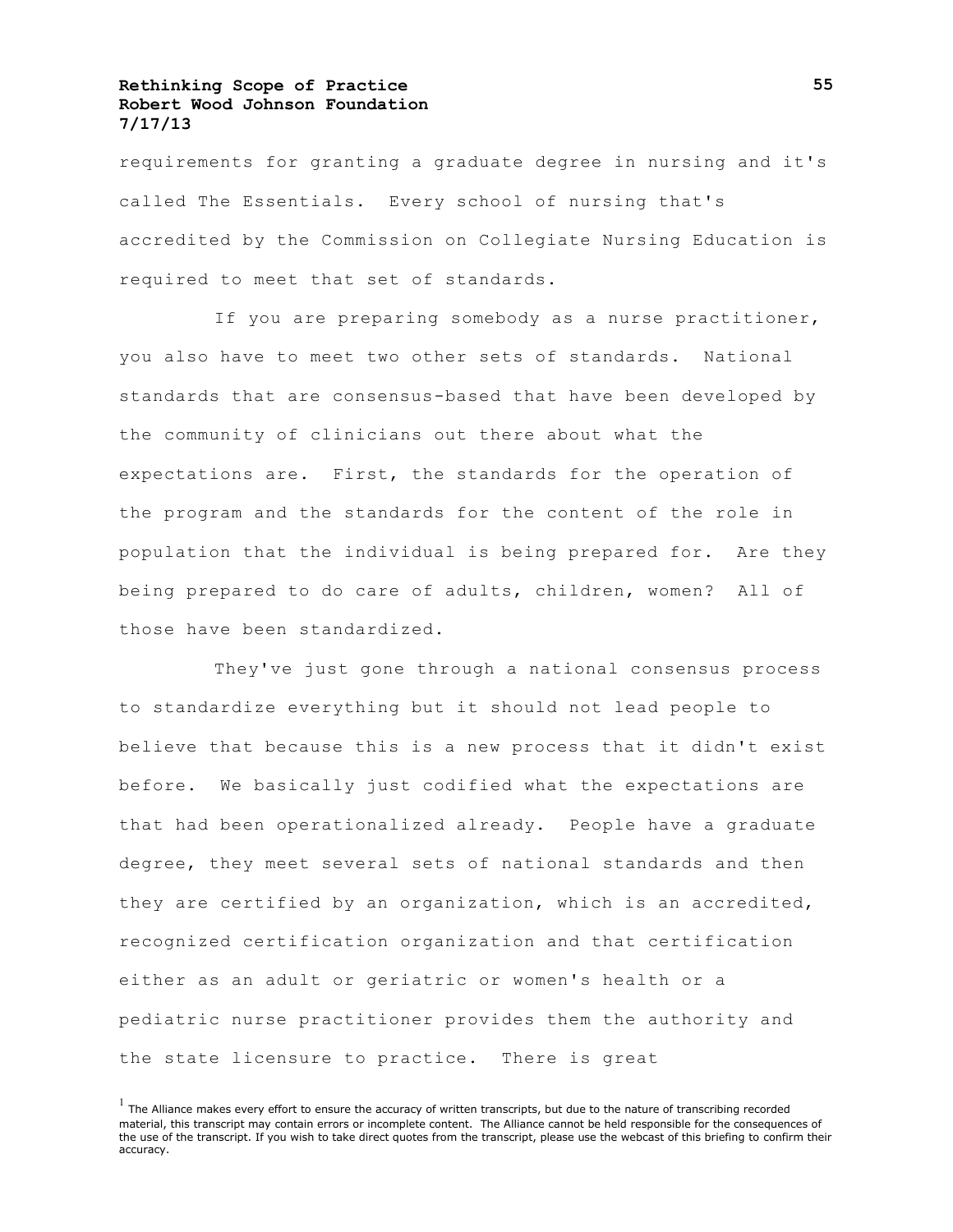standardization in what the expectations are. There should be no confusion about that.

**REID B. BLACKWELDER, MD, FAAFP, PRESIDENT-ELECT:** I guess since I raised some of those questions, I was not implying that any of those processes were necessarily inadequate, but they're different. I will say the AANP's own website has a discussion of the natural consensus need that there's, and I think it's a quote, a need for standardization, hopefully by 2015 which, again, suggests there's been a process. You just said that we've got a lot of these things happening, we're now pulling them together for national consensus and that's important because that does suggest—

**POLLY BEDNASH, PhD, RN, FAAN:** That shouldn't imply that that didn't exist before.

**REID B. BLACKWELDER, MD, FAAFP, PRESIDENT-ELECT:** Well, what I was saying is there are different types of processes because is the variability in hours true, anywhere from 3,500 to 6,600, that a nurse practitioner can have that variety?

**POLLY BEDNASH, PhD, RN, FAAN:** It will depend on the population the individual is prepared to care for. For instance, if you are prepared as a family nurse practitioner, it's a more expansive curriculum than if you are prepared as a pediatric. It doesn't mean that because someone got these many and someone got these many that they were inadequate.

 $<sup>1</sup>$  The Alliance makes every effort to ensure the accuracy of written transcripts, but due to the nature of transcribing recorded</sup> material, this transcript may contain errors or incomplete content. The Alliance cannot be held responsible for the consequences of the use of the transcript. If you wish to take direct quotes from the transcript, please use the webcast of this briefing to confirm their accuracy.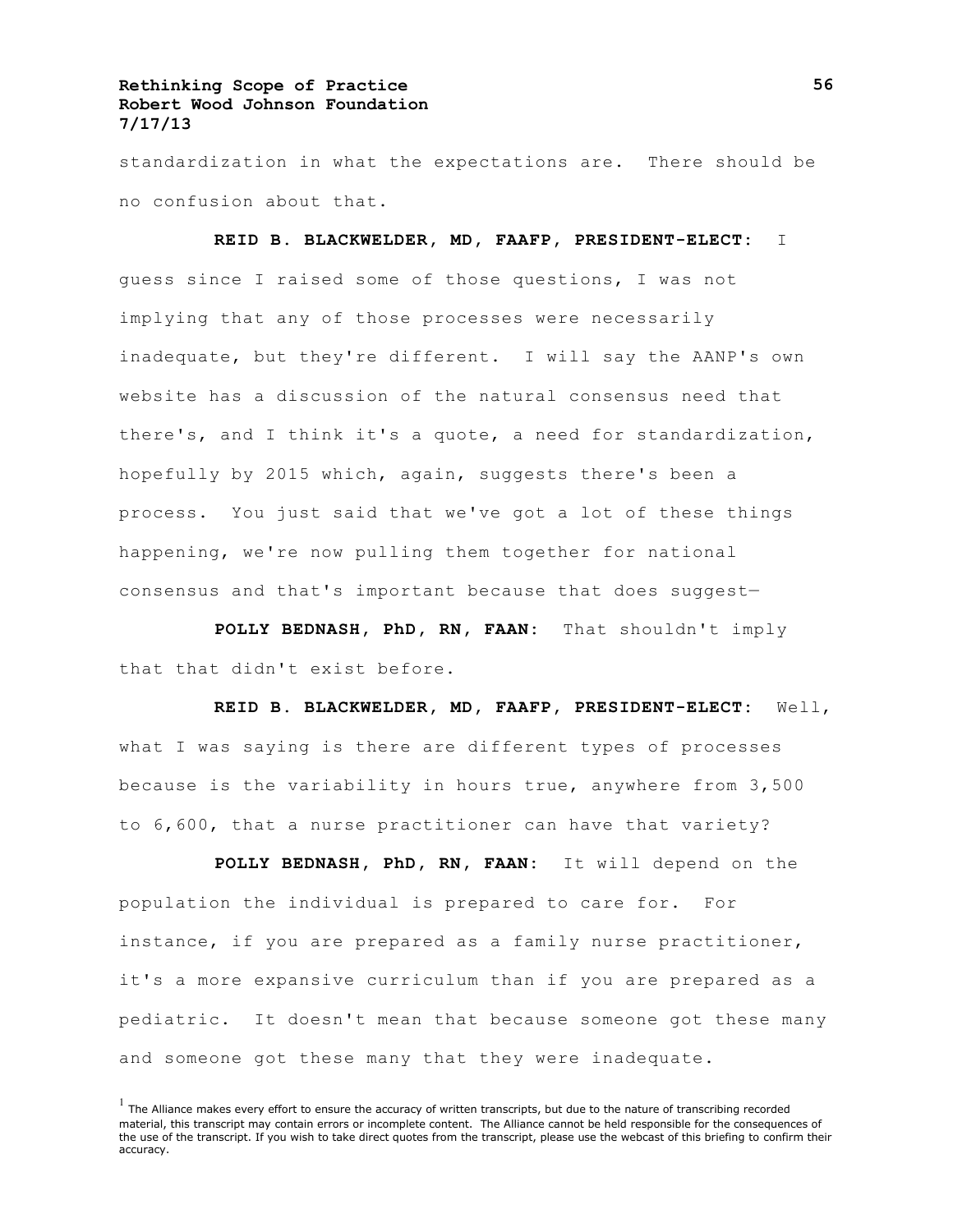**REID B. BLACKWELDER, MD, FAAFP, PRESIDENT-ELECT:** No, but it does mean there's variability and so it does determine—

**POLLY BEDNASH, PhD, RN, FAAN:** Just as there is variability in medical education and residency programs and there are multiple accreditors in medical education and it depends on what the entity is that's being accredited.

**REID B. BLACKWELDER, MD, FAAFP, PRESIDENT-ELECT:** Well, all medical students will get 21,000 hours. It's pretty darn consistent. It may miss a little bit, but it's not 15,000 to 25,000. Nurse practitioners will have different, again, that's not saying it's bad, but it's different. The recognition that there needs to be national standards is certainly appropriate.

**POLLY BEDNASH, PhD, RN, FAAN:** There are.

**REID B. BLACKWELDER, MD, FAAFP, PRESIDENT-ELECT:** Yes, and I think continue to move forward would be important. A lot of the graduate education too is different and I really respect that a lot of the doctorate programs in nursing are really helping to design leaders, to use that word, in health care administration in people who are used to transforming process and doing research and that's valuable and needed, especially in systems change. That is different than someone who's going to be on the front line in a rural area practicing, seeing patients of a wide variety so there's some differences there.

 $<sup>1</sup>$  The Alliance makes every effort to ensure the accuracy of written transcripts, but due to the nature of transcribing recorded</sup> material, this transcript may contain errors or incomplete content. The Alliance cannot be held responsible for the consequences of the use of the transcript. If you wish to take direct quotes from the transcript, please use the webcast of this briefing to confirm their accuracy.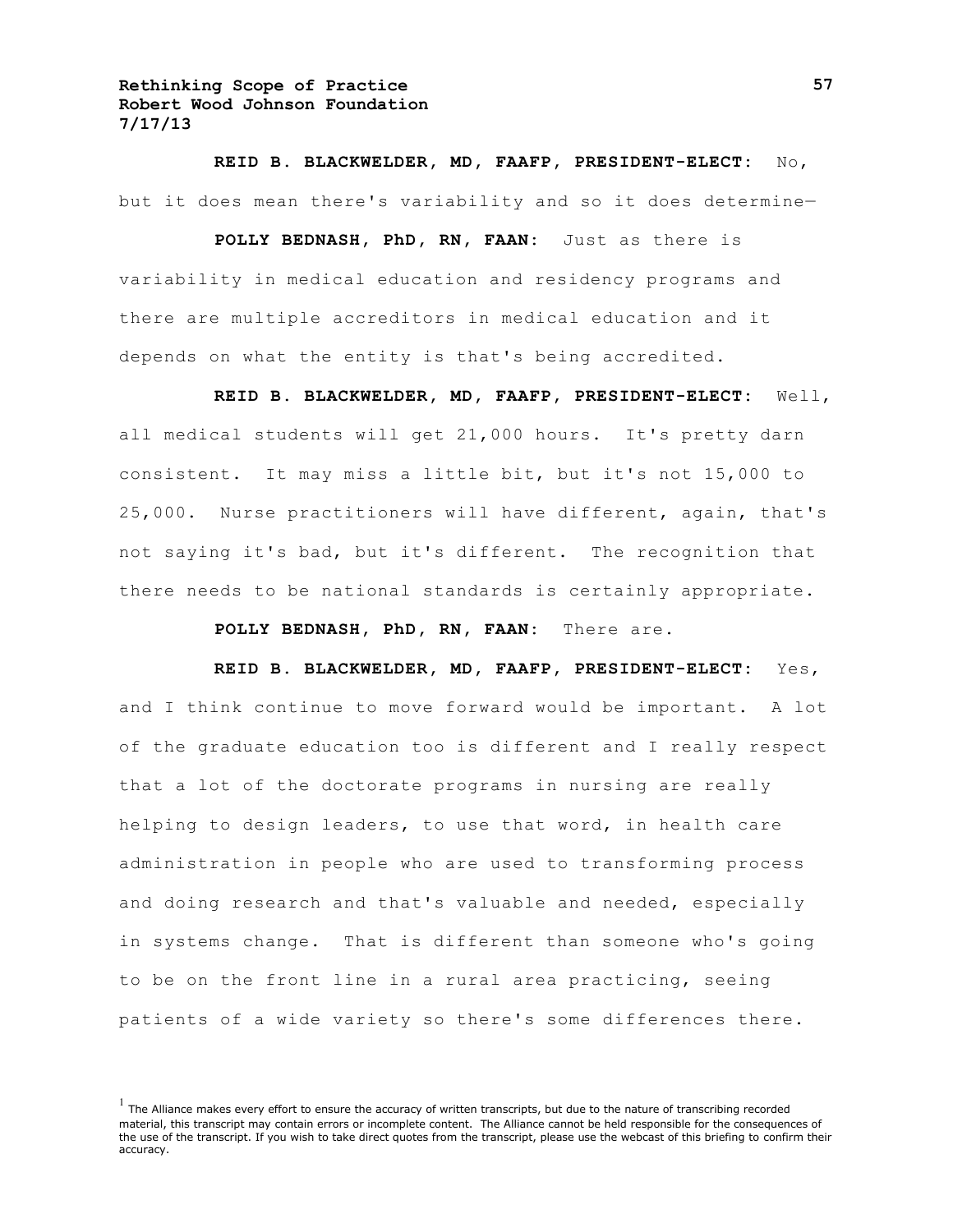**POLLY BEDNASH, PhD, RN, FAAN:** Remember that the doctorate is a degree. It's a degree just like the masters degree is a degree and you can get an MBA or you can get a Master of Science and Nursing. It's a degree, it's not a role. The degree can be provided to somebody who gets prepared for a variety of roles but if they're prepared as a nurse practitioner, they are meeting national expectations from the National Organization of Nurse Practitioner faculties, from our essentials, from our crediting body and from the certification body. There are multiple partners and the important thing about that consensus process is that it brought all those people together to again confirm that national set of expectations not to discover the for the first time.

**MARILYN WERBER SERAFINI, COMMUNICATIONS DIRECTOR AND HEALTH POLICY ADVISOR:** We're getting a lot of questions about how this team-based care thing is going to work and one of these questions is about how providers are going to be paid. If a patient is treated by a team, should payment for the services be tiered based on training, education and/or credentials? How is that going to work?

**REID B. BLACKWELDER, MD, FAAFP, PRESIDENT-ELECT:** I think Kavita has that answer, don't you?

**KAVITA PATEL, MD, MS:** Yes, well we've been looking [laughter]. It's funny because we talk about—we spend a lot of

 $<sup>1</sup>$  The Alliance makes every effort to ensure the accuracy of written transcripts, but due to the nature of transcribing recorded</sup> material, this transcript may contain errors or incomplete content. The Alliance cannot be held responsible for the consequences of the use of the transcript. If you wish to take direct quotes from the transcript, please use the webcast of this briefing to confirm their accuracy.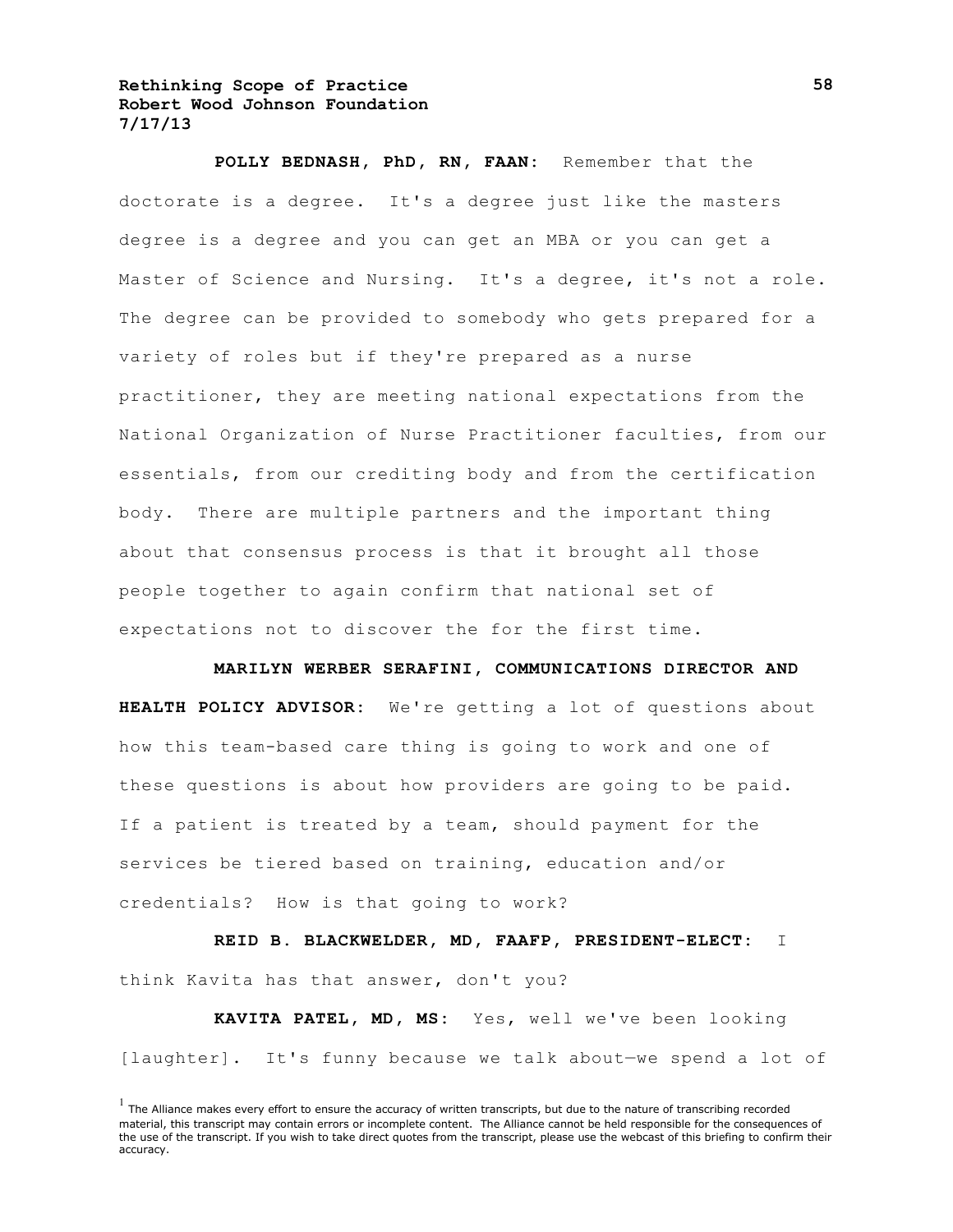time looking at bundled payments and just a lot of efforts in the Center on Medicare and Medicaid Evasion is around bundling of payments which the private sector and Medicare have done before and we're having this exact same debate about how do we unbundle payments and who gets what and how much and that's just physicians. We've spent a lot of time trying to think about how to move away from fee for service by doing this teambased care, group care, et cetera, and then the big question mark is how do you then unstructure these payments.

Right now, those payments do flow to physicians and then a lot of the private payers either use a proportion of that to pay other members of the team. In some cases I mentioned, some states and Medicaid, they're doing equal parity amongst nurse practitioners and physicians for services. For the most part, what we see is some sort of distribution with the physician getting the maximum and then a percentage of the others.

I think what's hard about that, one of the reasons just even sitting in on this discussion I realize, I don't think any nurse practitioner I know is trying to say that their training is equivalent to mine. I will certainly go to high horse and say there is no way the training is equivalent. The problem is that I think we've unfortunately, and it's a disservice to ourselves as professionals, we've been put into these little

 $<sup>1</sup>$  The Alliance makes every effort to ensure the accuracy of written transcripts, but due to the nature of transcribing recorded</sup> material, this transcript may contain errors or incomplete content. The Alliance cannot be held responsible for the consequences of the use of the transcript. If you wish to take direct quotes from the transcript, please use the webcast of this briefing to confirm their accuracy.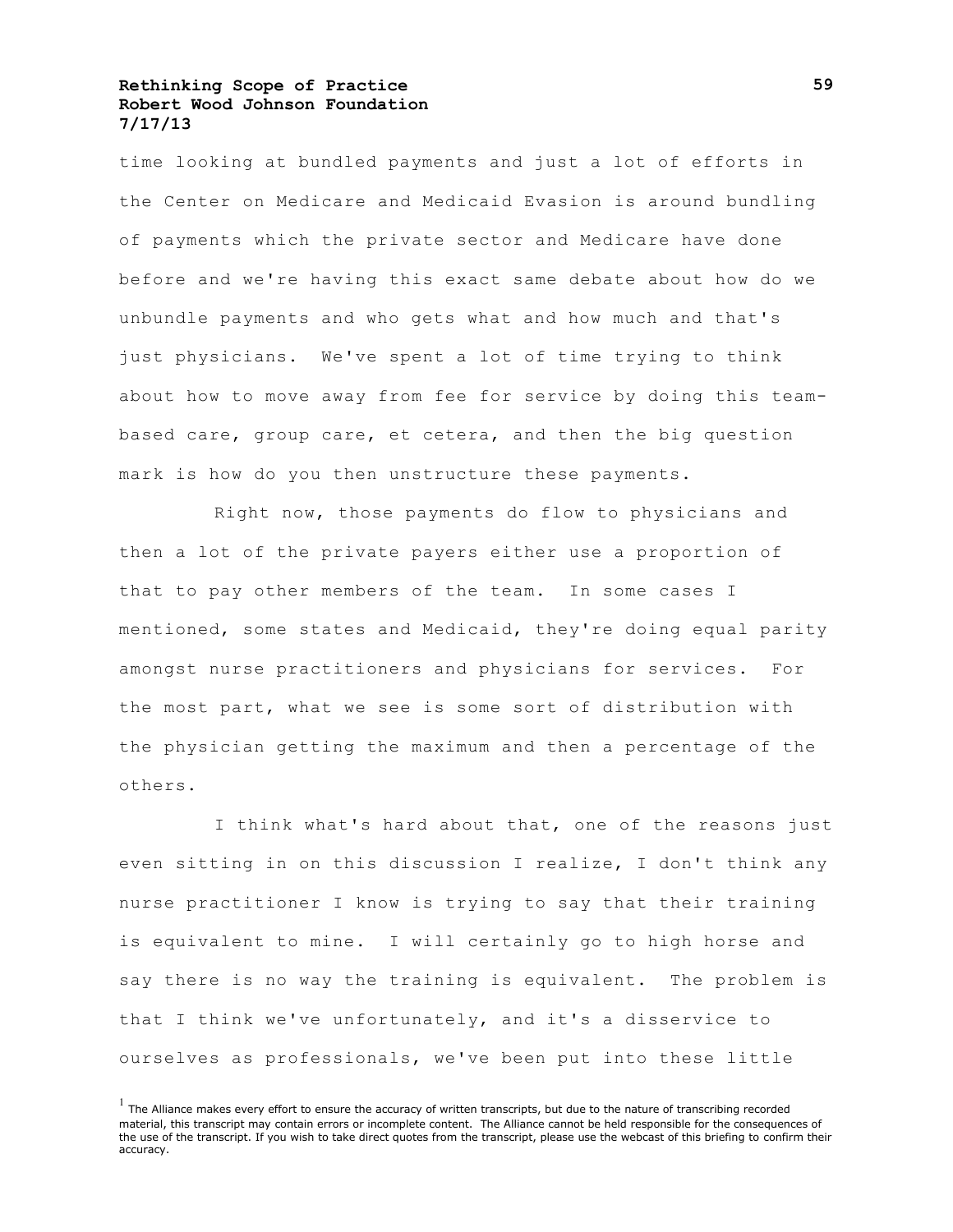cages to battle each other because we've been made to perceive that we can be substituted for each other.

When we talk about paying for team-based care, what we cannot have more of our conversations—I don't think anybody would argue that if a physician is handling the five percent of the patients that are the sickest and the most chronically ill and they're putting in the time and the hours and from my training and my level of experience and my, I didn't realize it was 21,000 hours, it felt more like 80,000 hours, I deserve to be paid a certain amount. Nobody is going to—I don't think anyone is arguing with that.

I think what people are disturbed by is that we then say well you're only 60-percent worth that health professional so that's how much you get. When we talk about true team-based care, Marilyn, I'll be honest with you, where we see it succeed is when people are salaried. I'm just going to cut to the chase and tell you that when we talk about moving away from the fee for service beast, there's this extreme, we all know the examples, Kaiser, Group Health, and it's capitation and salaries and then some spectrum in between.

**MARILYN WERBER SERAFINI, COMMUNICATIONS DIRECTOR AND HEALTH POLICY ADVISOR:** Well let's talk about that a little bit because Kaiser Permanente has tried this with OB-GYN in areas where they have had trouble getting OBGYNs and they have put

 $<sup>1</sup>$  The Alliance makes every effort to ensure the accuracy of written transcripts, but due to the nature of transcribing recorded</sup> material, this transcript may contain errors or incomplete content. The Alliance cannot be held responsible for the consequences of the use of the transcript. If you wish to take direct quotes from the transcript, please use the webcast of this briefing to confirm their accuracy.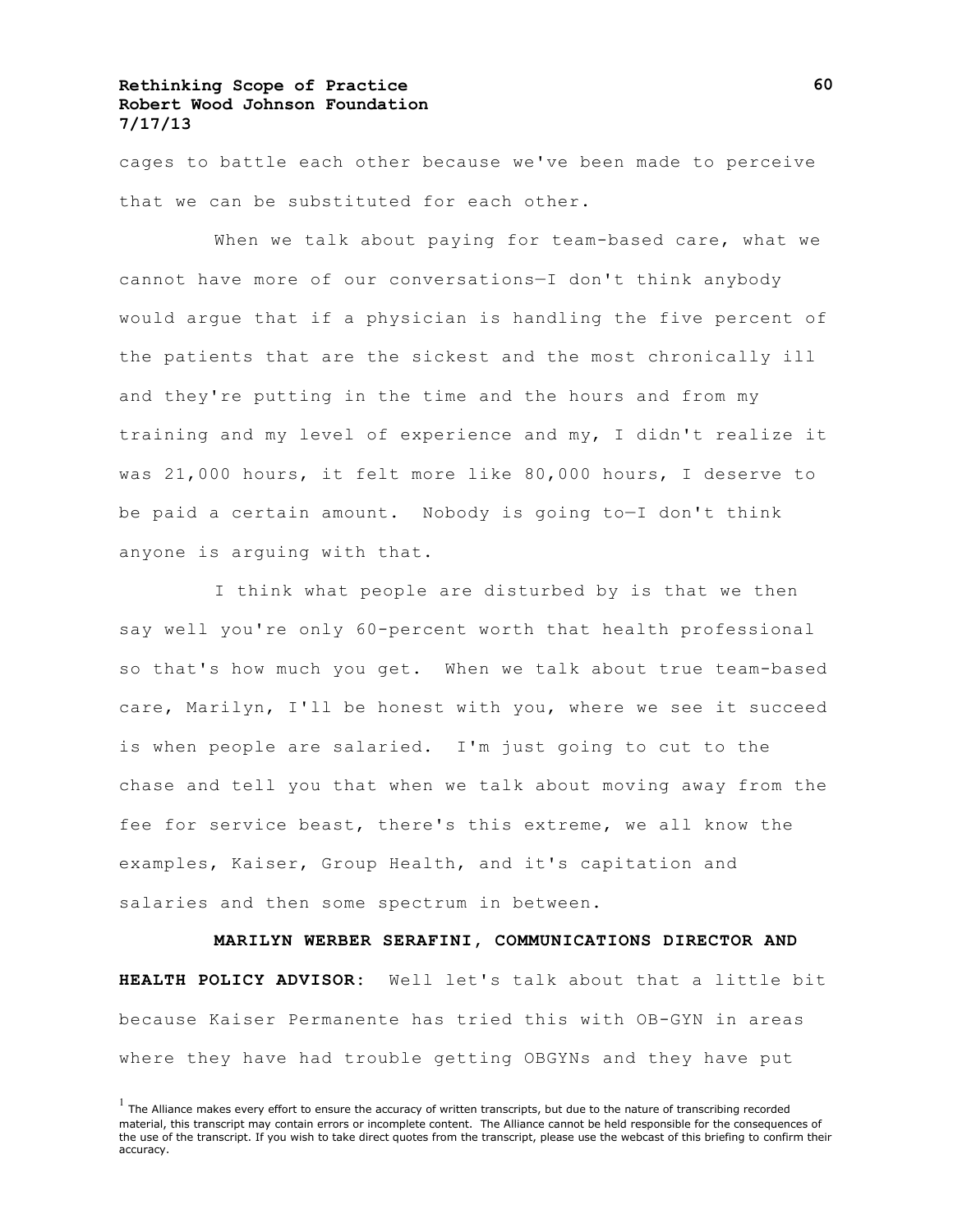nurse practitioners and other advanced practice to serve these areas. I don't know—I'm hoping that some of you are familiar with this and can you tell us-and those are salaried, it's a salary system. Tell us about that experience and how that has worked and what we've learned from that.

**KAVITA PATEL, MD, MS:** I know that—I don't know of, I know of examples where—I don't know of the Kaiser data specifically, I know of examples where they've had certified nurse midwives as well as advanced practice nurses doing OB and GYN services at salary levels and it has helped to attract gynecol—it has helped to attract—access professionals who can provide those services. They are not paid the same amount that OBGYNs are though in those settings. I'm familiar with some of those examples in Texas. When they are salaried, they're not– but again it goes back to, I don't think anybody is pretending to say that we should all make exactly the same amounts of money and that's—we can have that argument, but I think all of us would agree that our different levels of training and the time for that training should be reflected in what we are reimbursed.

**POLLY BEDNASH, PhD, RN, FAAN:** I would say it should be reflected in what our role responsibilities are and then I would also say that when we have this conversation about unbundling a team and who gets what it does go right back to

 $<sup>1</sup>$  The Alliance makes every effort to ensure the accuracy of written transcripts, but due to the nature of transcribing recorded</sup> material, this transcript may contain errors or incomplete content. The Alliance cannot be held responsible for the consequences of the use of the transcript. If you wish to take direct quotes from the transcript, please use the webcast of this briefing to confirm their accuracy.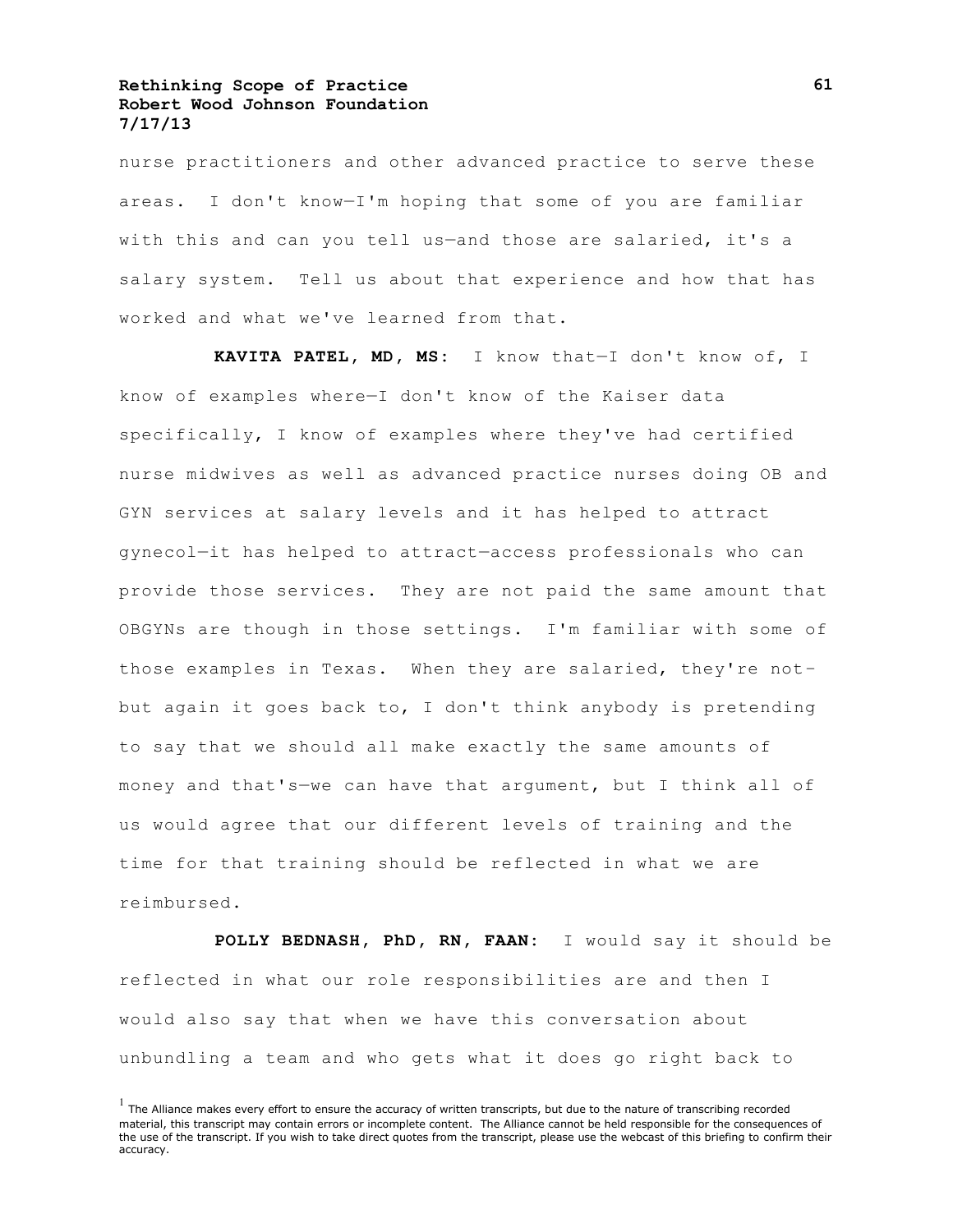the fee for service models. Really, that's a model, if we are really going to give team-based care, where everybody's a part of it and we're all salaried employees then it's less about you make more than me and it's more about this functioning as a group that has a mutual interest in the right outcomes and mutual accountability about the outcomes and then rewards based on those outcomes.

**KAVITA PATEL, MD, MS:** Yes, right now, it is going to the physician.

**MARILYN WERBER SERAFINI, COMMUNICATIONS DIRECTOR AND HEALTH POLICY ADVISOR:** Is this the answer? Does everyone need to be salaried, is that the answer?

**REID B. BLACKWELDER, MD, FAAFP, PRESIDENT-ELECT:** I

have no idea but there's certainly a lot of disparities that are created by fee for service and honestly the more you do of something the more you make even among highly paid specialties, somebody who's doing more procedures. We have a very procedurally oriented country.

**POLLY BEDNASH, PhD, RN, FAAN:** It drives the demand to do more, do more.

**REID B. BLACKWELDER, MD, FAAFP, PRESIDENT-ELECT:** It drives the demand and interestingly enough, going back to evidence, we're getting some evidence that many of the

 $<sup>1</sup>$  The Alliance makes every effort to ensure the accuracy of written transcripts, but due to the nature of transcribing recorded</sup> material, this transcript may contain errors or incomplete content. The Alliance cannot be held responsible for the consequences of the use of the transcript. If you wish to take direct quotes from the transcript, please use the webcast of this briefing to confirm their accuracy.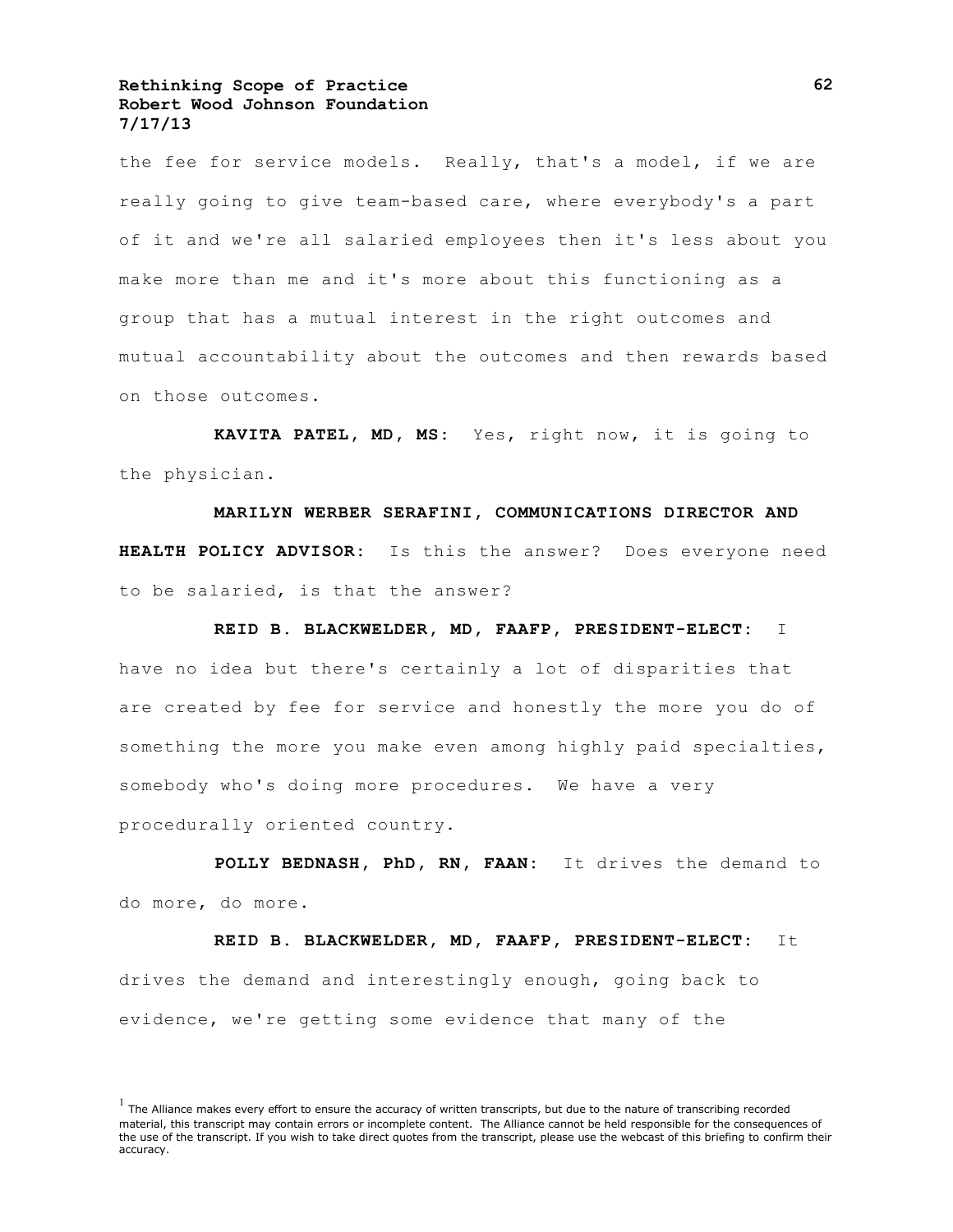procedures that are being done really don't impact the ultimate outcome, which is death.

**POLLY BEDNASH, PhD, RN, FAAN:** Can harm—the overuse issue—

**REID B. BLACKWELDER, MD, FAAFP, PRESIDENT-ELECT:** Can harm. There's no question that a change must happen from fee for service. Now does that mean everybody's salaried, does it mean we find another way of leveling the playing field? I don't know but there has to be a shift and it is happening but it won't happen as quickly as it needs to.

I wanted to point out—make a comment on something that you both said. I really liked your saying that physicians and nurses are not the same and you were nodding with that and we're not. I think—what I like though, is I think in some ways we are being thrown in this process by others because it's also a distraction and when legislators and when insurers have a chance to have us go against each other, it helps delay us moving forward.

I think our role is to recognize that common ground and educate so when somebody's saying, at a higher level passing a law, that we're going to address this problem by substituting this piece for this piece, we all say, no, no, no, we're not the same. That's not the answer, the answer is this piece has to have this flexibility, this piece must have this and then we

 $<sup>1</sup>$  The Alliance makes every effort to ensure the accuracy of written transcripts, but due to the nature of transcribing recorded</sup> material, this transcript may contain errors or incomplete content. The Alliance cannot be held responsible for the consequences of the use of the transcript. If you wish to take direct quotes from the transcript, please use the webcast of this briefing to confirm their accuracy.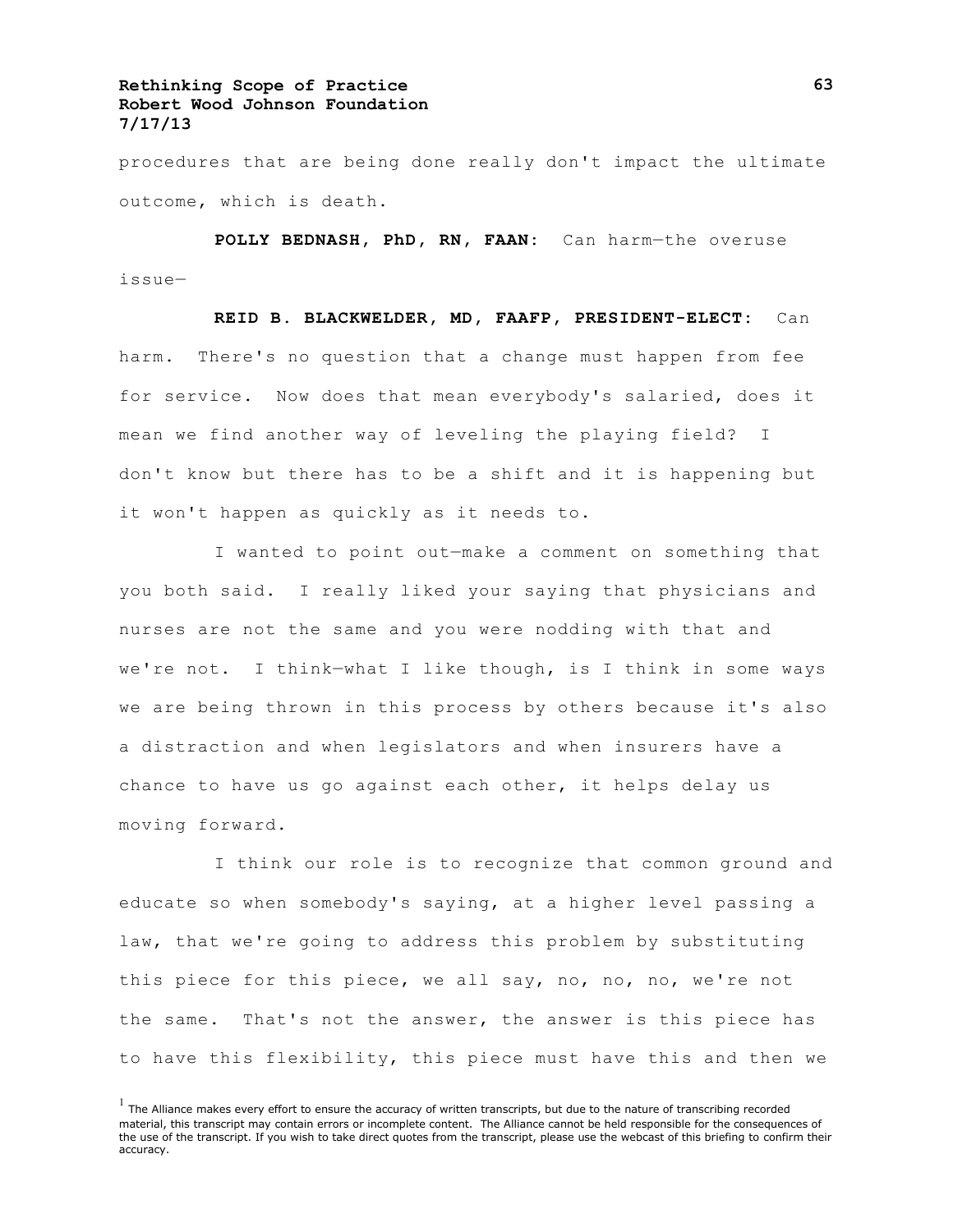can do some improvement. I think a lot of it's educating people who truly are making the assumption that we're not making.

**POLLY BEDNASH, PhD, RN, FAAN:** Well we may not be the same but there are components of our skills and knowledge that are the same that we can do some of the same things. I think that's where the problem comes, when there's an expectation and I go back to what I said earlier in my presentation about what it means to be independent. Independence means being able to use your education and training and the skills you've acquired fully without having to get someone else's permission to do that.

Understanding that we're different, we have different educations, we have different capacity to provide care for people, is something that I think any advanced practice nurse would agree about. It happens at the direct level when we're working together side-by-side and it's never really an issue in terms of that collaboration that occurs together. Understanding that the argument immediately moves then, at the state level, to you can't do this unless I tell you you can that just harms the bigger conversation that we need to have about how we join forces to get the right care to people.

**MARILYN WERBER SERAFINI, COMMUNICATIONS DIRECTOR AND HEALTH POLICY ADVISOR:** One of our viewers would like you all

 $<sup>1</sup>$  The Alliance makes every effort to ensure the accuracy of written transcripts, but due to the nature of transcribing recorded</sup> material, this transcript may contain errors or incomplete content. The Alliance cannot be held responsible for the consequences of the use of the transcript. If you wish to take direct quotes from the transcript, please use the webcast of this briefing to confirm their accuracy.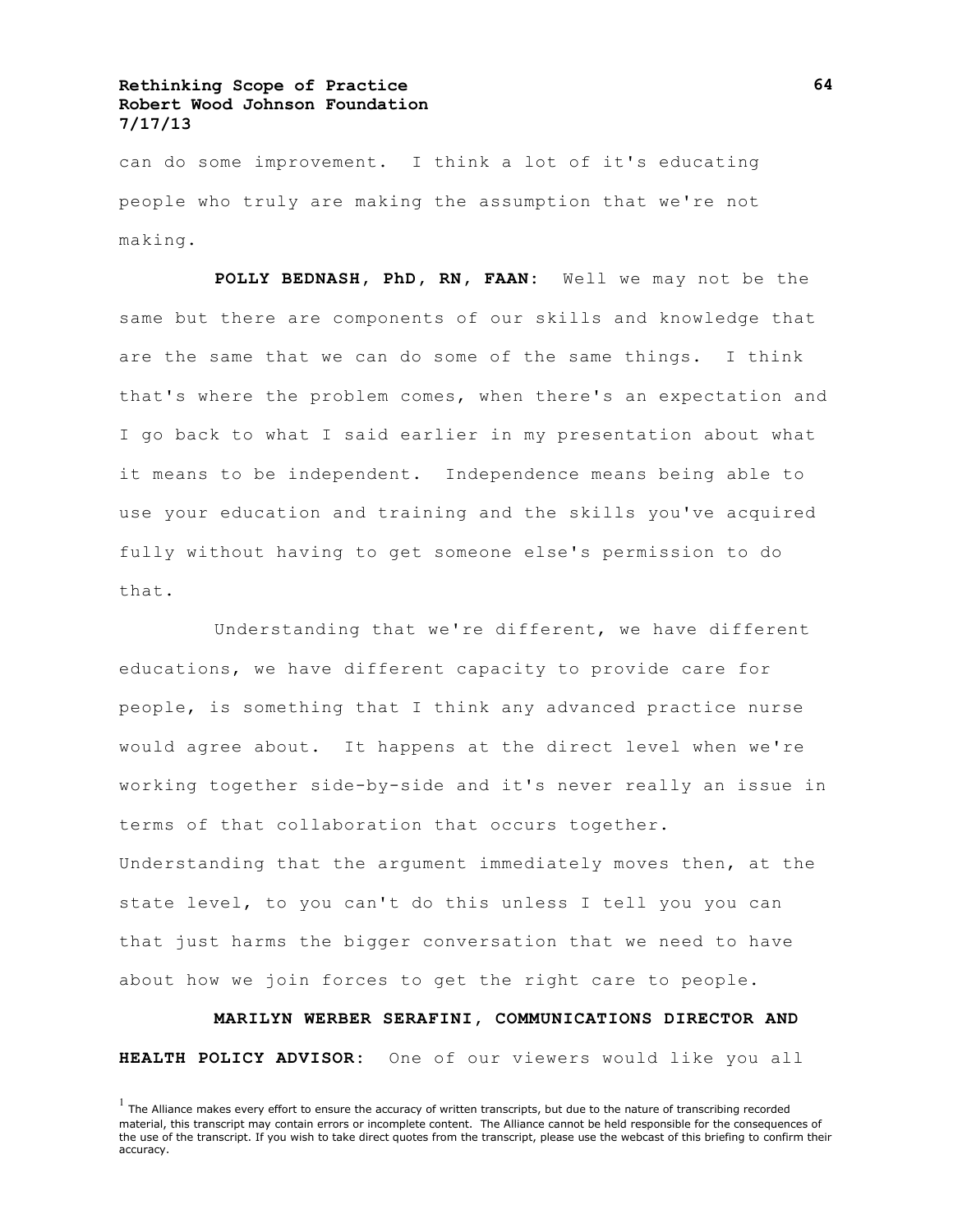to speak about medical malpractice occurrences for physicians versus nurse practitioners. This viewer is under the impression that there are typically less suits against nurse practitioners. Is that correct and why would that be?

**POLLY BEDNASH, PhD, RN, FAAN:** Well, the data seem to indicate that there are very, very low levels of malpractice for advanced practice nurses, nurse practitioners, and midwives and nurse anesthetists. Some people say well, it's because the deep pocket is the physician and they'll go after the physician and that's in fact where they target more than anybody. The reality is that patient care delivered by nurse practitioners, midwives and nurse anesthetists is high quality and they are not experiencing the same rate of malpractice suits.

**KAVITA PATEL, MD, MS:** I haven't looked at the two compared to each other, but I know that recent studies have kind of illustrated in physicians and malpractice that we used to often think it was just the high procedure specialties, neurosurgery, OB, that had—and certainly those have a little bit higher rate of malpractice suits that at least are initially filed but we're finding that all health professions face some degree of probability of being sued at some point in their career including what I do, general medicine and pediatrics, et cetera.

 $<sup>1</sup>$  The Alliance makes every effort to ensure the accuracy of written transcripts, but due to the nature of transcribing recorded</sup> material, this transcript may contain errors or incomplete content. The Alliance cannot be held responsible for the consequences of the use of the transcript. If you wish to take direct quotes from the transcript, please use the webcast of this briefing to confirm their accuracy.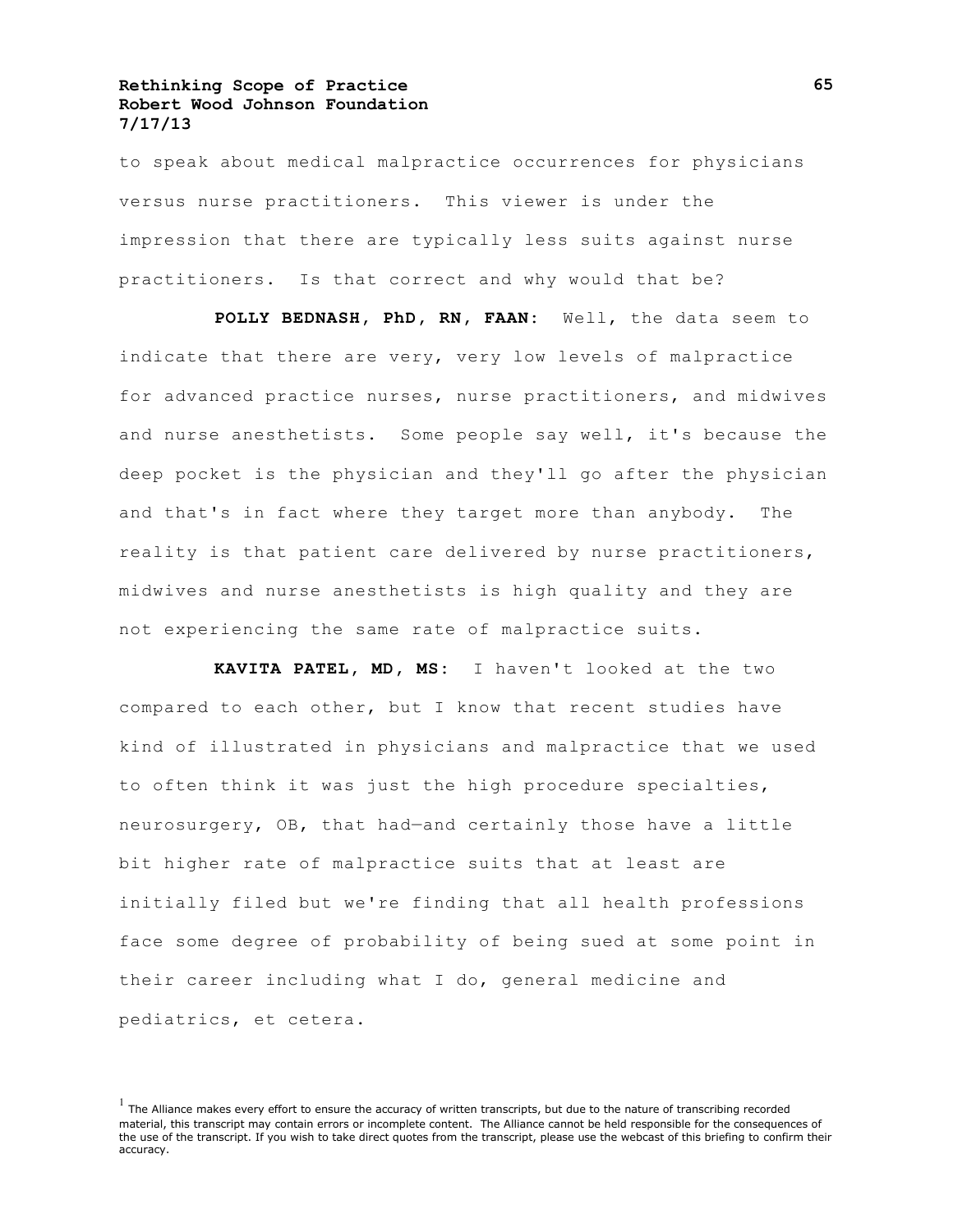What is interesting is that the number of people who initiate a law suit and then the actual fulfillment of that malpractice law suit has been decreasing and there's a hypothesis that we, as a medical—as physicians in a medical profession, have become more transparent and more honest about mistakes we make something that culturally we've had to come to bear with over the last several decades.

I don't know enough about the data to compare the two, I would certainly believe the deep pockets argument to some degree but we also know that a number of these suits really don't actually—once the medical system, like in the State of Michigan, initiates an effort to have doctors be honest about mistakes have been made, patients drop the suits and patients say we just wanted someone to tell us what was really happening. I'll say that about physicians, I don't know Reid, if you've seen data?

#### **REID B. BLACKWELDER, MD, FAAFP, PRESIDENT-ELECT:** I

would certainly agree that there's more and more evidence that being transparent and recognizing upfront whenever an error occurs helps to decrease suits. Some of that is a shift in our culture and our process that is critical. I haven't looked at that data in great detail either. I will say that family physicians are generally sued less than other physicians and I think some of that goes with some of the things we share with

 $<sup>1</sup>$  The Alliance makes every effort to ensure the accuracy of written transcripts, but due to the nature of transcribing recorded</sup> material, this transcript may contain errors or incomplete content. The Alliance cannot be held responsible for the consequences of the use of the transcript. If you wish to take direct quotes from the transcript, please use the webcast of this briefing to confirm their accuracy.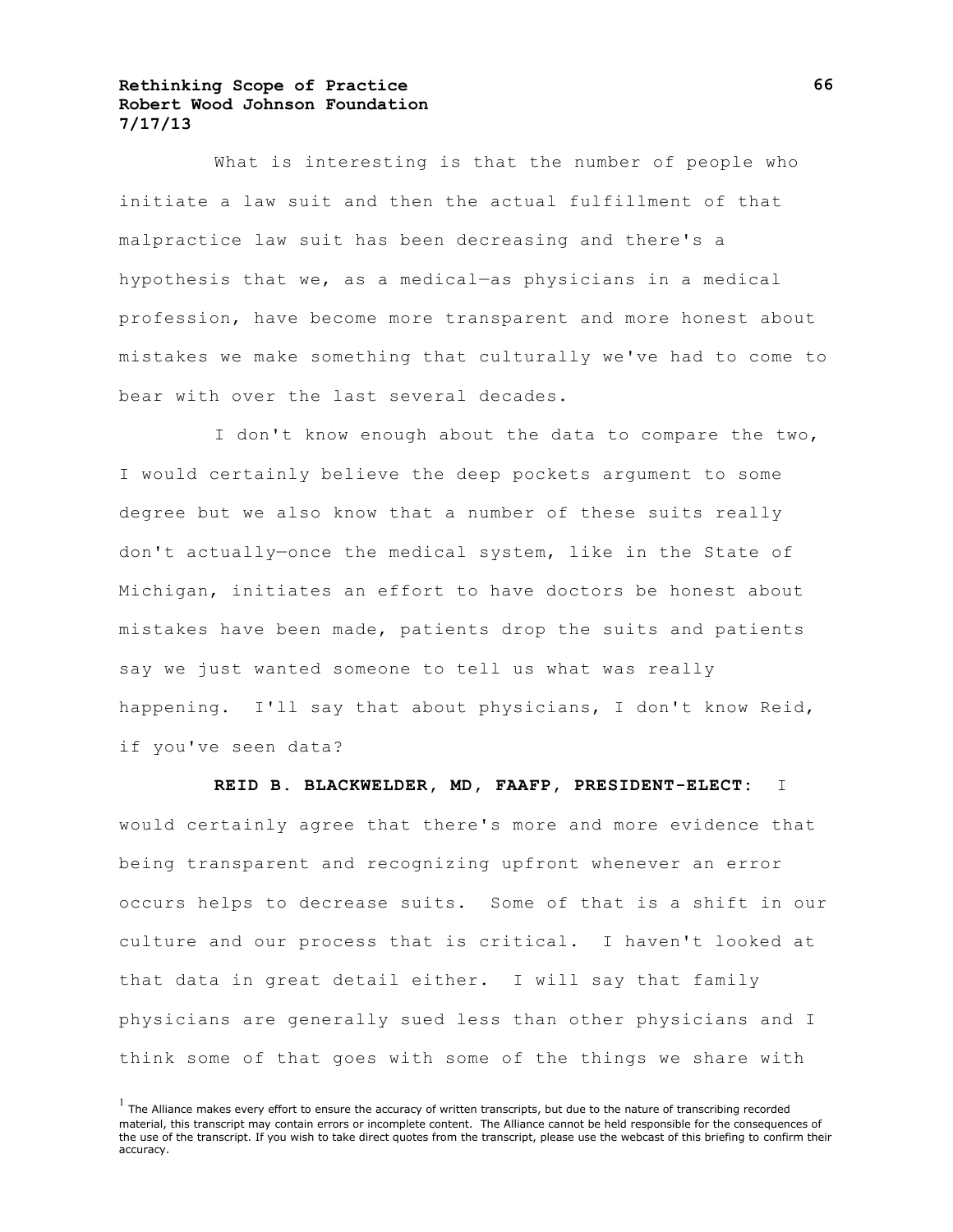advanced practice nurses. We have a high satisfaction with our patients, good communication, it may also be—and I'm curious on the numbers, is it less suits relatively—what's the number? Is it based on total number of practitioners for each subspecialty or is it one [interposing] number is, right, because there are fewer independent nurse practitioners there are more physicians so is that one explanation for the number?

The other might be and it does go back to education and training because as a physician I'm trained to handle extremely complex cases, those are often sicker patients. There's often more of an opportunity for a patient of that complexity to have a problem either from my care or from another team, like a consultant. That may be another variable I would look at because I think that will vary in some of the practices.

**KAVITA PATEL, MD, MS:** Well and the large degree of suits that are, I think are some are either the most high profiled or the ones that have the highest dollar amount, largely are attached to procedures. Some of that, right now, there's just, honestly there's frank limitations on—I haven't met anybody who's—a nurse practitioner who's been able to put a cardiac stint in or do brain surgery. Since those are the suits that follow, I think that's why you're seeing, what I would say, is a disproportion. I wouldn't be quick to interpret that as some dramatic statement about doctors are

 $<sup>1</sup>$  The Alliance makes every effort to ensure the accuracy of written transcripts, but due to the nature of transcribing recorded</sup> material, this transcript may contain errors or incomplete content. The Alliance cannot be held responsible for the consequences of the use of the transcript. If you wish to take direct quotes from the transcript, please use the webcast of this briefing to confirm their accuracy.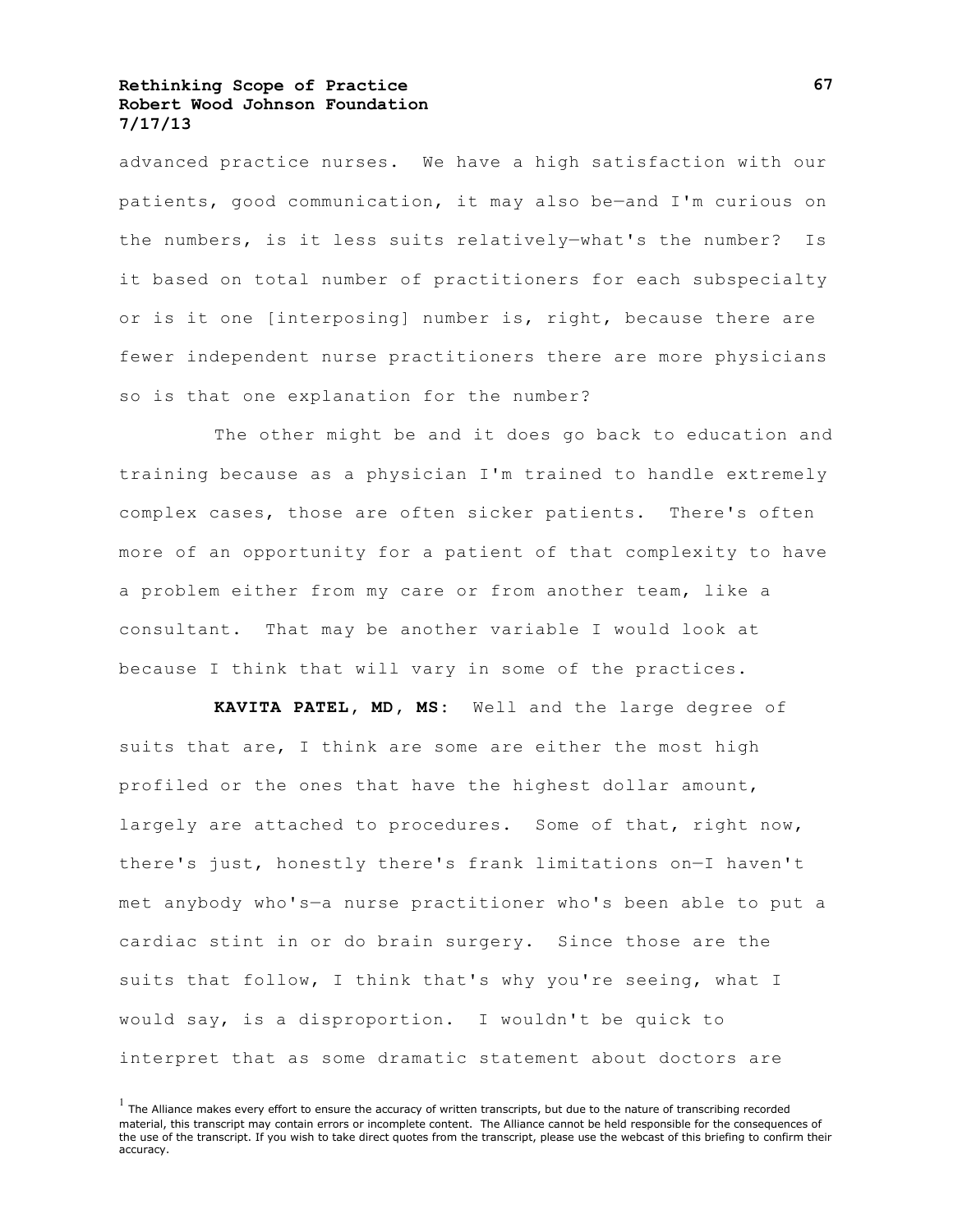more negligent versus nurse practitioners. I think that kind of rhetoric just makes us pit ourselves against each other rather than look at the date for what it is.

#### **MARILYN WERBER SERAFINI, COMMUNICATIONS DIRECTOR AND**

**HEALTH POLICY ADVISOR:** We're coming to the end of our allotted time here. Kavita, I'm hoping you could wrap us up here by telling us are we coming to the—near the end of what we're going to see in the way of scope of legislation—scope of practice legislation in the states? How much more of this are we going to see and are we going to see this evolve into different kind of legislation or have we pretty much seen the kinds of legislation that we're going to see at this point?

**KAVITA PATEL, MD, MS:** Yes, I think we're seeing—we're coming to not an end of the legislation because what would state legislatures do if there was an end to our legislation? I think what you're seeing is now—the maps I showed you—the differences between states, while some have some really dramatic differences around independent practice issues, most states are coming around and doing things to try to augment some of these old scope of practice laws and to say let's allow for nurse practitioners to practice independently but only in underserved or rural areas or there are some restrictions to some of these.

 $<sup>1</sup>$  The Alliance makes every effort to ensure the accuracy of written transcripts, but due to the nature of transcribing recorded</sup> material, this transcript may contain errors or incomplete content. The Alliance cannot be held responsible for the consequences of the use of the transcript. If you wish to take direct quotes from the transcript, please use the webcast of this briefing to confirm their accuracy.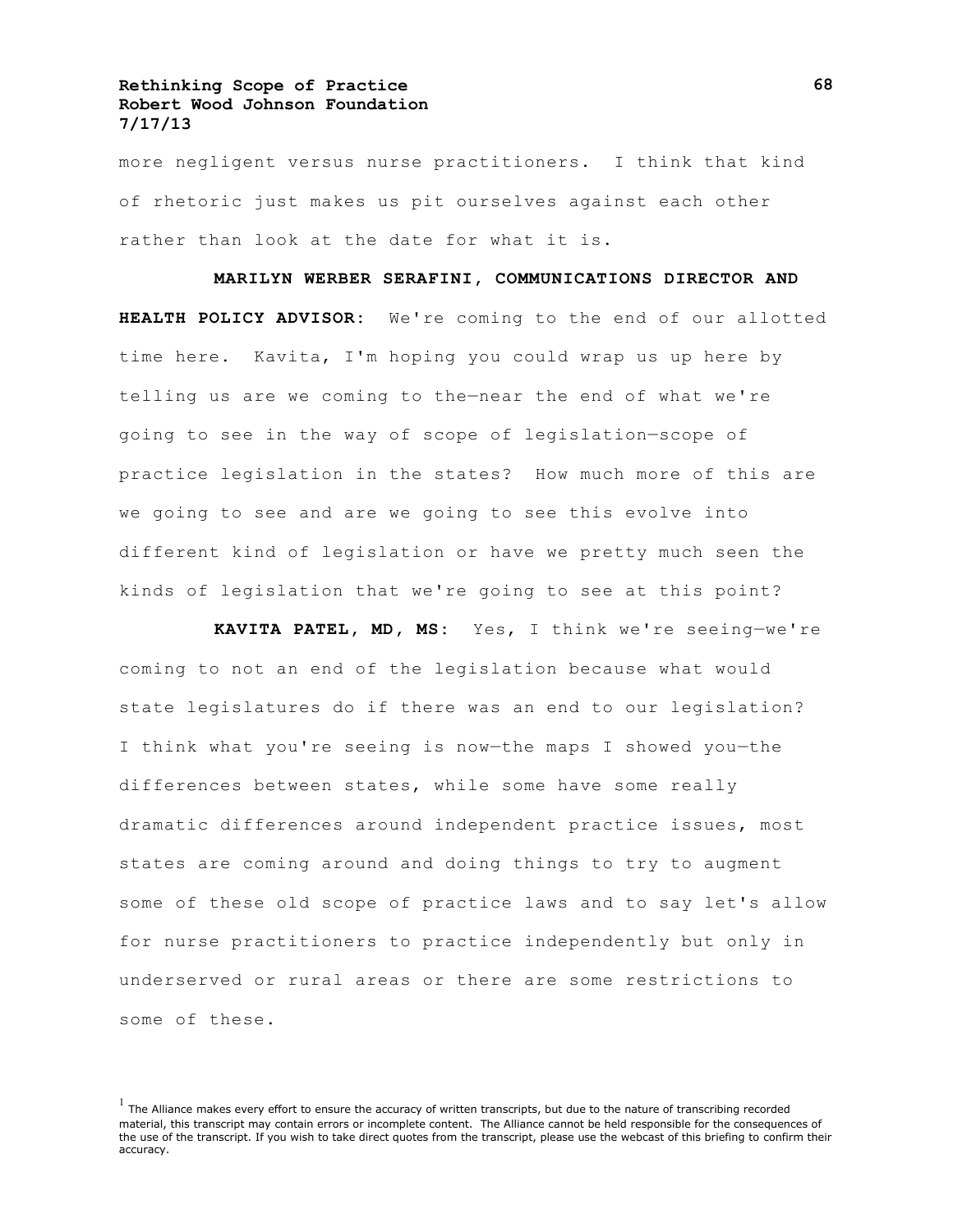I think we're seeing a momentum that's peeked a bit in terms of the laws and the kinds of issues they want to deal with. What I do think is still on the horizon is that as our care models evolve and we're doing different things at the state level like what Oregon is trying to do, what Vermont has been doing, I think you'll see changes in the scope of practice that are a response to the actual changes at the delivery system level. I have now interacted with more health system leaders who have said we are frankly tired of some of these really old practice laws that are inhibiting us from doing the following. It's not just nurse practitioners and physicians, it's a number of licensed health professionals. I think you'll see conversations like that drive some state legislative momentum.

I think 2014 is—this year we're all kind of figuring out what's happening with health reform and what the response is going to be like. I think if you start to see the headlines like we saw in Massachusetts when I was watching what happened in the enactment of health reform of long wait time and problems of access, increases in emergency room visits, I think you're going to see another resurgence, Marilyn, of legislation and policymakers respond.

What we have not seen but I think will see is also a national response in some way. We've had very little

 $<sup>1</sup>$  The Alliance makes every effort to ensure the accuracy of written transcripts, but due to the nature of transcribing recorded</sup> material, this transcript may contain errors or incomplete content. The Alliance cannot be held responsible for the consequences of the use of the transcript. If you wish to take direct quotes from the transcript, please use the webcast of this briefing to confirm their accuracy.